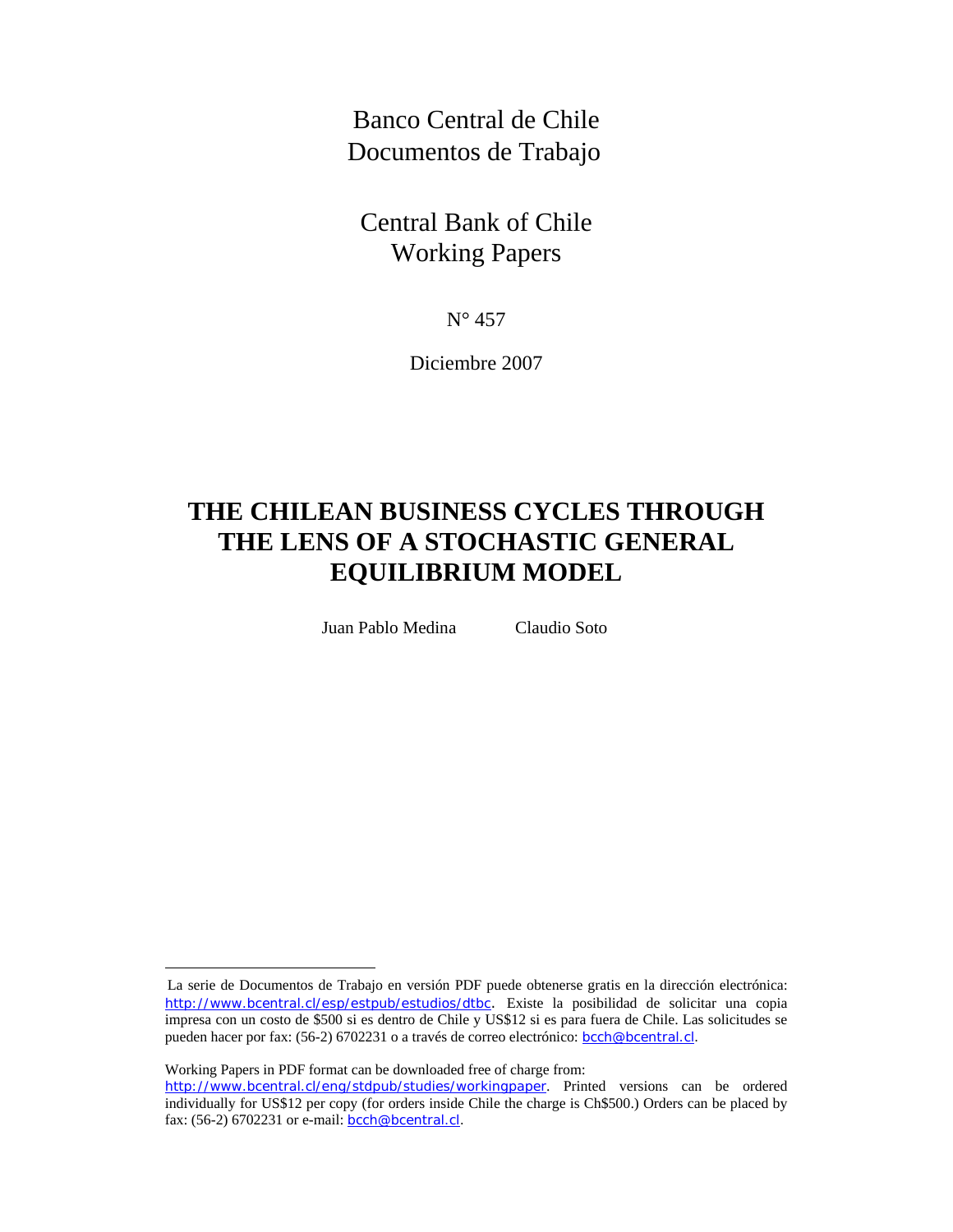

**BANCO CENTRAL DE CHILE** 

## **CENTRAL BANK OF CHILE**

La serie Documentos de Trabajo es una publicación del Banco Central de Chile que divulga los trabajos de investigación económica realizados por profesionales de esta institución o encargados por ella a terceros. El objetivo de la serie es aportar al debate temas relevantes y presentar nuevos enfoques en el análisis de los mismos. La difusión de los Documentos de Trabajo sólo intenta facilitar el intercambio de ideas y dar a conocer investigaciones, con carácter preliminar, para su discusión y comentarios.

La publicación de los Documentos de Trabajo no está sujeta a la aprobación previa de los miembros del Consejo del Banco Central de Chile. Tanto el contenido de los Documentos de Trabajo como también los análisis y conclusiones que de ellos se deriven, son de exclusiva responsabilidad de su o sus autores y no reflejan necesariamente la opinión del Banco Central de Chile o de sus Consejeros.

The Working Papers series of the Central Bank of Chile disseminates economic research conducted by Central Bank staff or third parties under the sponsorship of the Bank. The purpose of the series is to contribute to the discussion of relevant issues and develop new analytical or empirical approaches in their analyses. The only aim of the Working Papers is to disseminate preliminary research for its discussion and comments.

Publication of Working Papers is not subject to previous approval by the members of the Board of the Central Bank. The views and conclusions presented in the papers are exclusively those of the author(s) and do not necessarily reflect the position of the Central Bank of Chile or of the Board members.

> Documentos de Trabajo del Banco Central de Chile Working Papers of the Central Bank of Chile Agustinas 1180 Teléfono: (56-2) 6702475; Fax: (56-2) 6702231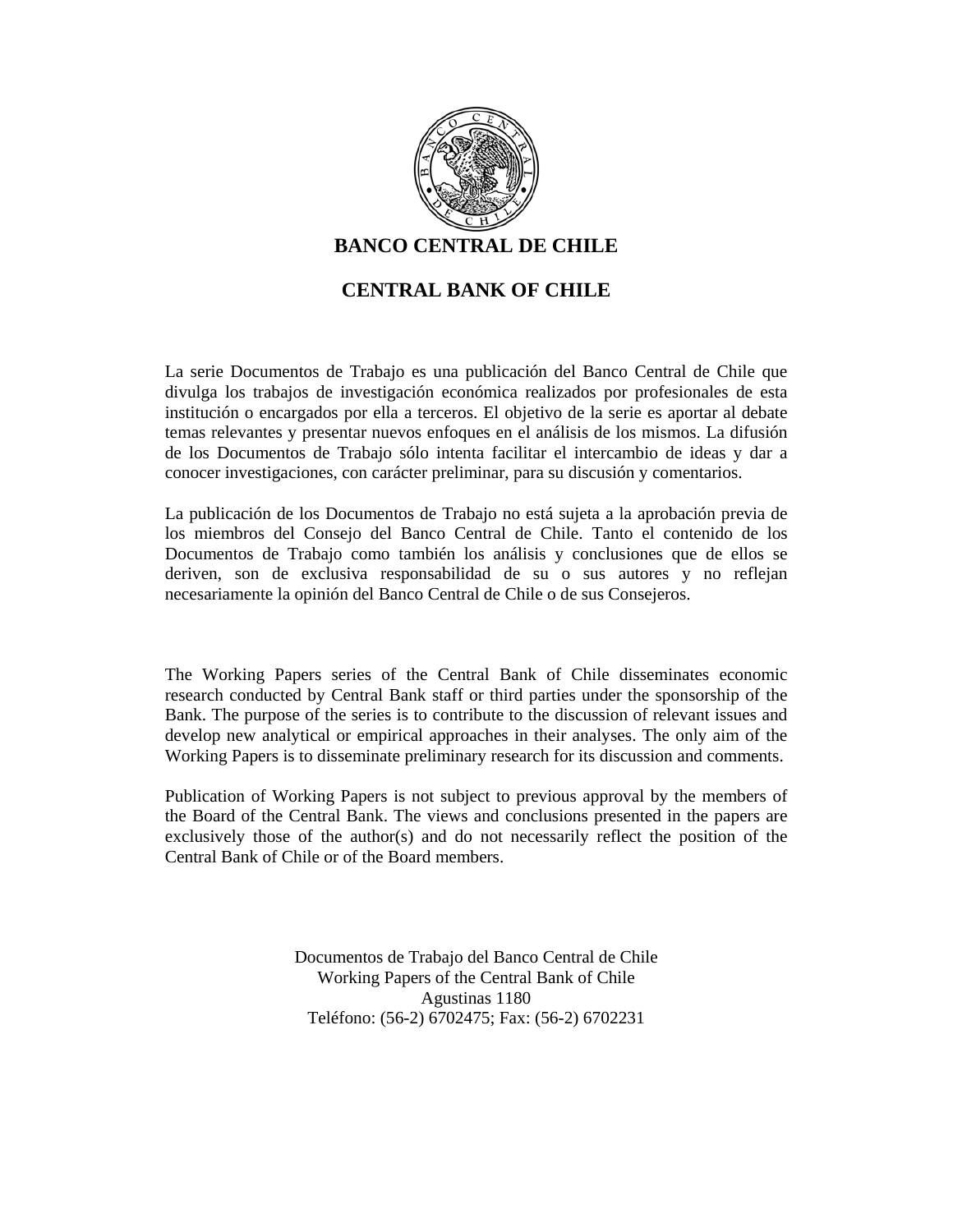### **Documento de Trabajo Working Paper N° 457 N° 457**

## **THE CHILEAN BUSINESS CYCLES THROUGH THE LENS OF A STOCHASTIC GENERAL EQUILIBRIUM MODEL**

Juan Pablo Medina Claudio Soto Gerencia de Investigación Económica Banco Central de Chile

Gerencia de Análisis Macroeconómico Banco Central de Chile

#### **Resumen**

Este trabajo estima un modelo de equilibrio general dinámico y estocástico con rigideces nominales y reales para la economía chilena. Este modelo estimado es utilizado para analizar las fuentes de los ciclos económicos en Chile. Nuestros resultados muestran que *shocks*  externos y *shocks* de oferta dan cuenta de una importante fracción de las fluctuaciones del producto en los últimos veinte años. La política monetaria ha sido, en promedio, relativamente contractiva, lo cual ha contribuido a contener las presiones inflacionarias que se ha derivado de otros shocks adversos, tal como la desaceleración en la productividad a mediados de los noventa. Factores externos están detrás también de los grandes vaivenes en el tipo de cambio real. Sin embargo, la contracción monetaria en 1998 explica también parte del ajuste rezagado del tipo de cambio en respuesta a los efectos de la crisis asiática. La política monetaria restrictiva de 1998 también contribuyó a la lenta recuperación del empleo posterior.

#### **Abstract**

\_\_\_\_\_\_\_\_\_\_\_\_\_\_\_

This paper uses an estimated dynamic stochastic general equilibrium model with nominal and real rigidities, to describe the sources of business cycle fluctuations in Chile. Our results show that foreign shocks and domestic supply shock account for a large share of output fluctuations over the last 20 years. Relatively tight domestic monetary conditions have contributed to contain inflationary pressures arising from other shocks, namely a slowdown in productivity by mid 90s. Foreign factors are also behind the large swings exhibited by the real exchange rate, although a monetary contraction in 1998 explains part of the delayed adjustment of the exchange rate in response to effects of the Asian crisis. The tight monetary policy around 1998 also contributes to the slow recovery of the employment afterwards.

In the development of the model we acknowledge comments and suggestions by Jaromir Benes, Rodrigo Caputo, Aaron Drew, Pablo García, Igal Magendzo, Anella Munro, Klaus Schmidt-Hebbel, Camilo Tovar, Rodrigo Valdés, and seminar participants at Reserve Bank of New Zealand, the Reserve Bank of South Africa, and the Central Bank of Chile. We also thank Raphael Bergoeing and Rodrigo Cerda for their valuable comments in the Seminar on "Unobservables Variables in Macroeconomics" organized by the Central Bank of Chile in June 2007. An anonymous referee makes useful corrections to an early draft. The usual disclaimers apply. E-mail: jmedina@bcentral.cl, csoto@bcentral.cl.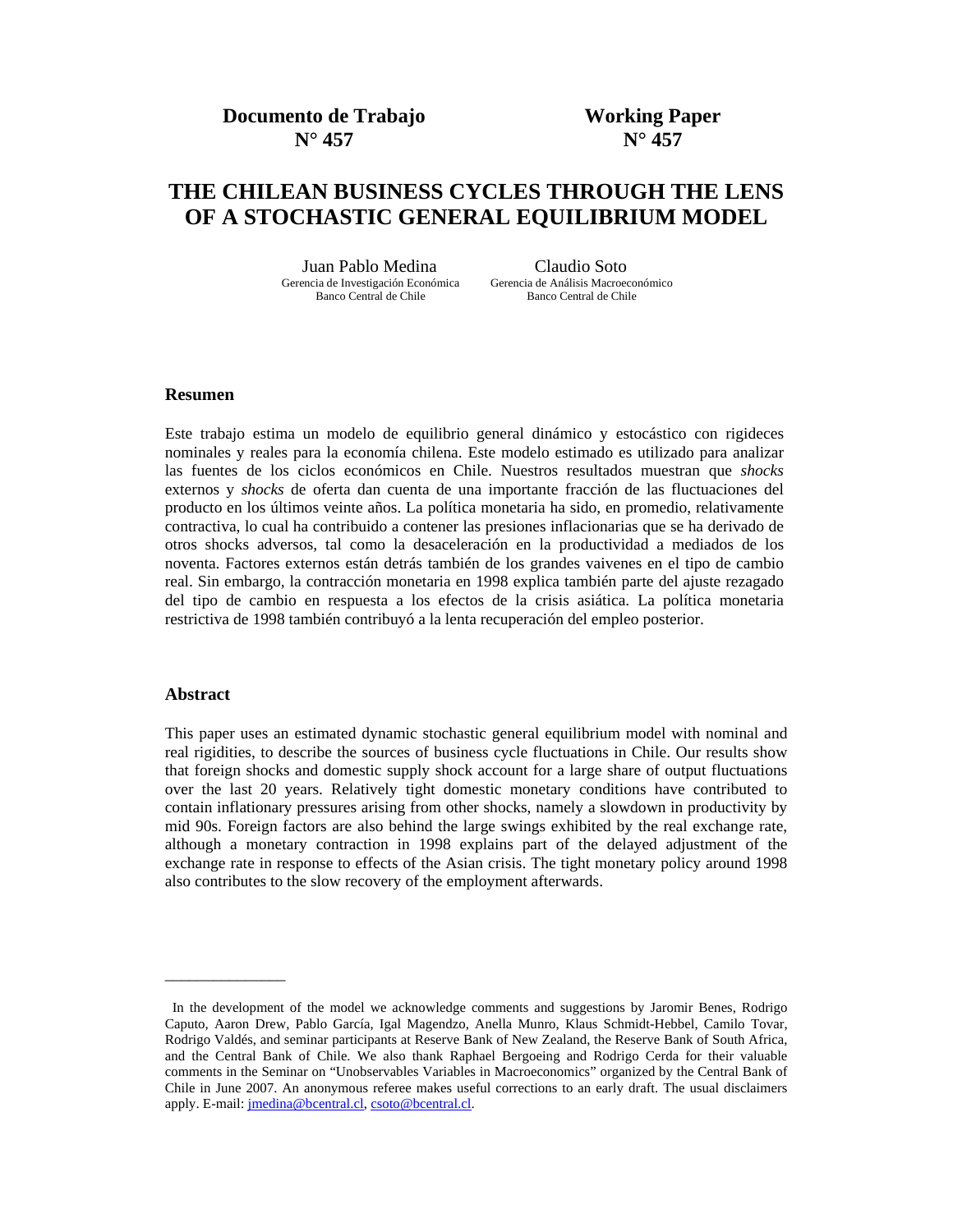## **1 Introduction**

Explaining business cycles has been at the core of the research in macroeconomics. During the 50s and the 60s, framed in the Keynesian tradition, large macro models where build to understand fluctuations in aggregate variables, and to assess the role of policies. The sharp criticism to the theoretical foundations and the identification schemes of these macro models led to a renewed emphasis in the a-theoretical approach to account for the business cycle (Sims, 1980). However, this a-theoretical perspective, where shocks are weakly identified or non-identified at all, poses several limitations to the proper understanding of the business cycle. Recent developments on both theory and estimation techniques of micro-founded macro models have stimulated a new literature that explains business cycles from a structural perspective. In this paper we provide a framework to identify the shocks underlying the business cycle in Chile from this structural perspective. We develop and estimate a micro-founded dynamic stochastic general equilibrium (DSGE) model, tailored to the Chilean economy. Using data on output, inflation, employment, interest rate, the current account, the real exchange rate, and oil and copper prices we estimate some key structural parameters and identify the historical evolution of fourteen underlying shocks that explain business cycles fluctuations.

The use of DSGE model to explain business cycles gained popularity since the prominent work of Kydland and Prescott (1982). They studied the quantitative predictions of a simple DSGE model where cycles were explained by technological shocks. They found that the covariances and autocorrelation of the variables in the model were consistent with those in the U.S. data. Researchers have extended the basic Kydland and Prescott real business cycle model to investigate the propagation mechanisms of many different shocks.<sup>1</sup> Recently, Chari, Kehoe and McGrattan (2007) have proposed a new methodology, based on a standard business cycle model, to infer which shocks are relevant to shed light on the structural features needed to explain business cycles.

Our structural model is based on the New Keynesian DSGE framework developed by Christiano, Eichenbaum and Evans (CEE 2005), Smets and Wouters (SW 2003, 2007), Altig et al. (2003, 2004), and Woodford (2003). Its main characteristics are the following: prices and wages are sticky and partially indexed to past inflation, the exchange rate pass-through to import prices is incomplete in the short run, there are adjustment costs in investment, and there is habit persistence in consumption. The model differs from CEE and SW in that it includes two main productive sectors: A domestic intermediate tradable sector, and a commodity-exporting sector. We assume that the supply of the exported commodity good is completely exogenous, and its price is determined in the foreign market. This sector is meant to characterize to copper sector in the Chilean economy, which accounts for about 40% of exports. The model also features a particular fiscal policy rule –the so called structural surplus fiscal rule– that has been used by the Chilean government since 2001. In order for the fiscal policy to play a non-trivial role in the economy, we also assume that a share of households are non-Ricardian. Finally, we assume that

<sup>1</sup>Christiano and Eichembaum (1992) and McGrattan (1994) add demand shocks to a standard RBC model to better explain the dynamic of hours and labor productivity. Mendoza (1995) includes terms of trade shocks in an international RBC model. Greenwood et al. (2000) analyze the role played by investment-specific shocks. Bernanke et al. (1999) and Carlstrom and Fuerst (1997) add financial frictions in a prototype business cycle model. Yun (1996), Rotemberg and Woodford (1997), Chari et al (2000), and Christiano et al (2005) among many others include nominal rigidities in monetary business cycle models to analyze the effects of monetary policy shocks on output and inflation.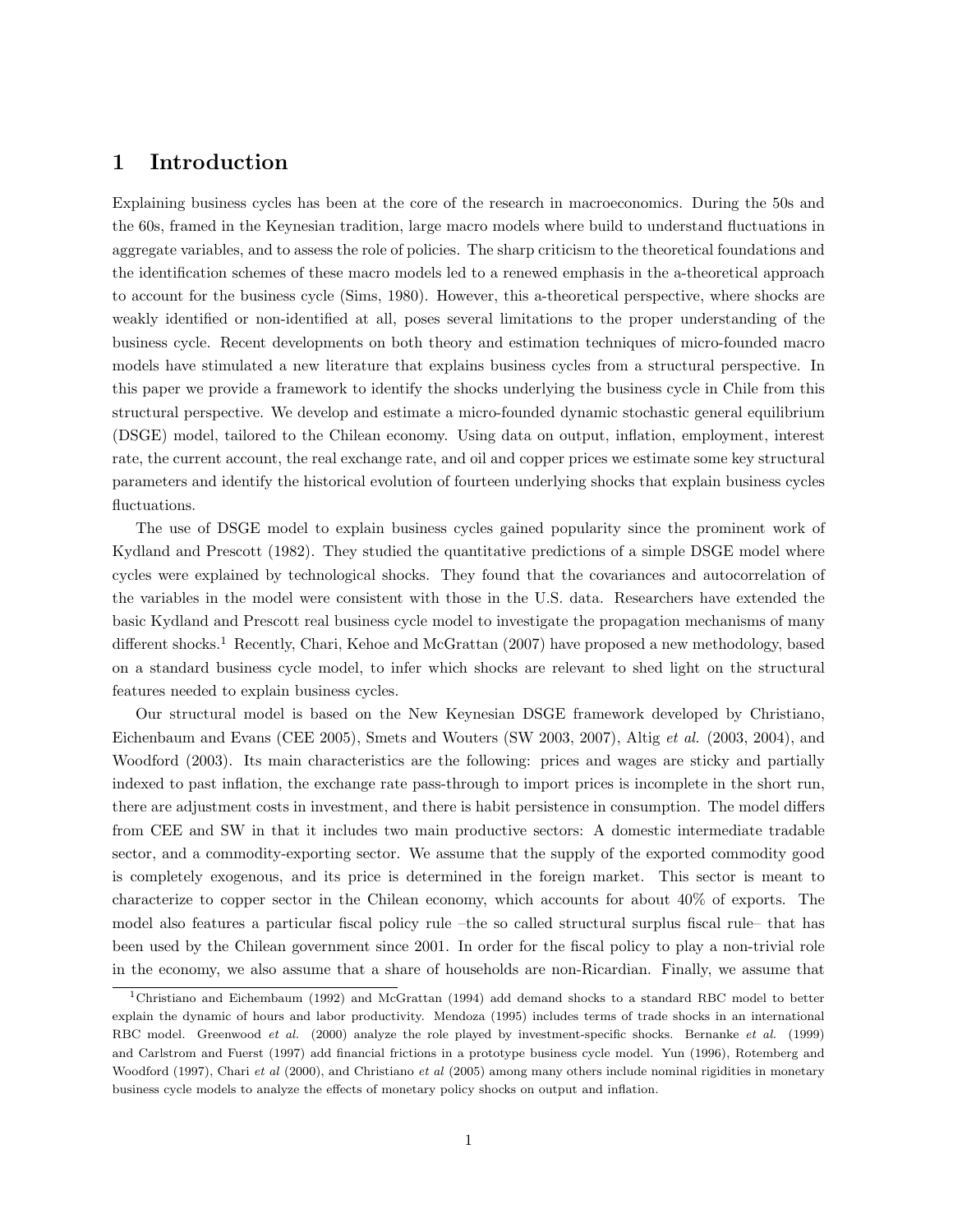the technology available to domestics firms producing tradable goods requires using imported oil as a complementary input, together with capital and labor.

Key model parameters are estimated by using Bayesian techniques as in SW and Lubik and Schorfheide (2006). An advantage of this empirical approach –over full information maximum likelihood (FIML) methods, for example– is that it allow us to introduce prior information to identify structural parameters. To compute the posterior distribution we use the Kalman filter with quarterly data on nine observable variables from 1987 until 2005. Within the estimation procedure, we allow for a structural break in the policy rule characterizing the behavior of the Central Bank. This break is consistent with the major changes in the policy framework occurred at the end of the 90s, when a target zone for the exchange rate was abandoned and a full-fledged inflation targeting regime was adopted with a permanent target for inflation of 3 per cent.<sup>2</sup>

We use the estimated model to compute the historical decomposition of the observed variables. Our results show that foreign shocks (foreign financial condition and foreign output shocks), and domestic supply shock (productivity and investment shocks) account for a large share of output fluctuations over the last 20 years. Terms of trade shocks explain just a small fraction of GDP growth fluctuations during the sample period. These results are consistent with the finding by Lubik and Teo (2005) for Chile, where foreign interest shocks explain up to 50% of output fluctuations. In our case, foreign financial shocks and productivity shocks also explain a large share of inflation fluctuations, with domestic demand shocks playing a minor role. Our model does not include mark-up shocks to prices and wages, which are the more important shocks driving inflation in US according to SW (2007). Relatively tight domestic monetary conditions have contributed to contain inflationary pressures arising from other shocks, namely the slowdown in productivity by mid 90s. Foreign factors are also behind the large swings exhibited by the real exchange rate, although a monetary contraction in 1998 explains part of the delayed adjustment of the exchange rate in response to the Asian crisis. The tight monetary policy around 1998 also contributes to the slow recovery of employment afterwards.

The rest of the paper is organized as follows: Section 2 presents in detail the model economy. Section 3 discuses the estimation of parameters using Bayesian techniques. Section 4 analyzes the transmission mechanism of different shocks implied by the model. It also presents the variance and historical decompositions of key macro variables. Finally, section 5 concludes.

## **2 Model Economy**

The model economy is closely related to models developed by Christiano *et al* (2005), Altig *et al.* (2003, 2004), and Smets and Wouters (2003, 2007). There are three types of firms in the economy. One type are firms producing differentiated varieties of intermediate tradable goods. These firms produce using labor, capital and oil as inputs. They have monopoly power over the varieties they produce and set prices in a staggered way. These firms sell their varieties to assemblers that sale a composite home good in the domestic and foreign markets. A second type of firms are importers that distribute domestically different varieties of foreign intermediate varieties. These firms also have monopoly power over the varieties they

<sup>&</sup>lt;sup>2</sup>Previously, decreasing yearly targets for CPI inflation were announced by the Central Bank.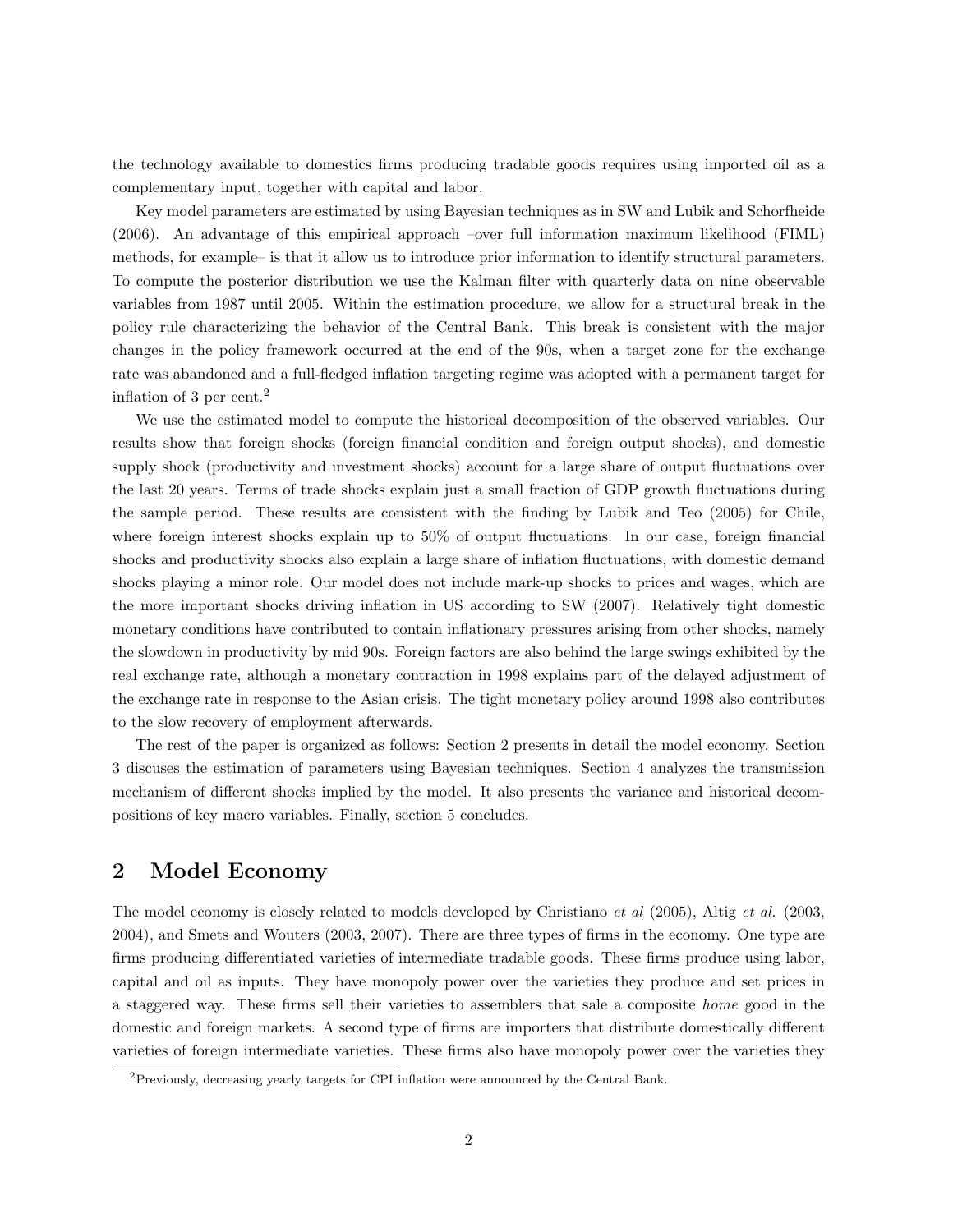distribute, and set prices in a staggered fashion. There is a third single firm that produces a commodity good which is completely exported abroad. This firm has no market power. It takes the international price of the commodity good as given and produces utilizing only natural resources. The stock of natural resources is determined exogenously and it is owned by the government and by foreign investors. This commodity-exporting sector is mean to characterize the copper sector in Chile, which accounts for about 10 % of GDP and 40% of total exports.

Domestic and foreign intermediate varieties are used to assemble two final goods: *home* and *foreign* goods. These two final goods are combined together with oil into a bundle consumed by household, another bundle consumed by the government and a third bundle that corresponds to new capital goods that are accumulated to increase the capital stock. We consider two type of households: Ricardian households, that make inter-temporal consumption and savings decisions in a forward looking manner by maximizing their utility subject to their inter-temporal budget constraint, and non-Ricardian households which consume their disposable income. These households receive no profits from the firms and have no savings. We assume that a fraction  $\lambda$  of households are non-Ricardian households.

Monetary policy is conducted through a policy rule for the interest rate while fiscal authority behaves in a manner that resembles the current structural balance rule implemented by the Chilean Government. The model exhibits a balanced growth path. We assume that in steady-state labor productivity grows at rate  $g_y$ . However, we assume that productivity is subject to both transitory and permanent shocks. Permanent productivity shocks introduces a unit root in major aggregates. All quantities are expressed in per-capita terms.

#### **2.1 Households**

The domestic economy is inhabited by a continuum of households indexed by  $j \in [0,1]$ . The expected present value of the utility of household  $j$  at time  $t$  is given by:

$$
U_t = E_t \left\{ \sum_{i=0}^{\infty} \beta^i \zeta_{C,t+i} \left[ \log \left( C_{t+i} \left( j \right) - \tilde{h} C_{t+i-1} \right) - \zeta_{L,t} \frac{l_{t+i} \left( j \right)^{1+\sigma_L}}{1+\sigma_L} + \frac{\zeta_{\mathcal{M}}}{\mu} \left( \frac{\mathcal{M}_{t+i}(j)}{P_{C,t+i}} \right)^{\mu} \right] \right\}
$$
(1)

where  $l_t(j)$  is labor effort,  $C_t(j)$  is its total consumption, and  $\mathcal{M}_t(j)$  corresponds to nominal balances held at the beginning of period t. Parameter  $\sigma_L$  is the inverse of the Frish elasticity of labor supply. The variable  $\zeta_{C,t}$  is a consumption preference shock that follows an AR(1) process subject to i.i.d. innovations.  $\zeta_{L,t}$  is labor supply shock that can be interpreted as a technology change in the home production technology;<sup>3</sup>  $\zeta_M$  determines the weights of leisure and nominal balances in the households preferences while  $\mu$  defines the semi-elasticity of money demand to the nominal interest rate. Preferences display habit formation measured by parameter  $\tilde{h}$ ;  $C_t$  is the aggregate per capita consumption in period  $t$ .<sup>4</sup> The aggregate consumption bundle is a composite of a *core* consumption bundle,  $C_Z$ , and oil consumption  $C_O$ :

$$
C_t(j) = \left[\alpha_C^{1/\omega_C} \left(C_{Z,t}(j)\right)^{\frac{\omega_C - 1}{\omega_C}} + (1 - \alpha_C)^{1/\omega_C} \left(C_{O,t}(j)\right)^{\frac{\omega_C - 1}{\omega_C}}\right]^{\frac{\omega_C}{\omega_C - 1}}
$$

 $3$ See Chang et al. (2003).

<sup>&</sup>lt;sup>4</sup>Since the economy grows in the steady state, we adjust the habit formation parameter to  $\tilde{h} = h(1 + g_y)$  where h corresponds to the habit formation parameter in an economy without steady-state growth.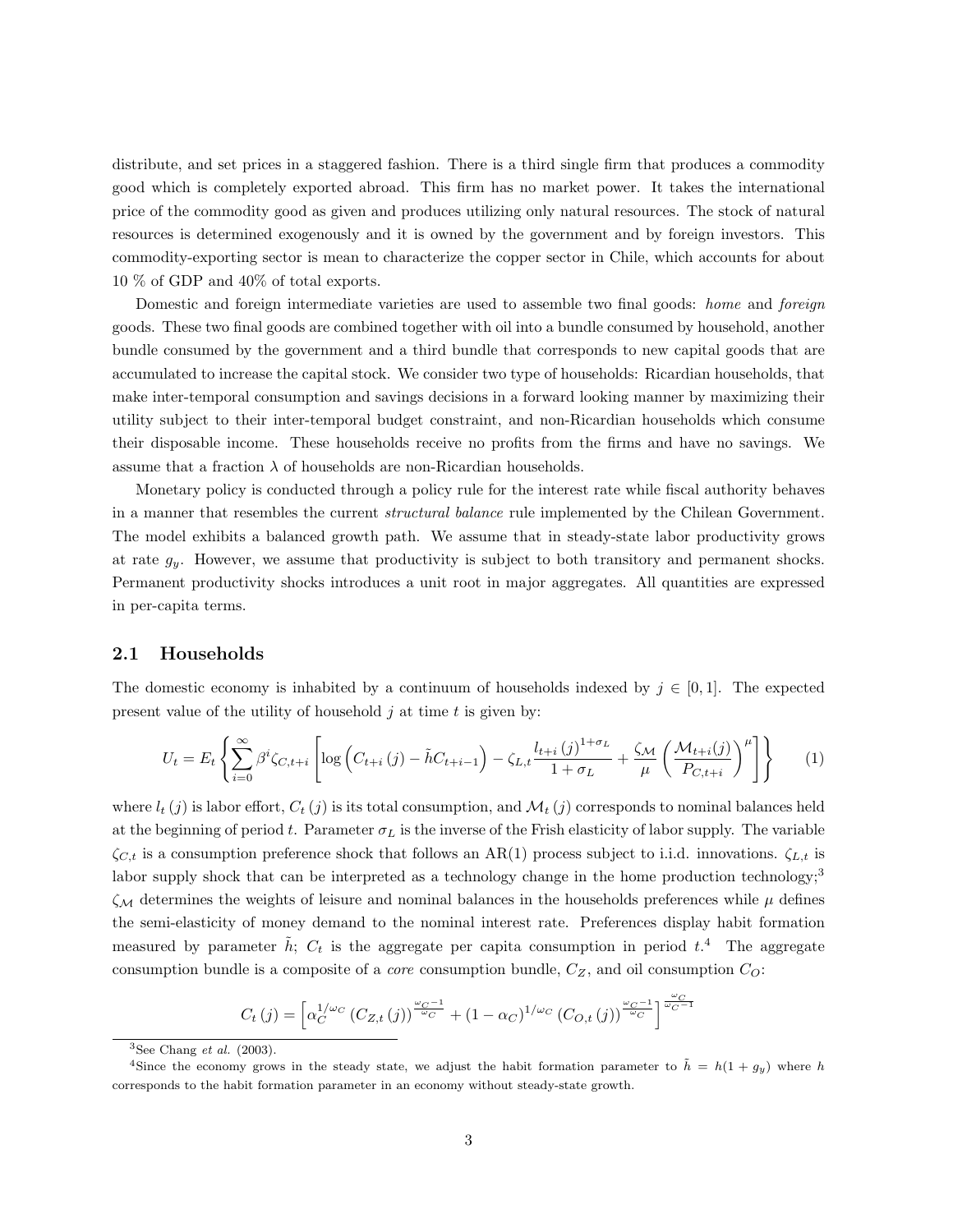Parameter  $\omega_C$  determines the degree of substitution between the *core* consumption bundle and oil, and  $\alpha_C$  defines their corresponding shares. The optimal composition of the consumption bundle determines the following demands:

$$
C_{Z,t}(j) = \alpha_C \left(\frac{P_{Z,t}}{P_{C,t}}\right)^{-\omega_C} C_t(j), \qquad C_{O,t}(j) = (1 - \alpha_C) \left(\frac{P_{O,t}}{P_{C,t}}\right)^{-\omega_C} C_t(j)
$$

where  $P_{Z,t}$  is the price index of the *core* consumption bundle and  $P_{O,t}$  is the price of oil. The aggregate consumption price level is given by  $P_{C,t} = \left(\alpha_C P_{Z,t}^{1-\omega_C} + (1-\alpha_C) P_{O,t}^{1-\omega_C}\right)^{\frac{1}{1-\omega_C}}$ . The core consumption bundle is given by the following constant elasticity of substitution (CES) aggregator of home and foreign goods,

$$
C_{Z,t}(j) = \left[ \gamma_C^{1/\eta_C} \left( C_{H,t}(j) \right)^{\frac{\eta_C - 1}{\eta_C}} + (1 - \gamma_C)^{1/\eta_C} \left( C_{F,t}(j) \right)^{\frac{\eta_C - 1}{\eta_C}} \right]^{\frac{\eta_C}{\eta_C - 1}}
$$

where  $\eta_C$  is the elasticity of substitution between *home* and *foreign* goods in this bundle, and  $\gamma_C$  defines their respective weights. Minimizing the cost of this bundle determines the demands for home and foreign goods by the household j,  $C_{H,t}(j)$  and  $C_{F,t}(j)$  respectively, which are given by

$$
C_{H,t}(j) = \gamma_C \left(\frac{P_{H,t}}{P_{Z,t}}\right)^{-\eta_C} C_{Z,t}(j), \qquad C_{F,t}(j) = (1 - \gamma_C) \left(\frac{P_{F,t}}{P_{Z,t}}\right)^{-\eta_C} C_{Z,t}(j), \tag{2}
$$

where  $P_{H,t}$  and  $P_{F,t}$  are the price indices of *home* and *foreign* goods, and  $P_{Z,t}$  is the price index of the core consumption bundle, defined as:  $P_{Z,t} = \left(\gamma_C P_{H,t}^{1-\eta_C} + (1-\gamma_C) P_{F,t}^{1-\eta_C}\right)^{\frac{1}{1-\eta_C}}$ .

#### **2.1.1 Consumption-savings decisions by Ricardian households**

Ricardian households, that correspond to a share  $1-\lambda$  of the households, have access to three types of assets: money  $\mathcal{M}_t(j)$ , one-period non-contingent foreign bonds (denominated in foreign currency)  $B_t^*(j)$ , and one-period domestic contingent bonds  $\mathcal{D}_{t+1}(j)$  which pays out one unit of domestic currency in a particular state (state contingent securities). The budget constraint of household  $j$  is given by:

$$
P_{C,t}C_t(j) + E_t \{d_{t,t+1}D_{t+1}(j)\} + \frac{\mathcal{E}_t B_t^*(j)}{(1+i_t^*)\Theta(\mathcal{B}_t)} + \mathcal{M}_t(j) =
$$
  

$$
W_t(j)l_t(j) + \Pi_t(j) - \mathcal{T}_{p,t} + \mathcal{D}_t(j) + \mathcal{E}_t B_{t-1}^*(j) + \mathcal{M}_{t-1}(j),
$$

where  $\Pi_t(j)$  are profits received from domestic firms,  $W_t(j)$  is the nominal wage set by the household,  $\mathcal{T}_{p,t}$ are per-capita lump-sum net taxes from the government, and  $\mathcal{E}_t$  is the nominal exchange rate (expressed as units of domestic currency per one unit of foreign currency). Variable  $d_{t,t+1}$  is the period t price of oneperiod domestic contingent bonds normalized by the probability of the occurrence of the state. Assuming the existence of a full set of contingent bonds ensures that consumption of all Ricardian households is the same, independently of the labor income they receive each period.

Variable  $i_t^*$  is the interest rate on foreign bond denominated in foreign currency, and the term  $\Theta(.)$ is the premium that domestic households have to pay when they borrow from abroad. This premium is function of the net foreign asset positions relative to GDP,  $\mathcal{B}_{t}^{*}$ , which is given by

$$
\mathcal{B}_t^* = \frac{\mathcal{E}_t B_t^*}{P_{Y,t} Y_t}
$$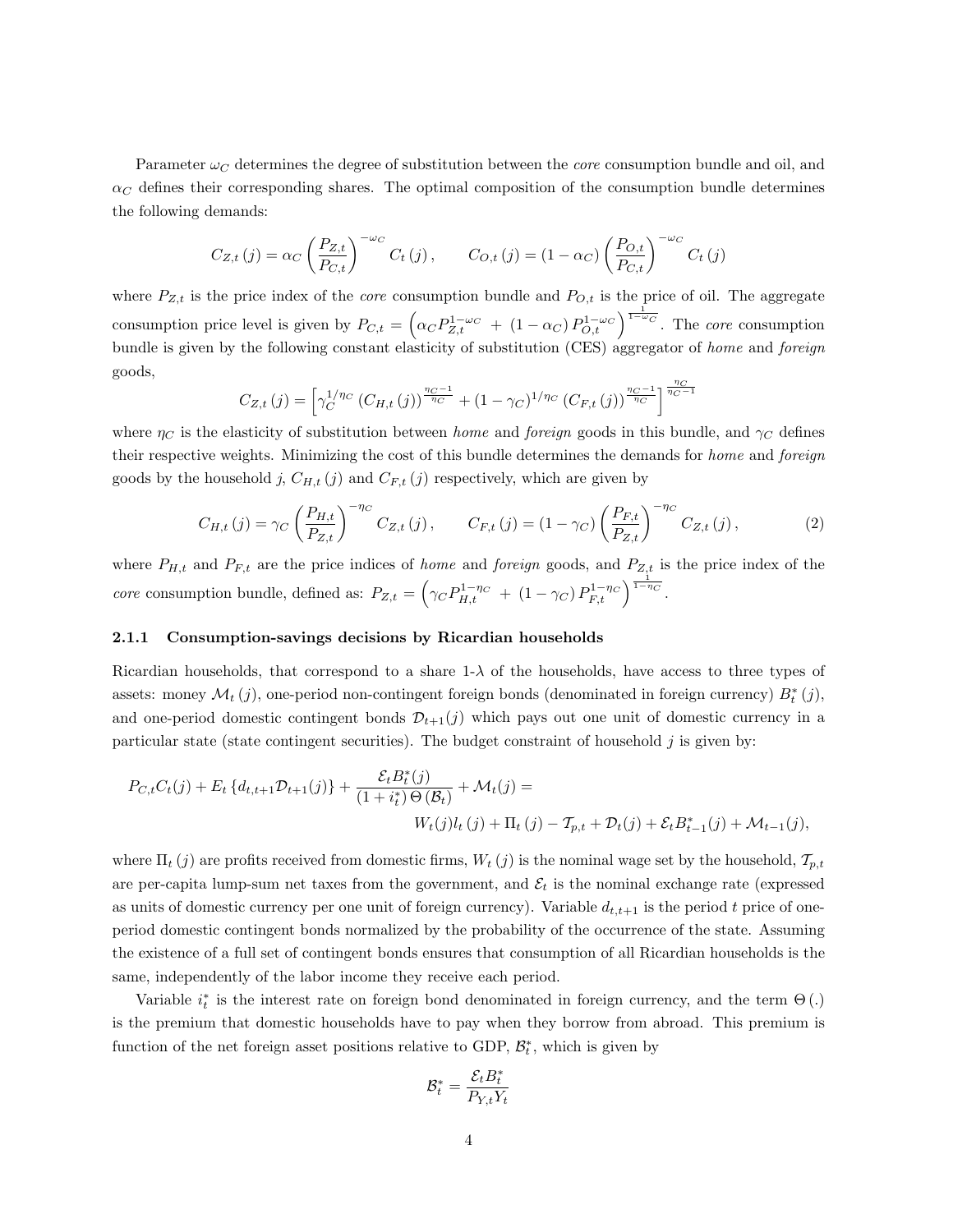where  $P_{Y,t}Y_t$  is nominal GDP and  $B_t^*$  is the aggregate net asset position of the economy.<sup>5</sup>

The fact that the premium depends on the aggregate net asset position –and not the individual position– implies that Ricardian households take it as an exogenous variable when optimizing.<sup>6</sup> In the steady state we assume that  $\Theta(.) = \Theta$  and  $\frac{\Theta'}{\Theta} \mathcal{B} = \varrho$ . When the country is a net debtor,  $\varrho$  corresponds to the elasticity of the upward-slopping supply of international funds.

Each Ricardian household chooses a consumption path and the composition of its portfolio by maximizing (1) subject to its budget constraint. The first order conditions on different contingent claims over all possible states define the following Euler equation for consumption:

$$
\beta E_t \left\{ (1 + i_t) \frac{P_{C,t}}{P_{C,t+1}} \frac{\zeta_{C,t+1}}{\zeta_{C,t}} \left( \frac{C_{t+1}(j) - \tilde{h}C_t}{C_t(j) - \tilde{h}C_{t-1}} \right) \right\} = 1, \quad \text{for all } j \in (\lambda, 1]
$$
 (3)

where we have used the fact that in equilibrium  $1/E_t[d_{t,t+1}] = 1 + i_t$ , where  $i_t$  is the domestic risk-free interest rate. From this expression and the first order condition with respect to foreign bonds denominated in foreign currency we obtain the following expression for the uncovered interest parity (UIP) condition:

$$
\frac{1+i_t}{(1+i_t^*)\Theta(\mathcal{B}_t)} = \frac{E_t \left\{ \frac{P_t}{P_{t+1}} \frac{\mathcal{E}_{t+1}}{\mathcal{E}_t} \frac{\zeta_{C,t+1}}{\zeta_{C,t}} \left( \frac{C_{t+1}(j) - \tilde{h}C_t}{C_t(j) - \tilde{h}C_{t-1}} \right) \right\}}{E_t \left\{ \frac{P_t}{P_{t+1}} \frac{\zeta_{C,t+1}}{\zeta_{C,t}} \left( \frac{C_{t+1}(j) - \tilde{h}C_t}{C_t(j) - \tilde{h}C_{t-1}} \right) \right\}} \quad \text{for all } j \in (\lambda, 1].
$$
\n(4)

The foreign interest rate is assumed to follow an AR(1) process subject to i.i.d shocks. These shocks to  $i_t^*$  (which we also call shocks to foreign financial conditions or UIP shocks) capture the relevant foreign financial factors faced by the domestic agents, including price, risk premia and any other factors associated with the exchange rate arbitrage.

#### **2.1.2 Labor supply and wage setting by Ricardian households**

Each household  $j$  is a monopolistic supplier of a differentiated labor service. There is a set of perfectly competitive labor service assemblers that hire labor from each household and combine it into an aggregate labor service unit,

$$
l_t = \left(\int_0^1 l_t(j)^{\frac{\epsilon_L - 1}{\epsilon_L}} dj\right)^{\frac{\epsilon_L}{\epsilon_L - 1}}
$$
\n(5)

This labor unit is then used as an input in production of domestic intermediate varieties. Parameter  $\epsilon_L$  corresponds to the elasticity of substitution among different labor services. Cost minimization by labor unit assemblers give rise to demands for each type of labor services, which are function of the corresponding relative wages.

Following Erceg et al. (2000) we assume that wage setting is subject to a nominal rigidity à la Calvo (1983). In each period, each type of household faces a probability  $1 - \phi_L$  of being able to re-optimize its nominal wage. In this set-up, parameter  $\phi_L$  is a measure of the degree of nominal wage rigidity. The larger is this parameter the less frequently wages are adjusted (i.e. the more sticky they are). We assume that all those households that cannot re-optimize their wages follow an updating rule considering a geometric weighted average of past CPI inflation, and the inflation target set by the authority,  $\overline{\pi}_t$ . Once a household

<sup>&</sup>lt;sup>5</sup>In our notation,  $B_t^* = \int_{\lambda}^{1} B_t^*(j)dj$ .<br><sup>6</sup>This premium is introduced mainly as a technical device to ensure stationarity (see Schmitt-Grohé and Uribe, 2003).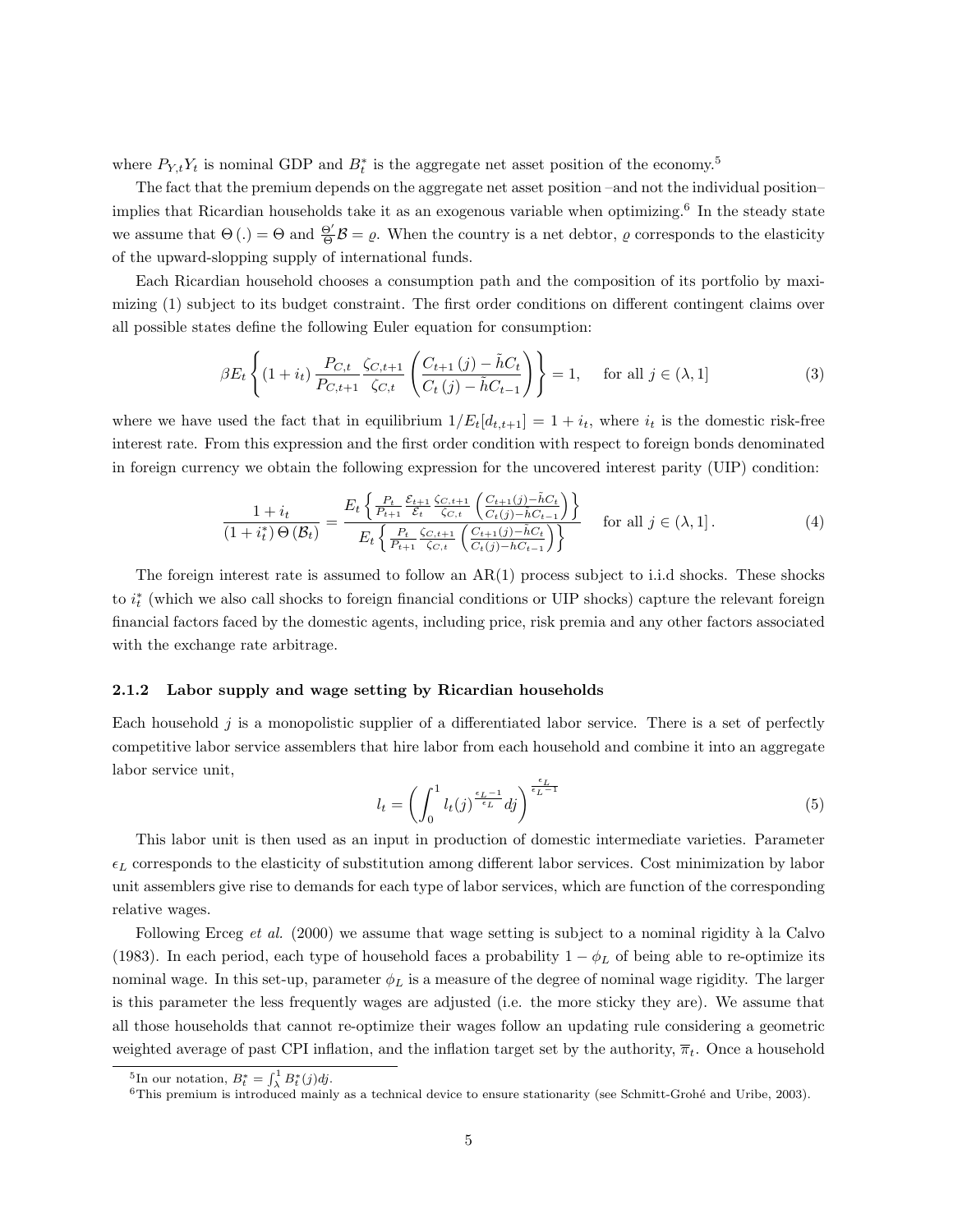has set its wage, it must supply any quantity of labor service demanded at that wage. A particular household  $j$  that is able to re-optimize its wage at  $t$  must solve the following problem:

$$
\max_{W_t(j)} = E_t \left\{ \sum_{i=0}^{\infty} \phi_L^i \Lambda_{t,t+i} \left[ \frac{\Gamma_{W,t}^i W_t(j)}{P_{C,t+i}} l_{t+i}(j) - \zeta_{L,t} \frac{l_{t+i}(j)^{1+\sigma_L}}{1+\sigma_L} \left( C_{t+i} - \tilde{h} C_{t+i-1} \right) \right] \right\}
$$

subject to labor demand and the updating rule for the nominal wage of agents who do not optimize defined by function  $\Gamma^i_{W,t}$ <sup>7</sup> Variable  $\Lambda_{t,t+i}$  is the relevant discount factor between periods t and  $t+i$ <sup>8</sup>

#### **2.1.3 Non-Ricardian households**

Non-Ricardian households have no access to assets and own no shares in domestic firms. They consume all of their disposable after-tax disposable income:

$$
C_t(j) = \frac{W_t}{P_{C,t}} l_t(j) - \frac{T_{p,t}}{P_{C,t}}, \text{ for } j \in [0, \lambda]
$$
 (6)

where  $\mathcal{T}_{p,t}$  are per-capita lump-sum taxes. For simplicity we assume that non-Ricardian households set wages equal to the average wage set by Ricardian households. Given the labor demand for each type of labor, this assumption implies that labor effort of non-Ricardian households coincides with the average labor effort of Ricardian households.

#### **2.2 Investment and capital goods**

There is a representative firm that rents capital goods to firms producing intermediate varieties. This firm decides how much capital to accumulate each period. New capital goods are assembled using a CES technology that combines home and foreign goods as follows:

$$
I_t = \left[ \gamma_I^{1/\eta_I} I_{H,t}^{1-\frac{1}{\eta_I}} + (1-\gamma_I)^{1/\eta_I} I_{F,t}^{1-\frac{1}{\eta_I}} \right]^{\frac{\eta_I}{\eta_I-1}} \tag{7}
$$

where  $\eta_I$  is the elasticity of substitution between home and foreign goods, and where parameter  $\gamma_I$  is the share of home goods in investment. The demands for home and foreign goods by the firm are given by

$$
I_{H,t} = \gamma_I \left(\frac{P_{H,t}}{P_{I,t}}\right)^{-\eta_I} I_t, \qquad I_{F,t} = (1 - \gamma_I) \left(\frac{P_{F,t}}{P_{I,t}}\right)^{-\eta_I} I_t,
$$
\n(8)

where  $P_{I,t}$  is the investment price index, given by  $P_{I,t} = \left[\gamma_I P_{H,t}^{1-\eta_I} + (1-\gamma_I)P_{F,t}^{1-\eta_I}\right]^{\frac{1}{1-\eta_I}}$ , and where  $I_t$  is total investment.

The firm may adjust investment each period, but changing investment is costly. This assumption is introduced as a way to obtain more inertia in the demand for investment (see Christiano et al. (2005)). It represents a short-cut to more cumbersome approaches to model investment inertia, such as time-to-build.

<sup>&</sup>lt;sup>7</sup>All those that cannot re-optimize during i periods between t and  $t+i$ , set their wages at time  $t+i$  to  $W_{t+i}(j)=\Gamma^i_{W,t}W_t(j)$ , where  $\Gamma^i_{W,t} = (T_{t+i}/T_{t+i-1})(1+\pi_{C,t+i-1})^{\chi_L}(1+\overline{\pi}_{t+i})^{1-\chi_L}\Gamma^{i-1}_{W,t}$  and  $\Gamma^0_{W,t} = 1$ .  $T_t$  is a stochastic trend in labor productivity. This term in the updating rule prevents an increasing dispersion in the real wages across households along the steady-state balanced growth path.

<sup>&</sup>lt;sup>8</sup>Since utility exhibits habit formation in consumption the relevant discount factor is given by  $\Lambda_{t,t+i}$  =  $\beta^i \left( \frac{C_t(j) - \tilde{h}C_{t-1}}{C_t(j) - \tilde{h}C_{t-1}} \right)$  $C_{t+i}(j)$ − $\tilde{h}C_{t+i-1}$ ),  $j \in (\lambda, 1]$ .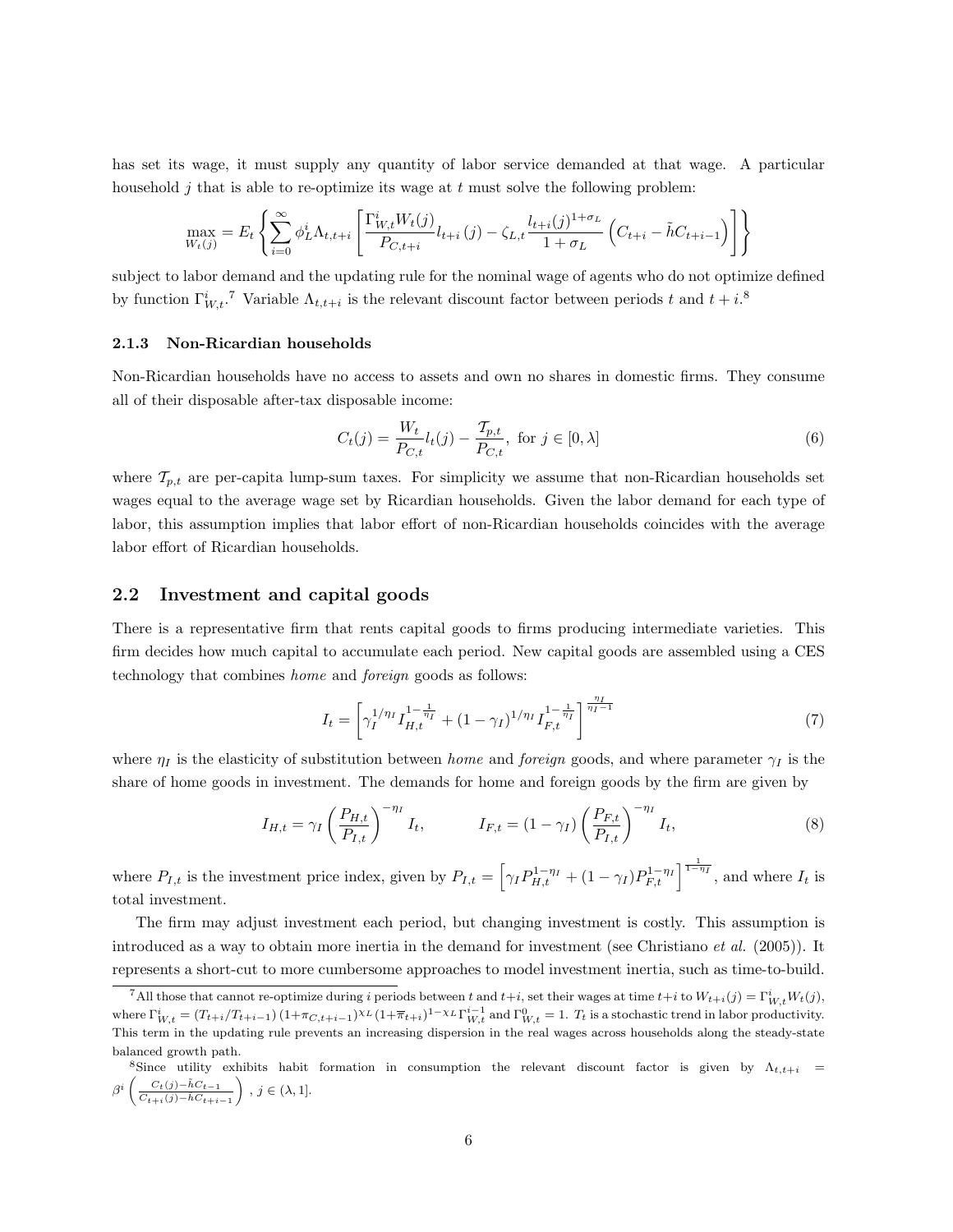Let  $Z_t$  be the rental price of capital. The representative firm must solve the following problem:

$$
\max_{K_{t+i}, I_{t+i}} E_t \left\{ \sum_{i=0}^{\infty} \Lambda_{t,t+i} \frac{Z_{t+i} K_{t+i} - P_{I,t+i} I_{t+i}}{P_{C,t+i}} \right\},\,
$$

subject to the law of motion of the capital stock,

$$
K_{t+1} = (1 - \delta) K_t + \zeta_{I,t} S\left(\frac{I_t}{I_{t-1}}\right) I_t,
$$
\n(9)

where  $\delta$  is its depreciation rate. Function  $S(.)$  characterizes the adjustment cost for investment. This adjustment cost satisfies:  $S(1+g_y) = 1$ ,  $S'(1+g_y) = 0$ ,  $S''(1+g_y) = -\mu_S < 0$ . The variable  $\zeta_{I,t}$  is a stochastic shock that alters the rate at which investment is transformed into productive capital. A rise in  $\zeta_{I,t}$  implies the same amount of investment generates more productive capital.<sup>9</sup> We consider this shock to be a domestic supply shock since it defines the "technology" to accumulate capital. Other papers (i.e. SW 2007) consider this shock to be a demand shock as it captures movements in investment not explained by fundamentals.<sup>10</sup>

The optimality conditions for the problem above are the following:

$$
\frac{P_{I,t}}{P_{C,t}} = \frac{Q_t}{P_{C,t}} \left[ S\left(\frac{I_t}{I_{t-1}}\right) + S'\left(\frac{I_t}{I_{t-1}}\right) \frac{I_t}{I_{t-1}} \right] \zeta_{I,t} - E_t \left\{ \Lambda_{t,t+1} \frac{Q_{t+1}}{P_{C,t+1}} \left[ S'\left(\frac{I_{t+1}}{I_t}\right) \left(\frac{I_{t+1}}{I_t}\right)^2 \right] \zeta_{I,t+1} \right\},
$$
\n(10)

$$
\frac{Q_t}{P_{C,t}} = E_t \left\{ \Lambda_{t,t+1} \left( \frac{Z_{t+1}}{P_{C,t+1}} + \frac{Q_{t+1}}{P_{C,t+1}} (1 - \delta) \right) \right\}.
$$
\n(11)

These two equations simultaneously determine the evolution of the shadow price of capital,  $Q_t$ , and real investment expenditure.

#### **2.3 Domestic production**

There is a large set of firms that use a CES technology to assemble home goods using domestic intermediate varieties. These firms sell *home* goods in the domestic market and abroad. Let  $Y_{H,t}$  be quantity of *home* goods sold domestically, and  $Y_{H,t}^*$  the quantity sold abroad. The demands for a particular intermediate variety  $z_H$  by these assemblers are given by:

$$
Y_{H,t}(z_H) = \left(\frac{P_{H,t}(z_H)}{P_{H,t}}\right)^{-\epsilon_H} Y_{H,t}, \qquad Y_{H,t}^*(z_H) = \left(\frac{P_{H,t}^*(z_H)}{P_{H,t}^*}\right)^{-\epsilon_H} Y_{H,t}^*,
$$
(12)

where  $P_H(z_H)$  is the price of the variety  $z_H$  when used to assemble *home* goods sold in the domestic market, and  $P_{H,t}^*(z_H)$  is the foreign-currency price of this variety when used to assemble *home* goods sold abroad. Variables  $P_{H,t}$  and  $P_{H,t}^*$  are the corresponding aggregate price indices.

 $9$ Greenwood et al. (2000) argue that this type of investment-specific shocks are relevant to explain business cycle fluctuations in US.

 $10$ This distinction is less clear if the investment-specific shocks are capturing omitted features such as financial constraints in the investment decisions.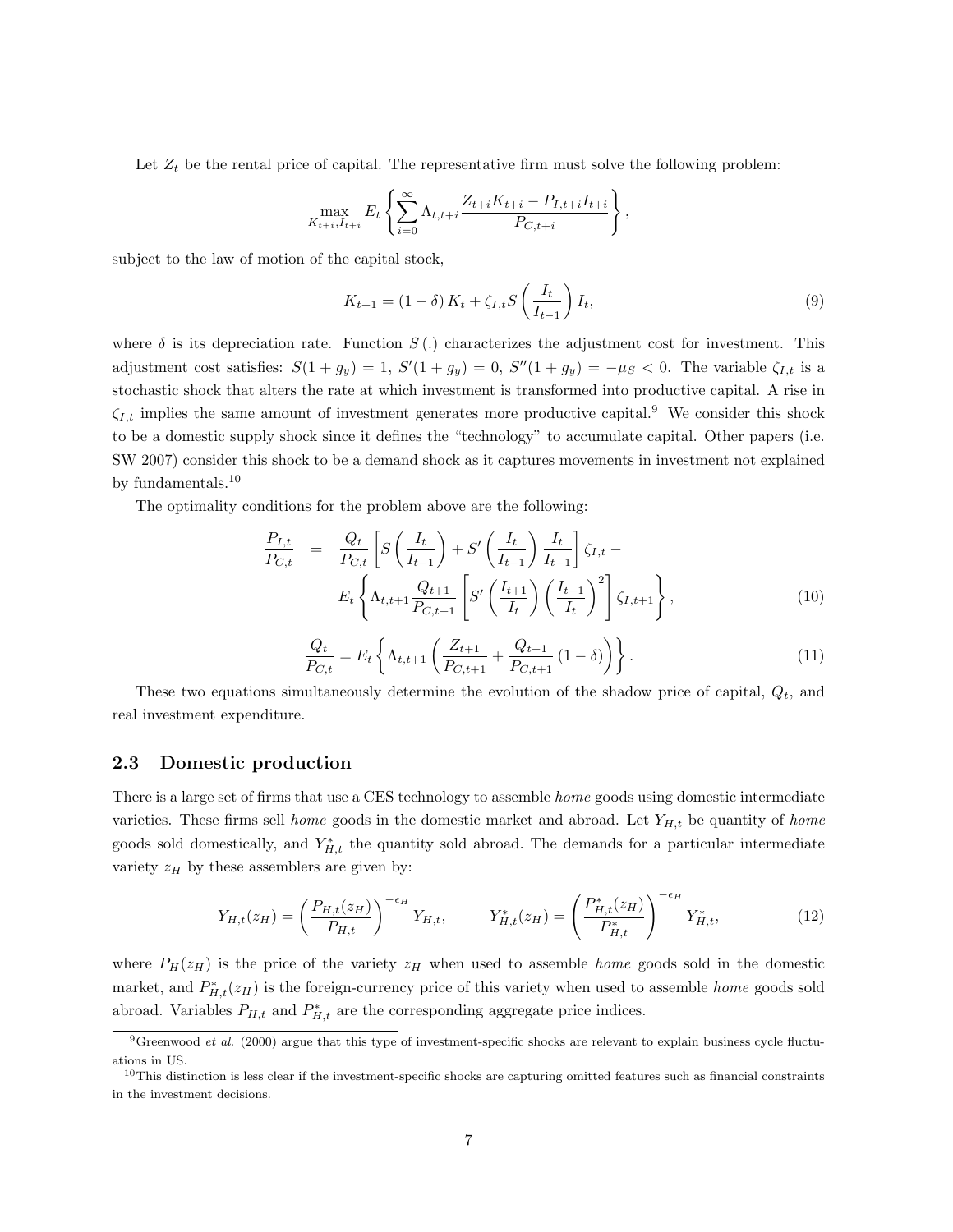Intermediate varieties are produced by firms that have monopoly power. These firms maximize profits by choosing the prices of their differentiated good subject to the corresponding demands, and the available technology. Let  $Y_{H,t}(z_H)$  be the total quantity produced of a particular variety  $z_H$ . The available technology is given by

$$
\mathbf{Y}_{H,t}(z_H) = A_{H,t} \left[ \left( \alpha_H \right)^{1/\omega_H} V_{H,t}(z_H)^{1-1/\omega_H} + \left( 1 - \alpha_H \right)^{1/\omega_H} O_{H,t}(z_H)^{1-1/\omega_H} \right]^{\frac{\omega_H}{\omega_H - 1}},\tag{13}
$$

where  $V_{H,t}(z_H)$  is a composite of labor and capital used in production –value added– and  $O_{H,t}(z_H)$  is the amount of oil used as intermediate input.  $\alpha_H$  defines the weight of the composite of capital and labor in production and  $\omega_H$  determines the degree substitution between oil and the other factors of production. Variable  $A_{H,t}$  represents a stationary productivity shock common to all firms. The composite of labor and capital is given by a Cobb-Douglas technology:

$$
\mathbf{V}_{H,t}(z_H) = [T_t l_t(z_H)]^{\eta_H} [K_t(z_H)]^{1-\eta_H}, \qquad (14)
$$

where  $l_t(z_H)$  is the amount of labor utilized, and  $K_t(z_H)$  is the amount of physical capital rented. Parameter  $\eta_H$  defines their corresponding shares in production. The variable  $T_t$  is a stochastic trend in labor productivity, evolving according to the following expression

$$
\frac{T_t}{T_{t-1}} = \zeta_{T,t}.\tag{15}
$$

The exogenous shocks to both types of technology process are given by

$$
A_{H,t} = A_{H,t-1}^{\rho_{a_H}} \exp \varepsilon_{a_H,t} \qquad \qquad \zeta_{T,t} = (1+g_y)^{1-\rho_T} \zeta_{T,t-1}^{\rho_T} \exp \varepsilon_{T,t}
$$

where  $\varepsilon_{a_H,t} \sim N(0, \sigma_{a_H}^2)$  and  $\varepsilon_{T,t} \sim N(0, \sigma_T^2)$  are i.i.d innovations

In every period, the probability that a firm receives a signal for adjusting its price for the domestic market is  $1 - \phi_{H_D}$ , and the probability of adjusting its price for the foreign market is  $1 - \phi_{H_F}$ . These probabilities are the same for all firms, independently of their history. If a firm does not receive a signal, it updates its price following a simple rule that weights past inflation and the inflation target set by the central bank. Thus, when a firm receives a signal to adjust its price for the domestic market it solves:

$$
\max_{P_{H,t}(z_H)} E_t \left\{ \sum_{i=0}^{\infty} \Lambda_{t,t+i} \phi_{H_D}^i \frac{\Gamma_{H_D,t}^i P_{H,t}(z_H) - M C_{H,t+i}}{P_{C,t+i}} Y_{H,t+i}(z_H) \right\},\,
$$

subject to (12) and the updating rule for prices,  $\Gamma_{H_D,t}^i$ . Analogously, if the firm receives a signal to adjust optimally its price for the foreign market, then it solves:

$$
\max_{P_{H,t}^*(z_H)} E_t \left\{ \sum_{i=0}^{\infty} \Lambda_{t,t+i} \phi_{H_F}^i \frac{\mathcal{E}_{t+i} \Gamma_{H_F,t}^i P_{H,t}^*(z_H) - MC_{H,t+i}}{P_{C,t+i}} Y_{H,t+i}^*(z_H) \right\},\,
$$

subject to (12) and the updating rule for firms that do not optimize prices defined by  $\Gamma^i_{H_F,t}$ .<sup>11</sup> Given this pricing structure, the optimal path for inflation is given by a New Keynesian Philips curve with indexation.

<sup>&</sup>lt;sup>11</sup>If the firm does not adjust its price for the domestic market between t and  $t + i$ , then the price it charges at  $t + i$  will be  $P_{H,t+i}(z_H) = \Gamma_{H_D,t}^i P_{H,t}(z_H)$ , where  $\Gamma_{H_D,t}^i = \Gamma_{H_D,t}^{i-1} (1 + \bar{\pi}_{t+i})^{1-\chi_{H_D}} (P_{H,t+i}/P_{H,t+i-1})^{\chi_{H_D}}$  and  $\Gamma_{H_D,t}^0 = 1$ . If the firm does not adjust its price for the foreign market, then the price charged at  $t + i$  will be  $P_{H,t+i}^*(z_H) = \Gamma_{H_F,t}^i P_{H,t}^*(z_H)$ , where  $\Gamma^i_{H_F,t} = \Gamma^{i-1}_{H_F,t} \left( P^*_{F,t}/P^*_{F,t-1} \right)$  $\Big)^{1-\chi_{H_F}}\left(P_{H,t+i}^*/P_{H,t+i-1}^*\right)^{\chi_{H_F}}$  and  $\Gamma_{H_F,t}^0=1.$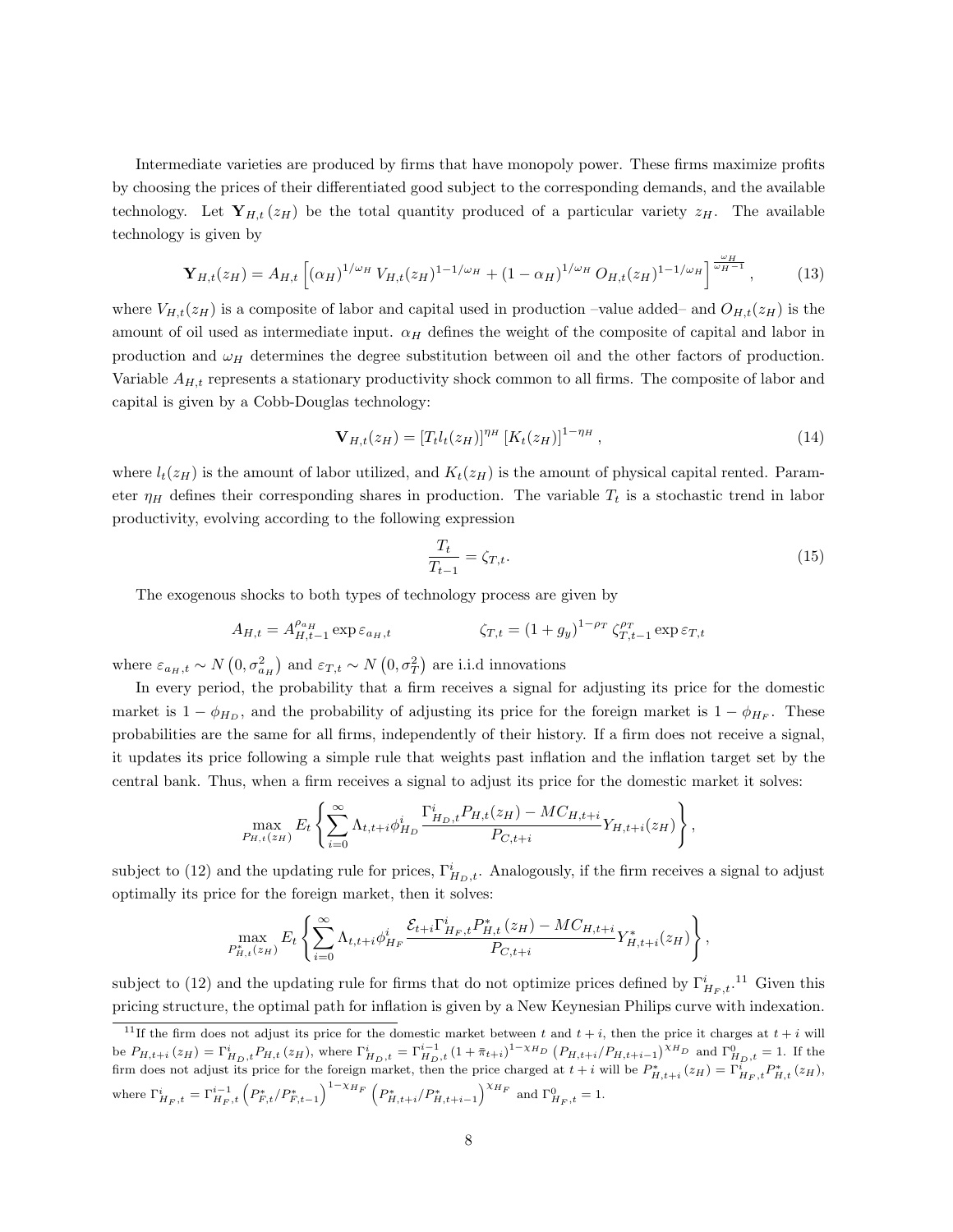In its log-linear form, inflation depends on both last period's inflation, expected inflation next period and marginal cost.

The variable  $MC_{H,t}$  corresponds to marginal costs of producing variety  $z_H$ , which are given by,

$$
MC_{H,t} = \frac{W_t l_t (z_H) + Z_t K_t (z_H) + P_{O,t} O_{H,t} (z_H)}{Y_{H,t} (z_H)}.
$$
\n(16)

Given the constant return to scale technology available to firms, and the fact that there are no adjustment costs for inputs which are hired from competitive markets, marginal cost is independent of the scale of production.

#### **2.4 Import goods retailers**

We introduce local-currency price stickiness in order to allow for incomplete exchange rate pass-through into import prices in the short-run. This feature of the model is important in order to mitigate the expenditure switching effect of exchange rate movements.

There is a set of competitive assemblers that use a CES technology to combine a continuum of differentiated imported varieties to produce a final *foreign* good  $Y_F$ . This good is consumed by households and used for assembling new capital goods. The optimal mix of imported varieties in the final *foreign* good defines the demands for each of them. In particular, the demand for variety  $z_F$  is given by:

$$
Y_{F,t}(z_F) = \left(\frac{P_{F,t}(z_F)}{P_{F,t}}\right)^{-\epsilon_F} Y_{F,t},\tag{17}
$$

where  $\epsilon_F$  is the elasticity of substitution among imported varieties,  $P_{F,t}(z_F)$  is the domestic-currency price of imported variety  $z_F$  in the domestic market, and  $P_{F,t}$  is the aggregate price of import goods in this market.

Importing firms buy varieties abroad and re-sales them domestically to the assemblers. Each importing firm has monopoly power in the domestic retailing of a particular variety. They adjust the domestic price of their varieties infrequently, only when receiving a signal. The signal arrives with probability  $1 - \phi_F$ each period. As in the case of domestically produced varieties, if a firm does not receive a signal it updates its price following a "passive" rule.<sup>12</sup> Therefore, when a generic importing firm  $z_F$  receives a signal, it chooses a new price by maximizing the present value of expected profits:

$$
\max_{P_{F,t}(z_F)} E_t \left\{ \sum_{i=0}^{\infty} \Lambda_{t,t+i} \phi_F^i \frac{\Gamma_{F,t}^i P_{F,t}(z_F) - \mathcal{E}_{t+i} P_{F,t+i}^*(z_F)}{P_{C,t+i}} Y_{F,t+i}(z_F) \right\},\,
$$

subject to the domestic demand for variety  $z_F$  (17) and the updating rule for prices. For simplicity, we assume that  $P_{F,t}^*(z_F) = P_{F,t}^*$  for all  $z_F$ .

In this setup, changes in the nominal exchange rate will not immediately be passed through into prices of imported good sold domestically. Therefore, exchange rate pass-through will be incomplete in the short-run. In the long-run firms freely adjust their prices, so the weak form of law of one price holds and accumulated changes in the exchange rate are transmitted completely to imported prices in

<sup>12</sup>This "passive" rule is defined by  $\Gamma_{F,t}^i = \Gamma_{F,t}^{i-1} (1 + \bar{\pi}_{t+i})^{1-\chi_F} (P_{F,t+i}/P_{F,t+i-1})^{\chi_F}$  and  $\Gamma_{F,t}^0 = 1$ .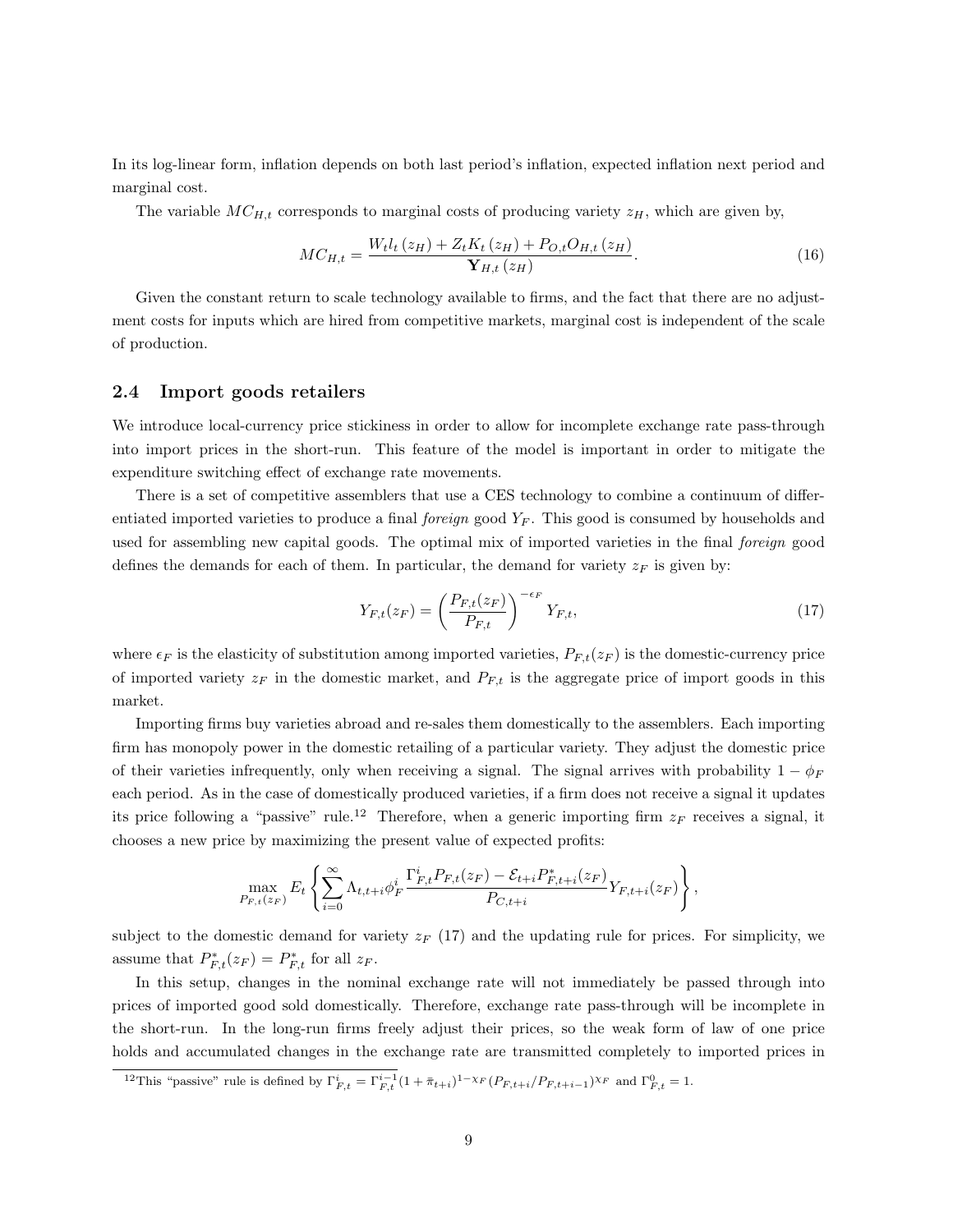domestic currency. The presence of a incomplete exchange rate pass-through in the short run mitigates the expenditure-switching effect of exchange rate movements and allows to match the observed degree of sensitivity of net exports to the real exchange rate in the short run, without relying in an extremely low elasticity of substitution between domestic and foreign goods.

#### **2.5 Commodity sector**

We assume that a single firm produces a homogenous commodity good that is completely exported abroad. Production evolves with the same stochastic trend as other aggregate variables and requires no inputs:

$$
Y_{S,t} = \left[\frac{T_t}{T_{t-1}} Y_{S,t-1}\right]^{\rho_{y_S}} \left[T_t Y_{S,0}\right]^{1-\rho_{y_S}} \exp(\varepsilon_{y_S,t}),
$$

where  $\varepsilon_{ys,t} \sim N(0, \sigma_{ys}^2)$  is a stochastic shock and  $\rho_{ys}$  captures the persistence of the shock to the production process.<sup>13</sup> This sector is particularly relevant for the two economies, as it captures the developments in the copper sector.

An increase in the production of the commodity good implies directly an increase in domestic GDP. Because there are no inputs, this increase in production comes as a windfall gain. As with any expansion of the technological frontier biased towards tradable goods, a boom in this sector would induce an exchange rate appreciation. It may also increase exports, if no counteracting effect on home goods exports dominates. The magnitude of the appreciation would depend on the structural parameters governing the degree of intra-temporal and inter-temporal substitution in aggregate demand and production.

#### **2.6 Government**

The government is composed by the fiscal and monetary authorities. The government budget corresponds to the consolidated budget of both of them. The only asset own by the government is its share in the commodity exporting firm. Government liabilities are public bonds held by the private sector, and money.

#### **2.6.1 Fiscal Policy**

Let  $B_{G,t}^*$  and  $B_{G,t}$  be the net asset position of government in foreign and domestic currency, respectively. The evolution of the total the net position of the government is given by:

$$
\frac{\mathcal{E}_t B_{G,t}^*}{(1+i_t^*)\Theta\left(\frac{\mathcal{E}_t B_t^*}{P_{Y,t} Y_t}\right)} + \frac{B_{G,t}}{(1+i_t)} = \mathcal{E}_t B_{G,t-1}^* + B_{G,t} + \mathcal{T}_t - P_{G,t} G_t,
$$

where  $(1+i_t^*)\Theta(.)$  is the relevant gross interest rate for public asset denominated in foreign currency, while  $(1 + i_t)$  is the one for public asset denominated in domestic currency. Variable  $G_t$  is government expenditure and  $\mathcal{T}_t$  are total net fiscal nominal revenues (income tax revenues plus seignorage minus transfers to the private sector). We assume that the basket consumed by the government includes both home and foreign goods:

$$
G_t = \left[ \gamma_G^{\frac{1}{\eta_G}} G_{H,t}^{\frac{\eta_G - 1}{\eta_G}} + (1 - \gamma_G)^{\frac{1}{\eta_G}} G_{F,t}^{\frac{\eta_G - 1}{\eta_G}} \right]^{\frac{\eta_G}{\eta_G - 1}}
$$

<sup>&</sup>lt;sup>13</sup>Production in this sector could be interpreted as the exogenous evolution of an endowment of natural resources.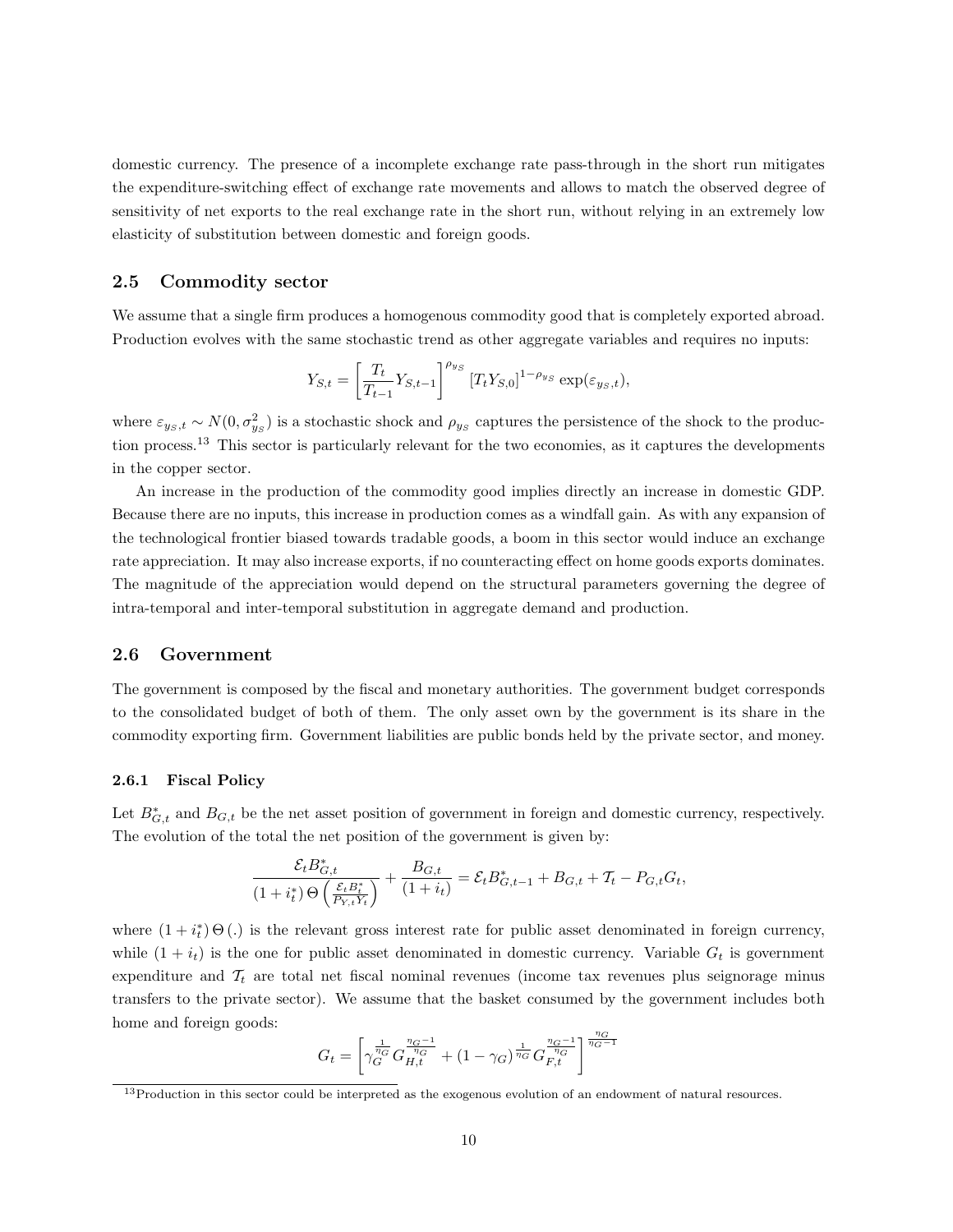The government decides the composition of its consumption basket by minimizing its cost. The demands for the two types of goods from the government is given by

$$
G_{H,t} = \gamma_G \left(\frac{P_{H,t}}{P_{G,t}}\right)^{-\eta_G} G_t, \qquad G_{F,t} = (1 - \gamma_G) \left(\frac{P_{F,t}}{P_{G,t}}\right)^{-\eta_G} G_t,
$$

where the deflator of government expenditure (which is defined as the minimum expenditure required to buy one unit of  $G_t$ ) is given by:  $P_{G,t} = \left[ \gamma_G P_{H,t}^{1-\eta_G} + (1-\gamma_G) P_{F,t}^{1-\eta_G} \right]_{t=\eta_G}^{\frac{1}{1-\eta_G}}$ .

Fiscal policy is defined by the four variables  $B_{G,t}^*$ ,  $B_{G,t}$ ,  $\mathcal{T}_{t}$  and  $G_t$ . Therefore, given the budget constraint of the government, it is necessary to define a behavioral rule for three of these four variables in order to completely characterize the fiscal policy.

When agents are Ricardian, defining a trajectory for the primary deficit is irrelevant for households decisions, as long as the budget constraint of the government is satisfied. On the contrary, when a fraction of the agents are non-Ricardian then the trajectory of the public debt and the primary deficit are relevant. In addition, the path of public expenditure may be relevant on its own as long as its composition differs from the composition of private consumption.

We assume that the fraction of non-Ricardian households is positive. Hence, the timing of the fiscal variables is relevant for the private sector decisions. We also assume that public asset position is completely denominated in foreign currency  $(B_{G,t} = 0)$ . Fiscal revenues come from two sources: tax income from the private sector, which is a function of GDP,  $\mathcal{T}_{p,t} = (\tau_t P_{Y,t} Y_t)$ , and revenues from copper which are given by  $P_{S,t}\chi Y_{S,t}$ , where  $\chi Y_{S,t}$  are copper sales from the state company. The parameter  $\chi$  defines the public share of ownership in total copper production. The variable  $\tau_t$  corresponds to the average income tax.

Finally, we assume that the Chilean government follows a structural balance fiscal rule according to which government expenditure, as a share of GDP, evolves as follows:

$$
\frac{P_{G,t}G_t}{P_{Y,t}Y_t} = \begin{cases} \left(1 - \frac{1}{(1 + i_{t-1}^*)\Theta_{t-1}}\right) \frac{\mathcal{E}_t}{\mathcal{E}_{t-1}} \frac{\mathcal{E}_{t-1}B_{G,t-1}^*}{P_{Y,t-1}Y_{t-1}} \frac{P_{Y,t-1}Y_{t-1}}{P_{Y,t}Y_t} + \\ \tau \left(\frac{\overline{Y}_t}{Y_t}\right) + \mathcal{E}_t \overline{P}_{S,t}^* \chi \frac{Y_{S,t}}{P_{Y,t}Y_t} - \frac{B_{S,t}}{P_{Y,t}Y_t} \end{cases} \exp\left(\zeta_{G,t}\right) \tag{18}
$$

where  $\overline{P}_{S,t}^*$  is the long-run ("reference") price of copper, that we treat as a constant in the model, and where  $\zeta_{G,t}$  is a shock that captures deviation of government expenditure from this fiscal rule. This shock follows an  $AR(1)$  process with i.i.d. innovations.<sup>14</sup>

This rule was officially set in place by the government during 2001 and it is meant to avoid excessive fluctuations in government expenditure coming from transitory movements in fiscal revenues (see Medina and Soto, 2007). For example, in the case of a transitory rise of fiscal revenues originated by a copper price increase, the rule implies that the additional fiscal income should be mainly saved.<sup>15</sup> Notice that this rule does not necessarily characterizes the behavior of the fiscal authority before 2001. Therefore, we would expect that innovations to  $\zeta_{G,t}$  would be larger before that year. In this version of the paper, we assume that the standard deviation of this shock is the same for the whole sample.

<sup>14</sup>In practice, the reference price of copper is defined once a year by an independent panel of experts.

 $15$ The level of public expenditure that is consistent with the rule includes interest payments. Therefore, if the net position of the government improves, current expenditure may increase.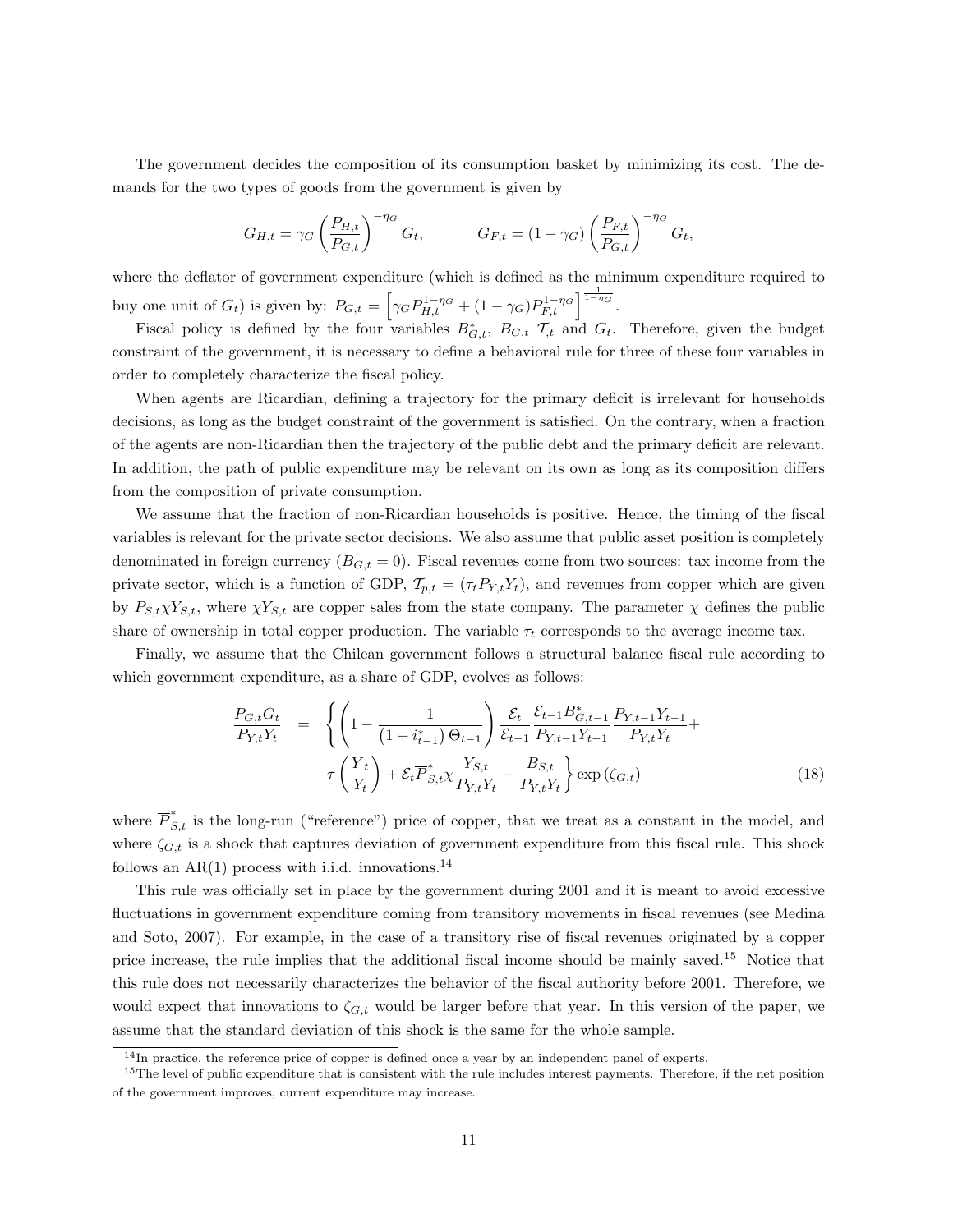#### **2.6.2 Monetary policy rule**

Monetary policy is characterized as a simple feedback rule for the interest rate. Under the baseline specification of the model, we assume that the central bank responds to deviations of core CPI inflation from target and to deviations of output growth from its trend.

The Central Bank of Chile (CBC), after a decade of partial implementation of an Inflation Targeting regime, made an upgrade in its policy framework at the end of 1999. From that period onwards, the inflation target was set permanently in 3 percent. Previously, from 1991 until 1999, targets for the end of the year CPI inflation were pre-announced once a year. Those targets were declining over time. Together with this modification, an explicit target zone for the nominal exchange rate was eliminated. Moreover, until July 2001 the CBC utilized an index interest rate as its policy instrument.<sup>16</sup> Since then on the policy instrument has been an overnight nominal interest rate. In order to capture some of these policy modifications, we allow for a discrete change in the specification of the monetary policy rule.

We define, for the period 1987-99, a rule that uses as the policy instrument the real interest rate . We also allow the central bank to react to deviations of the real exchange from a long-run level. This is meant to capture the fact that the CBC had a target for the exchange rate over that period. From year 2000 onwards we specify a rule that utilizes as the policy instrument the nominal interest rate and we eliminate any direct policy reaction to real exchange rate fluctuations. In summary, we have the following two rules to characterize the monetary policy:

- Period 1987-1999 :

$$
\frac{1+r_t}{1+r} = \left(\frac{1+r_{t-1}}{1+r}\right)^{\psi_{i,1}} \left(\frac{Y_t}{\overline{Y}_t} \frac{\overline{Y}_{t-1}}{Y_{t-1}}\right)^{(1-\psi_{i,1})\psi_{y,1}} \left(\frac{1+\pi_{Z,t}}{1+\overline{\pi}_t}\right)^{(1-\psi_{i,1})(\psi_{\pi,1}-1)} \left(\frac{RER_t}{\overline{RER}}\right)^{(1-\psi_{i,1})\psi_{ren,1}} \exp\zeta_{m,t}
$$

- Period 2000-2005 :

$$
\frac{1+i_t}{1+i} = \left(\frac{1+i_{t-1}}{1+i}\right)^{\psi_{i,2}} \left(\frac{Y_t}{\overline{Y}_t} \frac{\overline{Y}_{t-1}}{Y_{t-1}}\right)^{(1-\psi_{i,2})\psi_{y,2}} \left(\frac{1+\pi_{Z,t}}{1+\overline{\pi}_t}\right)^{(1-\psi_{i,2})\psi_{\pi,2}} \exp \zeta_{m,t}
$$

where  $\pi_{Z,t} = P_{Z,t}/P_{Z,t-1} - 1$  is the core consumption price inflation and  $\overline{\pi}_t$  is the inflation target set for period t, and  $r_t = (1 + i_t) / (P_{C,t}/P_{C,t-1}) - 1$  is the net (ex-post) real interest rate;  $(RER_t/\overline{RER})$  is the deviation of real exchange rate deviations from its long-run level. Variable  $\zeta_{m,t}$  is an i.i.d. monetary policy shock. In the estimation we also allow for shifts in the smoothing parameter,  $\psi_i$ <sup>17</sup>

#### **2.7 Foreign sector**

Foreign agents demand the commodity good and the home good. The demand for the commodity good is completely elastic at the international price  $P_{S,t}^*$ . The law of one price holds for this good. Therefore, its domestic-currency price is given by,

$$
P_{S,t} = \mathcal{E}_t P_{S,t}^*,\tag{19}
$$

<sup>&</sup>lt;sup>16</sup>This indexed interest rate corresponds roughly to an ex-post real interest rate (Fuentes *et al.*, 2003).

 $17$ This change in policy coefficients is assumed to be permanent and unanticipated. This means that when agents make decisions, they expect that these parameters will remain constant for ever.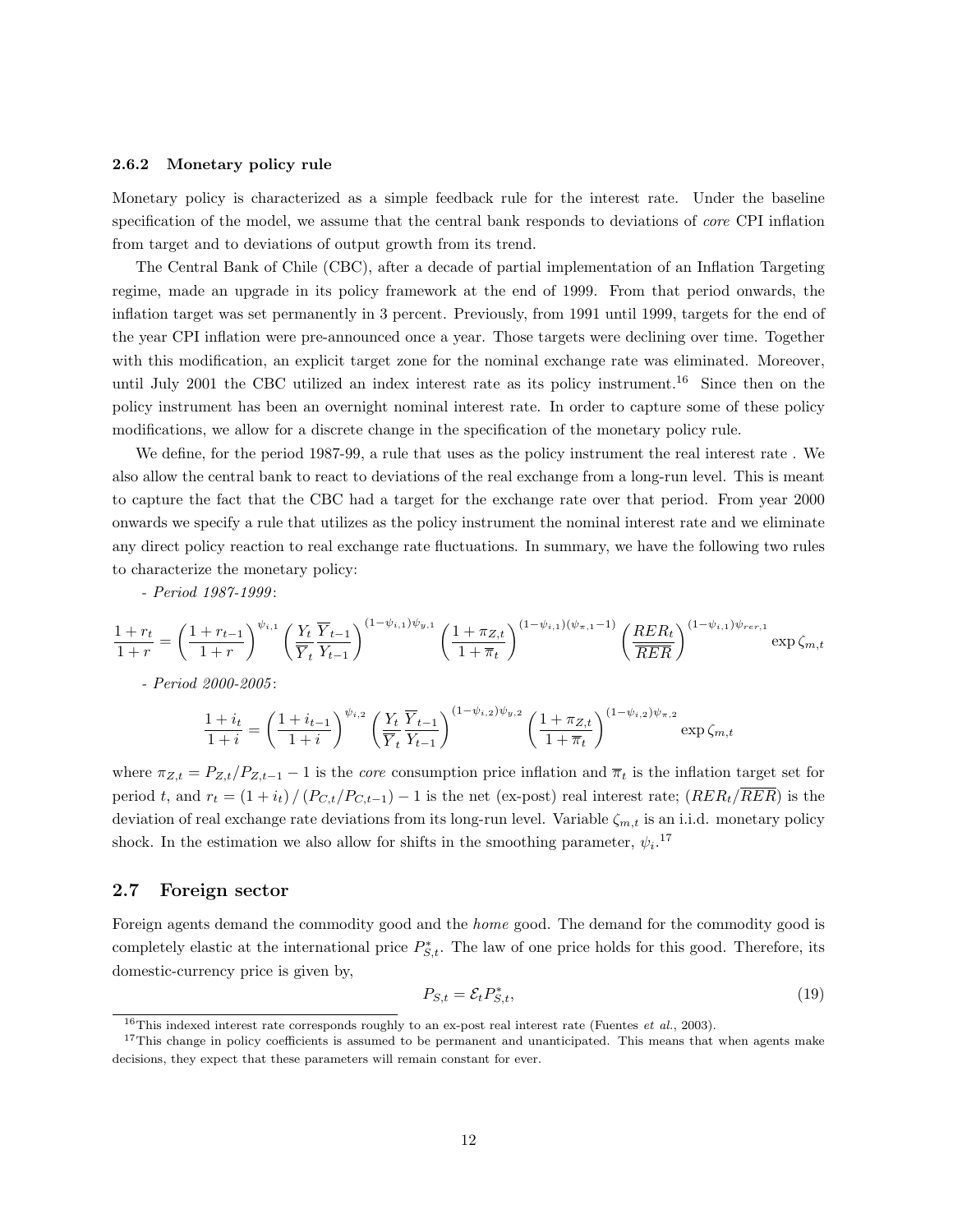The supply of oil faced by domestic agents is completely elastic at any given price. For this good, we also assume that the law of one price holds. Hence, the oil price in domestic currency is given by

$$
P_{O,t} = \mathcal{E}_t P_{O,t}^*,\tag{20}
$$

where  $P_{O,t}^*$  is the international price of oil. The real exchange rate is defined as the relative price of a foreign price index,  $P_t^*$ , and the price of the consumption bundle in the domestic economy:

$$
RER_t = \frac{\mathcal{E}_t P_t^*}{P_{C,t}}.\tag{21}
$$

We assume that the foreign price index  $P_t^*$  co-integrates with  $P_{F,t}^*$ , the CIF price of imported goods. In other words we have that:

$$
P_{F,t}^* = P_t^* \zeta_{F,t}^*,\tag{22}
$$

where  $\zeta_{F,t}^*$  is a stationary transitory shock to the relative price of import goods abroad. This shock captures, amongst other things, changes in the relative productivity across sector in the foreign economy.

Foreign demand for the home good depends on its relative price abroad and the total foreign aggregate demand,  $Y_t^*$ 

$$
Y_{H,t}^* = \zeta^* \left(\frac{P_{H,t}^*}{P_t^*}\right)^{-\eta^*} Y_t^*,\tag{23}
$$

where ζ<sup>∗</sup> corresponds to the share of domestic intermediate goods in the consumption basket of foreign agents, and  $\eta^*$  is the price elasticity of the demand. This demand can be obtained from a CES utility function with an elasticity of substitution across varieties equal to that parameter.

#### **2.8 Aggregate equilibrium**

Once firms producing domestic varieties set their prices, they must supply any quantity demanded at those given prices. Therefore, the market clearing condition for each variety implies that:

$$
\mathbf{Y}_{H,t}\left(z_{H}\right)=\left(\frac{P_{H,t}(z_{H})}{P_{H,t}}\right)^{-\epsilon_{H}}Y_{H,t}+\left(\frac{P_{H,t}^{*}(z_{H})}{P_{H,t}^{*}}\right)^{-\epsilon_{H}}Y_{H,t}^{*}
$$

where  $Y_{H,t} = C_{H,t} + I_{H,t} + G_{H,t}$ , and where  $Y_{H,t}^*$  is defined in (23). The equilibrium implies that total labor demand by intermediate varieties producers must be equal to labor supply:  $\int_0^1 l_t(z_H) dz_H = l_t$ , where  $l_t$  is defined by (5).

Since the economy is open and there is no reserves accumulation by the central bank, the current account is equal to the capital account. Using the equilibrium conditions in the goods and labor markets, and the budget constraint of households and the government we obtain the following expression for the evolution of the net foreign asset position:

$$
\frac{\mathcal{E}_t B_t^* / P_{Y,t} Y_t}{(1 + i_t^*) \Theta\left(\frac{\mathcal{E}_t B_t^*}{P_{Y,t} Y_t}\right)} = \frac{\mathcal{E}_{t-1} B_{t-1}^*}{P_{Y,t} Y_t} - (1 - \chi) \frac{P_{S,t} Y_{S,t}}{P_{Y,t} Y_t} + \frac{P_{X,t} X_t}{P_{Y,t} Y_t} - \frac{P_{M,t} M_t}{P_{Y,t} Y_t},
$$

where  $B_t^*$  is the aggregate net (liquid) asset position of the economy vis-a-vis the rest of the world,  $\chi$ is the share of the government in the revenues from the commodity sector  $(1 - \chi)$  is the share of foreign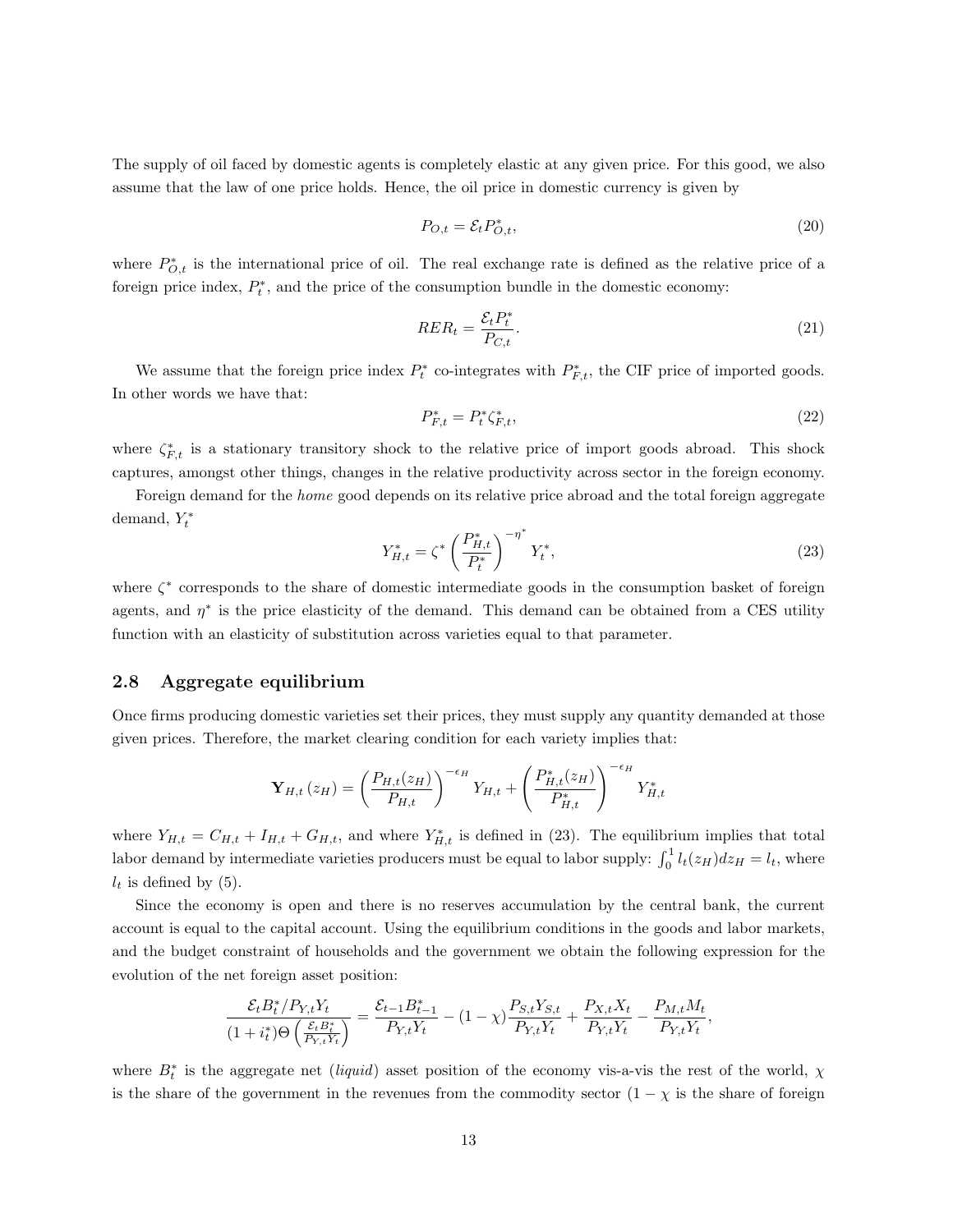investors) and  $P_{Y,t}Y_t = P_{C,t}C_t + P_{H,t}G_t + P_{I,t}I_t + P_{X,t}X_t - P_{M,t}M_t$  is the nominal GDP –measured from demand side. Nominal imports and exports are given by  $P_{M,t}M_t = \mathcal{E}_t(P_{F,t}^*Y_{F,t} + P_{O,t}^*(C_{O,t} + O_{H,t}))$ and  $P_{X,t}X_t = \mathcal{E}_t(P_{H,t}^*Y_{H,t}^* + P_{S,t}^*Y_{S,t}),$  respectively. The amount of foreign goods imported is  $Y_{F,t}$  $C_{F,t} + I_{F,t} + G_{F,t}.$ 

## **3 Model Estimation: A Bayesian Approach**

The model is estimated by using a Bayesian approach (see DeJong, Ingram, and Whiteman (2000), Fernández-Villaverde and Rubio-Ramírez (2004), and Lubik and Schorfheide (2006)).<sup>18</sup> The Bayesian methodology is a full information approach to jointly estimate the parameters of a DSGE model. The estimation is based on the likelihood function generated by the solution of the log-linear version of the model. Prior distributions for the parameters of interest are used to incorporate additional information into the estimation.<sup>19</sup>

Appendix A presents the log-linearized version of the model developed in the previous section. The whole set of linearized equations forms a linear rational expectation system that can be written in canonical form as follows,

$$
\Gamma_0(\vartheta) \mathbf{z}_t = \Gamma_1(\vartheta) \mathbf{z}_{t-1} + \Gamma_2(\vartheta) \varepsilon_t + \Gamma_3(\vartheta) \xi_t
$$

where  $z_t$  is a vector containing the model's variables expressed as log-deviation from their steady-state values. Vector  $\varepsilon_t$  contains white noise innovations to the exogenous shocks of the model, and  $\xi_t$  is a vector containing rational expectation forecast errors. Matrices  $\Gamma_i$  are non-linear functions of the structural parameters contained in vector  $\vartheta$ . Vector  $\mathbf{z}_t$  collects the endogenous variables of the model and the fourteen exogenous shocks: preference shock  $(\zeta_{C,t})$ , labor supply shock  $(\zeta_{L,t})$ , foreign interest rate shock  $(i_t^*)$ , foreign inflation shock  $(\pi_t^*)$ , transitory and permanent productivity shocks  $(a_{H,t})$  and  $(\zeta_{T,t})$ , investment adjustment cost shock  $(\zeta_{I,t})$ , commodity production shock  $(y_{S,t})$ , foreign commodity price shock  $(P_{S,t}^*)$ , oil price shock  $(P_{O,t}^*)$ , government expenditure shock  $(\zeta_{G,t})$ , monetary policy shock  $(\zeta_{m,t})$ , price of imports shock  $(\zeta_{F,t}^*)$ , and foreign output shock  $(Y_t^*)$ . In the log-linear form, these shocks are assumed to follow orthogonal autoregressive processes of order one.

The solution to this system can be expressed as follows

$$
\mathbf{z}_{t} = \Omega_{z} \left( \vartheta \right) \mathbf{z}_{t-1} + \Omega_{\varepsilon} \left( \vartheta \right) \varepsilon_{t}, \tag{24}
$$

where  $\Omega_z$  and  $\Omega_z$  are function of the structural parameters. Let  $y_t$  be a vector of observable variables. This vector is related to the variables in the model through a measurement equation:

$$
\mathbf{y}_t = H\mathbf{z}_t \tag{25}
$$

where H is a matrix that selects elements from  $z_t$ .

Equations (24) and (25) correspond to the state-space form representation of  $y_t$ . If we assume that the white noise innovations  $\varepsilon_t$  are normally distributed we can compute the conditional likelihood function for

 $18$ Fernández-Villaverde and Rubio-Ramírez (2004) and Lubik and Schorfheide (2006) discuss in deep the advantages of this approach to estimate DSGE models.

<sup>&</sup>lt;sup>19</sup>One of the advantages of the Bayesian approach is that it can cope with potential model mis-specification and possible lack of identification of the parameters of interest (Lubik and Schorfheide, 2006).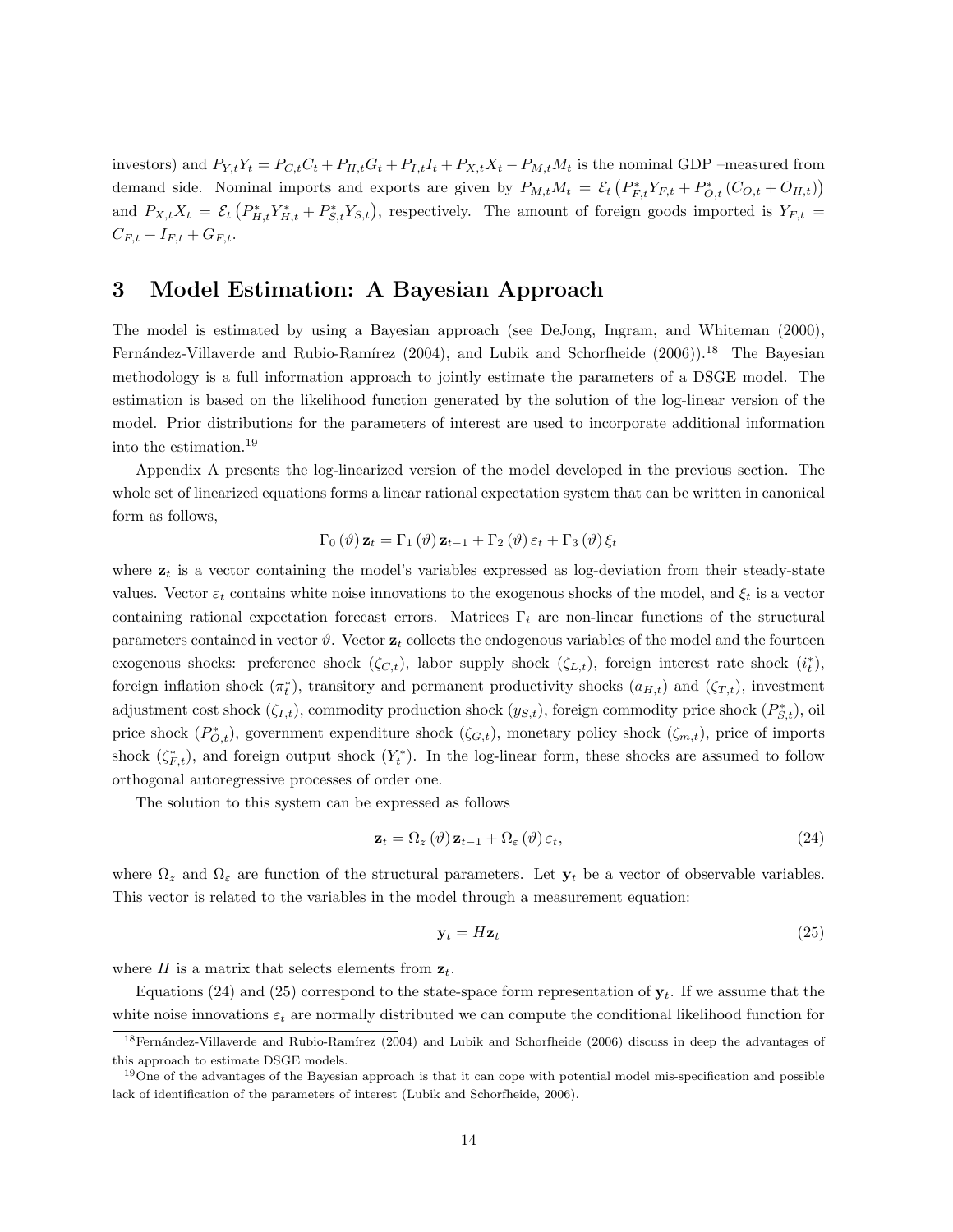the structural parameters using the Kalman filter. Let  $\mathbf{p}(\vartheta)$  a prior density on the structural parameters and  $L(\vartheta | \mathcal{Y}^T)$  the conditional likelihood function, where  $\mathcal{Y}^T = {\mathbf{y}_1, ..., \mathbf{y}_T}$  collects observable variables. The joint posterior density of the parameters is computed using the Bayes theorem

$$
\mathbf{p}\left(\vartheta \mid \mathcal{Y}^{T}\right) = \frac{L(\vartheta \mid \mathcal{Y}^{T})\mathbf{p}\left(\vartheta\right)}{\int L(\vartheta \mid \mathcal{Y}^{T})\mathbf{p}\left(\vartheta\right)d\vartheta}
$$
\n(26)

Since the conditional likelihood function has no analytical expression, we approximate it using numerical methods based on the Metropolis-Hastings algorithm. The parameter vector to be estimated is  $\vartheta = {\sigma_L, h, \phi_L, \chi_L, \eta_C, \omega_C, \eta_I, \mu_S, \phi_{H_D}, \chi_{H_D}, \phi_{H_F}, \chi_{H_F}, \omega_H, \phi_F, \chi_F, \psi_{i,1}, \psi_{\pi,1}, \psi_{y,1}, \psi_{ref,1}, \psi_{i,2}, \psi_{\pi,2}, \phi_{f}$  $\psi_{y,2}, \eta^*, \varrho, \rho_{a_H}, \rho_{\zeta_T}, \rho_{y_S}, \rho_{y^*}, \rho_{i^*}, \rho_{\pi^*}, \rho_{\zeta_L}, \rho_{\zeta_C}, \rho_{\zeta_G}, \rho_{\zeta_I}, \rho_{\zeta_F^*}, \sigma_{a_H}, \sigma_{\zeta_T}, \sigma_{y_S}, \sigma_{y^*}, \sigma_{i^*}, \sigma_{\pi^*}, \sigma_m, \sigma_{\zeta_L}, \sigma_{\zeta_C}, \sigma_{\zeta_R}, \sigma_{\zeta_R}$  $\sigma_{\zeta_G}, \sigma_{\zeta_I}, \sigma_{\zeta_F^*}$  }. Parameter  $\rho_m$  is assumed to be zero, i.e. we assume monetary policy shock to be very short lived.

#### *Calibrated parameters*

Parameters that are not estimated, were chosen so as to match the steady-state of the model with some long-run trend data in the Chilean economy. The complete list of calibrated parameters are presented in table 5. We assume an annual long run labor productivity growth,  $g_y$ , of 3.5%.<sup>20</sup> The long-run annual inflation rate is set to 3%, which is consistent with the midpoint target value for CPI inflation defined by the CBC since 1999. The subjective discount factor,  $\beta$ , is set to 0.999 (annual basis) in order to get an annual nominal interest rate around 6.5 % in the steady state. The share of oil in the consumption basket is assumed to be 1.5% ( $\alpha_C = 0.985$ ). The share of domestic goods in the *core* consumption and investment basket,  $\gamma_c$  and  $\gamma_I$ , are set to 65% and 50%, respectively. For simplicity we assume that the government only consumes domestic goods (i.e.  $\gamma_G = 1$ ). We calibrate the relative size of Non-Ricardian households to 50% ( $\lambda = 0.5$ ).

The share of the value added in the commodity-exporting sector in total GDP is set to 10%.<sup>21</sup> The net exports to GDP ratio,  $\frac{X-M}{Y}$ , in steady state is equal to 2% which is consistent with its average value in the sample period. The government share in commodity production is set to 40%, which is consistent with the average fraction of CODELCO (the state owned company) in the total production of copper in Chile. Consistently with the fact that Chile is a net debtor in the international financial markets, we calibrate the steady-state current account GDP ratio in  $-1.8\%$ . The depreciation rate of capital is set to 5.8% in annual basis. For the production function of domestic producers we assume that the labor share is about two thirds ( $\eta_H = 0.66$ ) of the value added. Oil, as intermediate input, represents 1% of the gross value of good H production ( $\alpha_H = 0.99$ ). We do not have information on prices and wages markups. Therefore, we use values consistent with those utilized by other studies. In particular, we set  $\epsilon_L = \epsilon_{H_D} = \epsilon_{H_F} = \epsilon_F = 11.22$  Finally, we use OLS estimates for the parameters governing the AR(1) processes of the international copper and oil prices. The point estimates are  $\rho_{p^*_S} = 0.95$  and  $\rho_{p^*_O} = 0.97$ 

 $^{20}\mathrm{This}$  is consistent with 5% long run GDP growth and 1.5% of labor force growth.

<sup>21</sup>The value added in the mining sector in Chile accounts for approximately 10% of total GDP.

<sup>&</sup>lt;sup>22</sup>Christiano et al (2005) use  $\epsilon_L = 21$  and  $\epsilon_H = 6$  for a closed economy model calibrated for US. Adolfson et al (2005) use the same values for an open economy model calibrated for Euro area. Brubakk *et al* (2005) use  $\epsilon_L = 5.5$  and  $\epsilon_H = 6$  for a calibrated model of the Norwegian economy. Jacquinot *et al* (2005) calibrate  $\epsilon_L = 2.65$  and  $\epsilon_H = 11$  for a model of the Euro Area.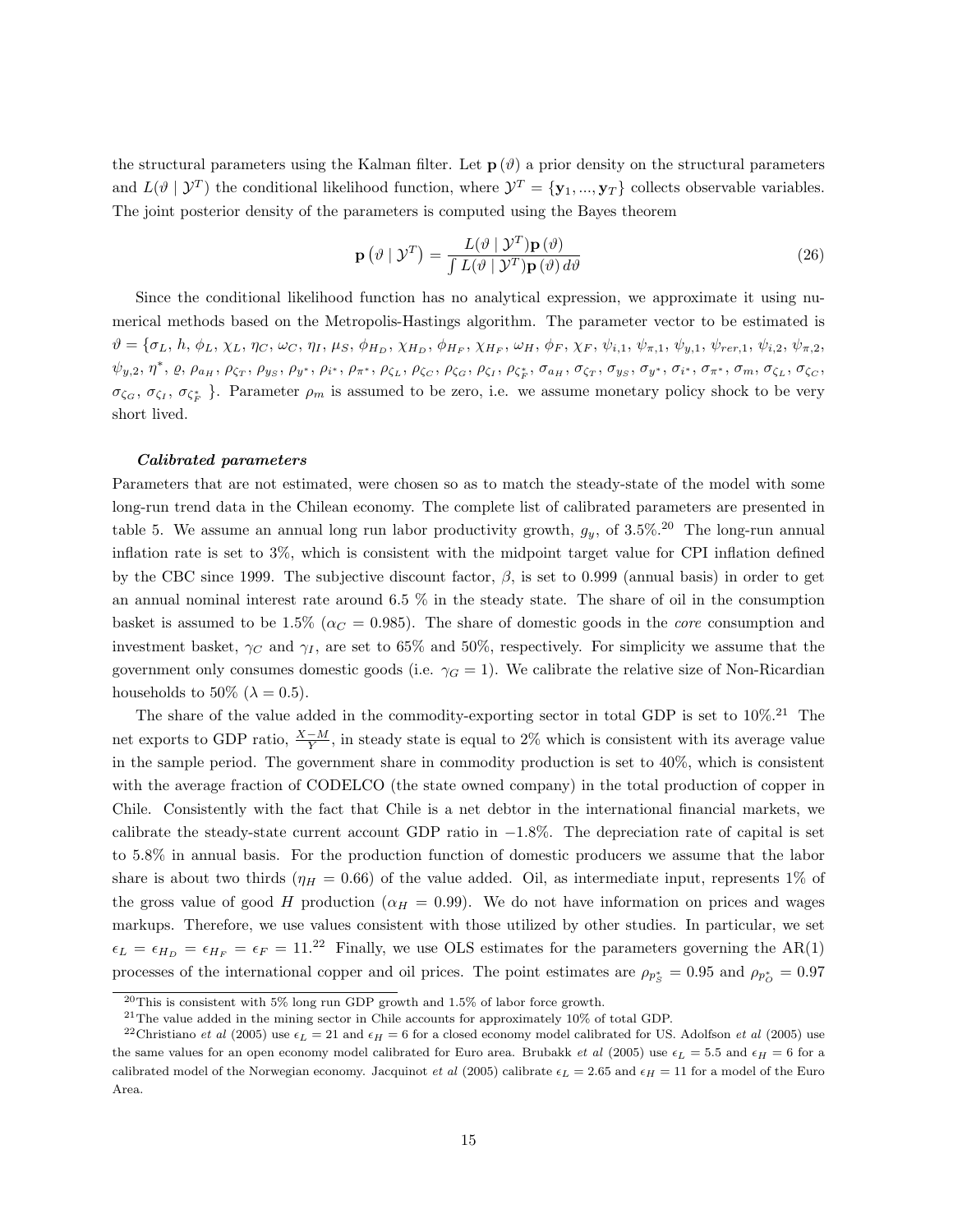with standard deviation equal to 9% and 12% for copper and oil prices, respectively.

#### *Data*

We use Chilean quarterly data for the period 1987:Q1 to 2005:Q4. We choose the following observable variables: real GDP,  $Y_t$ ; natural resources based value added as a proxy of commodity production,  $Y_{S,t}$ ; the short-run interest rate –the real rate for the first part of the sample,  $r_t$ , and a nominal interest rate for the second part,  $i_t$ ; a measure of *core* inflation computed by the Central Bank ("IPCX1") as a proxy for *core* inflation; the real exchange rate,  $RER_t$ ;; the current account to GDP ratio,  $\frac{CA_t}{P_{Y,t}Y_t}$ ; and labor input  $l_t$ . We also include as observable variable the international price of copper and the international price of oil (in dollars, deflated by a proxy of the foreign price index). In total, we have nine observable variables. Inflation rate is expressed as deviation from its target. In the case of real output, we use the logarithm of its first difference, demeaned. Labor input is measured as the ratio of formal employment to working age population. The current account to GDP ratio, labor, and copper and oil real prices are demeaned using the their average sample values for the period 1987-2005. Our set of observable variables is the following:

$$
\mathbf{y}_t = \left\{ \Delta \ln Y_t, \widehat{R}_t, \widehat{\pi}_{Z,t}, \widehat{r}\widehat{e}r_t, \frac{CA_t}{P_{Y,t}Y_t}, \widehat{l}_t, \widehat{pr}_{S,t}^*, \widehat{pr}_{O,t}^*, \right\}
$$

where  $\widehat{R}_t$  is the real ex-post interest rate  $(\widehat{i}_t-\widehat{\pi}_{C,t})$  for the period 1987:1-1999:4 and is the nominal interest rate for the period 2000:1-2005:4  $(\hat{i}_t)$ .

#### *Prior distributions*

Prior distributions for the parameters are presented in table 2. For the elasticities of substitution between domestic and foreign goods  $(\eta_C, \eta_I, \eta^*)$  we set prior distributions that are concentrated around one –i.e unitary elasticities. In the case of parameters governing the degree of substitution for oil in the consumption basket and in production technology ( $\omega_C$  and  $\omega_H$ ) we consider prior distribution with mass around a low value (0.3). Prior distribution for parameters determining the degree of nominal rigidities ( $\phi_L$ ,  $\phi_{H_D}$ ,  $\phi_{H_F}$ ,  $\phi_F$ ) imply that prices and wages are re-optimized around every four quarters on average. Also, the weights of the inflation target in the automatic nominal readjustment functions  $(\chi_L, \chi_{H_D}, \chi_{H_F}, \chi_F)$  have prior distributions with more probability in a range around 0.5.

For the monetary policy rule, prior distributions for the relevant parameters take into account values that have been reported in other empirical studies.<sup>23</sup> In particular, the policy inertia parameter,  $\psi_i$ , has a distribution with mass around 0.70. The combined parameter defining the policy response to inflation –when the policy instrument is the nominal interest rate–,  $\varphi_{\pi}$ , has a gamma distribution with mode 1.50 and standard deviation equal to 0.15 These values are coherent with parameter  $\varphi_{\pi}$  lying between 1.26 and 1.75 with 90% of probability. The parameter defining the policy response to output growth,  $\varphi_y$ , also follows a gamma distribution with mean 0.5 and a standard deviation of 0.15. Our prior for the coefficient that captures the interest rate response to real exchange rate for the period 1987-99,  $\psi_{rer}$  is a gamma distribution with mean 0.2 and standard deviation of 0.1. Finally, we impose relatively flat priors on the distribution of the parameters governing the stochastic process of exogenous shocks.

 $^{23}$ See Schmidt-Hebbel and Tapia (2004), Caputo (2005) and Céspedes and Soto (2007).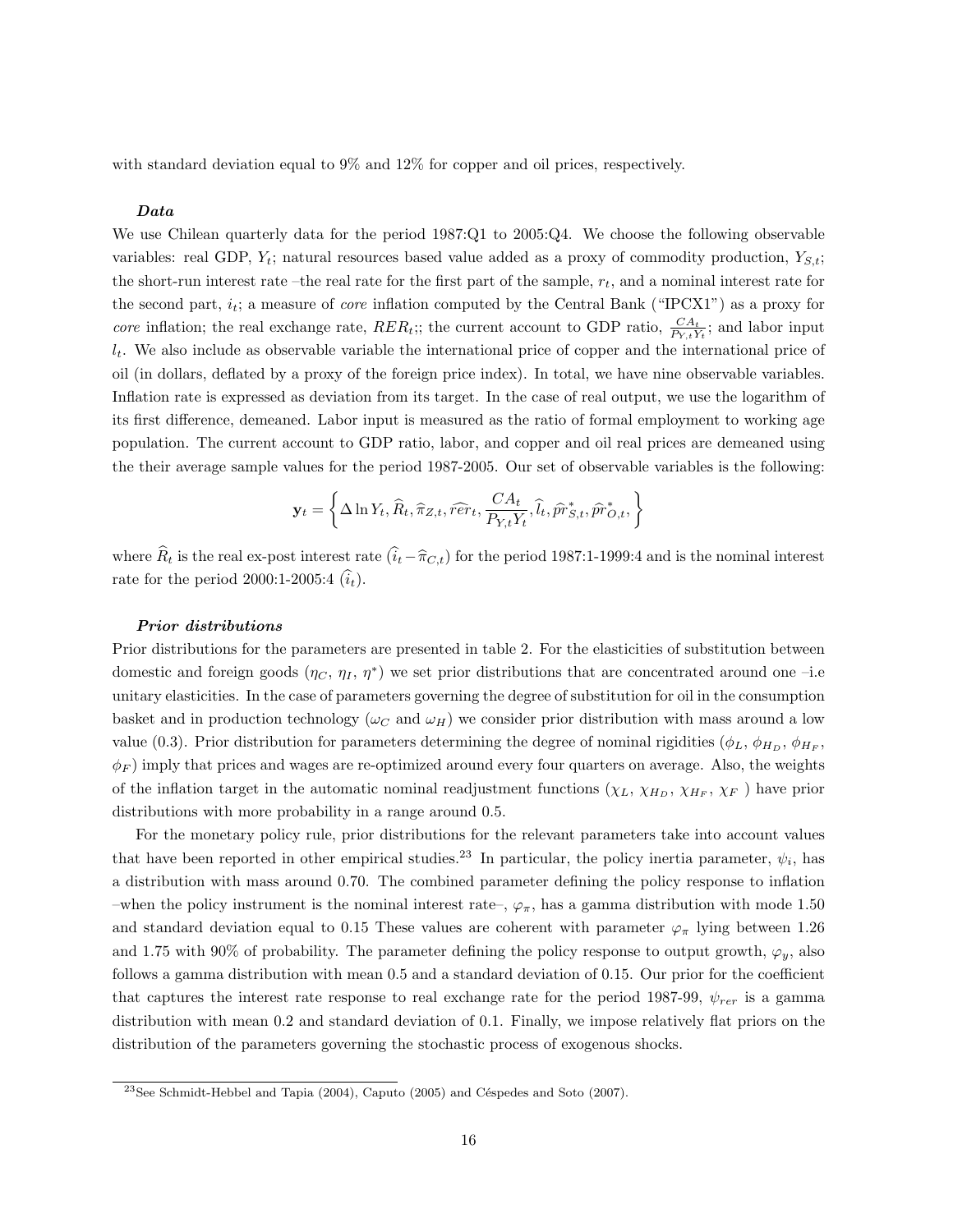#### *Posterior estimation*

Table 2 also presents the mode of the posterior distributions of the parameters and the inverse of the Hessian evaluated at the mode. This last statistic measures the degree of concavity of the posterior distribution at the mode; it can be interpreted as a (local) approximation of the standard deviation of the posterior mode for each parameter.

The mode of the Frish labor supply elasticity,  $\sigma_L^{-1}$  is estimated to be around 1.2. The habit formation parameter has a posterior mode of 0.65. This coefficient reflects a large degree of consumption inertia in Chile and it is in line with the one estimated for the Euro area by Adolfson et al (2005). The intra-temporal elasticities of substitution between home and foreign goods in different bundles are estimated to have modes close to one. The data seems not to be informative regarding the degree of substitution of oil in the consumption basket and in the production technology: the posterior mode of the corresponding parameters resembles quite closely our prior. The mode of the posterior distributions of different parameters defining the degree of nominal rigidity in the economy are consistent with nominal wages being re-optimized every five quarter and prices every two to four quarters approximately. Regarding the parameters of the monetary policy reaction function, our results indicate a significant degree of policy inertia (autoregressive coefficient of about 0.73). The parameter that captures the policy response to inflation has a posterior mode between 1.6 and 1.7 depending on the period considered. The policy response to output growth is lower than the response to inflation, with a range from 0.3 to 0.4.

Although we allow for both transitory and permanent productivity shocks, the estimated persistence of the transitory shock turns out to be quite large: its mode is 0.89. However, the persistence of the permanent productivity shock seems not to be well identified in the data. The posterior mode of this parameter is very close to our prior, and the inverse Hessian is relatively large. Transitory productivity shocks are more volatile than permanent shocks, with a standard deviation almost four times larger. Preference shocks and labor supply shocks are also very persistent. Their modes are close to 0.9, well above the modes of our prior distributions. On the contrary, investment shocks are less persistent than our prior but more volatile.

### **4 What accounts for the Business Cycle in Chile?**

The estimated model allows us to tell a "story" about the evolution of the main aggregate variables of the economy. In order to gain some insights on the transmission mechanisms implied by the model, we first discuss some of the impulse-response functions. Then, we present the variance decomposition of the different variables, which gives us a recount of the relative importance of different shocks. Lastly, we use our identified shocks to decompose the evolution of each endogenous observable variable according to the contribution of each type of shock over the sample period.

#### **4.1 Impulse-response Functions**

Figure 1 presents the impulse-response of the endogenous variables to the fourteen shocks hitting the economy, under the two monetary policy rules –the one characterizing the period 1987-1999 and the one characterizing the period 2000-2005. The two productivity shocks have a positive impact on output growth.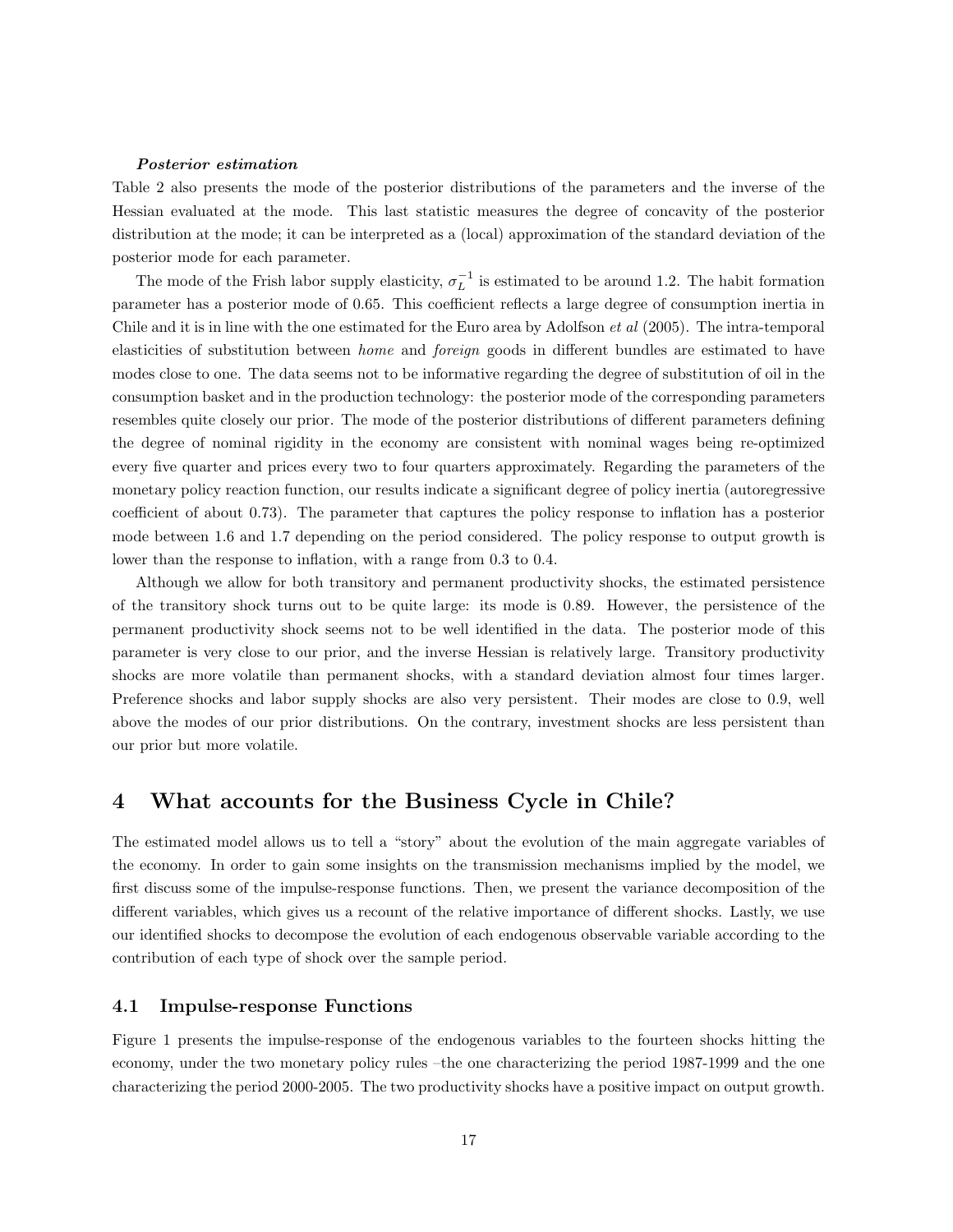Both of them imply an immediate fall in inflation, as they reduce marginal costs. However, in response to the permanent productivity shock inflation rises above its steady state after some periods. Initially the Central Bank loosens its monetary policy in response to the fall in inflation. For both shocks, employment initially falls because the increase of aggregate demand associated with the monetary expansion is not strong enough as to rise labor demand. Both shock increase labor productivity, allowing firms to keep their production levels with less employment. When the productivity shock is permanent, investment rises over time, increasing the marginal productivity of labor. This last effect eventually leads to an increase in labor demand, with the consequent rise in wages and the subsequent rise in inflation. The transitory technology shock tends to depreciate the real exchange rate, as it induces a fall in domestic prices. On the contrary, the permanent shock leads to a real appreciation of the currency, explained by the monetary policy tightening that follows some periods after the shock to curb inflation. In response to both shocks, the current account –as a fraction of GDP– deteriorates.

Consumption and investment shocks rise temporarily output growth and inflation. The investment shock leads to a depreciation of the real exchange rate, as investment goods are relatively more importintensive than other final goods. The consumption shock, on the contrary, results in a real appreciation of the currency. The policy response to both of these shocks leads to an interest rate increase. The copper-price shock generates an output expansion, an increase in employment, and a fall in inflation. This last effect is explained by the currency appreciation, which reduces imported-goods inflation and makes capital goods cheaper –which counteracts the pressures on marginal cost derived from the expansion of employment and the increase of real wages. The oil price shock has a direct impact on marginal cost. therefore, inflation rises whereas output and employment both fall. The rise in inflation generates a real appreciation of the currency.<sup>24</sup>

A foreign interest rate shock affects negatively investment decisions, it contracts consumption and leads to a fall in output and in employment. This shock also generates both a nominal and a real depreciation of the currency. In spite of the recession induced by this shock, the exchange rate depreciation leads to an increase in inflation. A shock that is not straight forward to interpret is the shock to the relative price of imported goods. This shock corresponds to an increase in the price of the goods imported by the domestic economy, while keeping the prices of other goods consumed by foreign agents constant. It is, therefore, equivalent to a relative fall in the productivity of the traded sector abroad. Consistently with the Balassa-Samuelson hypothesis, this shock leads to an increase in the price of the imported goods relative to goods that foreign agents consume. The increase of the price of imported goods leads to an increase in domestic inflation, a tightening of monetary policy, and a fall in output and employment.

The change in the monetary policy rule, at the end of the 90s, did not significantly modified the propagation mechanisms of the various shocks affecting the economy. Perhaps, the most important implication of the change in the policy rule is that oil price shock have now less effects on inflation than under the rule prevailing before 2000. As we mentioned, an oil price shock tends to appreciate the real exchange rate. The first policy rule would tend to exacerbate the reduction in GDP growth and rise in inflation with the purpose of stabilizing the real exchange rate. However, the reaction of the real interest rate under the

 $24$ An alternative interpretation for the currency appreciation generated by the oil-price shocks is the following: Oil is an input in production. An increase in its price is equivalent to a negative technology shock in the non-commodity sector. The commodity export sector becomes relatively more competitive, leading to a currency real appreciation.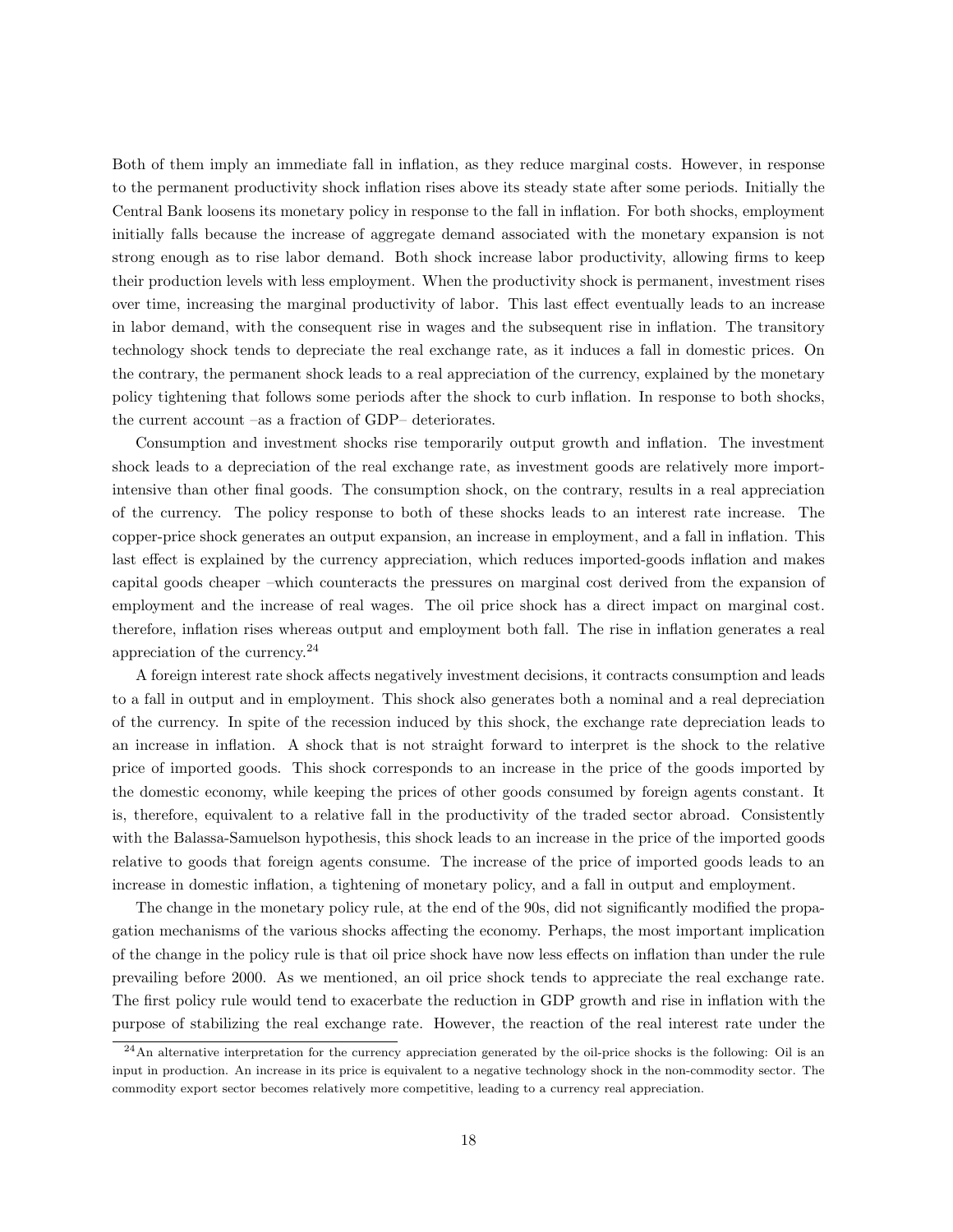second period rule is weaker to inflation changes and the currency appreciates more on impact under the first period rule.<sup>25</sup> Despite of this, monetary policy of the second period achieves a lower increase in the inflation due to the fact that the stabilization of inflation does not compete with the stabilization of the real exchange rate. Nevertheless, it should be noted that without confidence intervals, we are not sure whether the change in monetary policy imply difference responses in a statistical sense.

#### **4.2 Variance Decomposition**

To make a formal assessment of the contribution of each structural shock to the fluctuations of the endogenous observable variables at different horizons, in Table 3 we present their variance decompositions. We focus here on a 1 to 4 years horizon. We classify the identified shocks in four groups. The first contains domestic supply shocks: transitory, and permanent productivity shocks, commodity production shocks, investment adjustment cost shocks, and labor supply shocks.<sup>26</sup> The second group includes the domestic demand side shocks of the economy: preference shocks, and government expenditure shock. Then, we consider monetary policy shocks alone. Finally, the four group includes shocks that are associated with external factors: copper price shocks, oil price shocks, foreign demand shocks, foreign interest rate shocks, foreign inflation shocks, and imported goods price shocks. We report the variance decompositions under the two monetary policy rules, the one for the period 1987-1999 and the one for the period 2000-2007.

Domestic supply shocks explain between 40 to 50% of the fluctuations in GDP growth. The change in the monetary policy rule in 1999 seems to have marginally reduced the impact of these shocks on output volatility. This result is in line with those of Smets and Wouters (2003). Domestic demand shocks explain between 10 to 30% of output volatility, with a relatively larger importance over a medium term horizon. Monetary policy shocks account for about 2 to 3% percent of output fluctuations in an horizon of one year. The larger contribution of these shocks to output fluctuations occurs two years after the shocks, accounting for about 9 to 10% of its volatility. External shocks explain about 45% of the output variance in the short run. Over a medium run horizon these shocks explain a lower share of the variance of the forecast error of output growth. However, on a long-run horizon, as domestic demand and monetary shocks reduce their influence on activity, external shocks account again for about half the variance of the forecast error of output.

External shocks account for most of the fluctuation of inflation in the short run. Domestic supply shocks explain only 20% of the variance of the forecast error of inflation in an horizon of one year. However, these shocks account for up to 60% of this variance on a medium-run horizon. In spite of the fact that domestic demand shocks account for less than 10% of inflation volatility in the short run, these shocks explain between 20 to 30% of fluctuation in this variable over longer horizons. Monetary policy shock account for 15 to 20% of fluctuations in inflation in a one year horizon, but they have a relatively small

<sup>&</sup>lt;sup>25</sup>The change in the monetary policy instrument has a first order effect in the reaction of monetary policy. The second period monetary policy written in terms of the real interest rate can be expressed as  $\hat{r}_t = \psi_{i,2}\hat{r}_{t-1} + (1 - \psi_{i,2})(\psi_{\pi,2} - 1)\hat{\pi}_{Z,t}$  $+(1 - \psi_{i,2})\psi_{y,2}\Delta \hat{y}_t - \psi_{i,2}\Delta \hat{\pi}_{Z,t} + \psi_{i,2}(1 - \alpha_C)(\hat{\pi}_{o,t} - \hat{\pi}_{Z,t}) + \zeta_{m,t}$ 

 $^{26}$ We classify investment shocks as supply shocks because their correspond to changes in the technology used to transform new capital goods into installed capital. Alternatively, we could have classified these shocks as demand shocks since they capture movement in the incentive to investment not captured by the monetary policy rate and the marginal productivity of capital.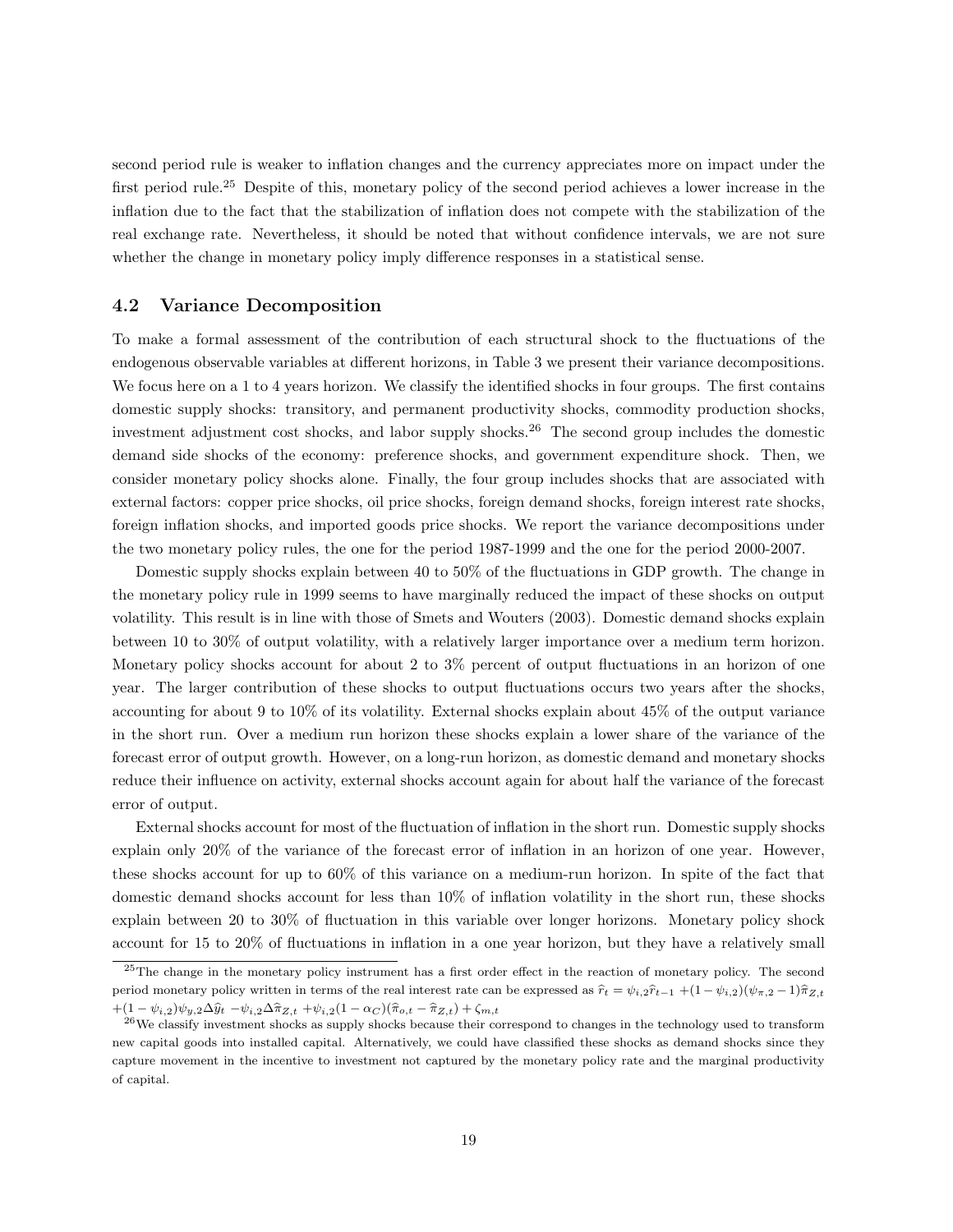importance there after.

Approximately two thirds of the real exchange rate fluctuations are accounted for by external shocks. Domestic supply shocks are able to explain between 20 to 30% of real exchange rate movements. Monetary policy shocks explain only 7% of the variance of the forecast error of the real exchange rate in the short run. Their contribution to the volatility of this variable is even smaller over longer horizons. Domestic demand factors seem not to be relevant to explain short-run fluctuations of the real exchange rate. However their relative contribution to the volatility of this variable after the first year increases up to 11%.

Most of the variance of the forecast error of labor is also accounted for by external shocks. On a one year horizon, these shocks explain between 40 to 45% of the volatility of this variable. From the second year onwards, these shocks account for up to 80% of the variance. Domestic demand factors explain one fourth of the volatility of labor in the short run, but their contribution at longer horizons is less relevant. Domestic supply factors also have a more important role in explaining short-run variations of labor accounting for about 20% of its volatility. As expected, most of the current account variations are explained by external factors. In the short run, domestic demand shocks account for up to 40% of variance of the forecast error of this variable. Monetary policy shocks and domestic supply shocks jointly account for less than 10% of the volatility of the current account over a short-run horizon. Domestic supply shocks are relatively more important in explaining movements in this variable over longer horizons.

#### **4.3 Historical Decomposition**

Table 4 summarizes the historical decomposition of five of the endogenous observable variables of the model. As in the previous section, we classify shocks into domestic supply shocks, domestic demand shocks, monetary policy shocks and external shocks. We present sub-sample averages for the periods 1990-1993, 1994-1997, 1998-2001, and 2002-2005. The complete historical decomposition is depicted in figures 3 to 7. In this figures, for each variable, we graph the cyclical variation attributed to each one of the fourteen identified shocks. The historical evolution of these shocks is depicted in figure  $2.27$ 

Output growth presents two clear phases. Between 1990 and 1997 it grew above its sample average, whereas from 1998 onwards it grew below average. Domestic supply shocks were important between 1990 and 1993 while the fast growth of GDP in the period 1994-97 is explained mostly by foreign shocks. According to the model, the post 1998 recession is explained mostly by domestic factors: a slow-down in productivity and a contraction in demand. Monetary policy seems to have been relatively tight over the whole sample period, except for the last four years with a positive contribution to growth. When looking at the contribution of each specific shock over the whole sample period, we observe that an important part of the dynamic of output is explained by both persistent and transitory productivity shocks (Figure 3). Positive permanent productivity shocks led to increases in output growth over the 90s. However, after the Asian crisis, negative innovations to permanent productivity account for a non negligible size of the reduction in growth. In turn, transitory productivity shocks also explain the fast GDP growth by the end of the 80s and beginning of the 90s, but they contributed in a negative way to output growth in mid 90s. Investment shock explain an important share of output growth fluctuations over the sample, although

<sup>&</sup>lt;sup>27</sup>The approach of inferring shocks and their relative contribution to the observed fluctuations through an estimated DSGE model has been used among others by Adolfson et al (2005), Chang et al (2003), Chari et al (2007).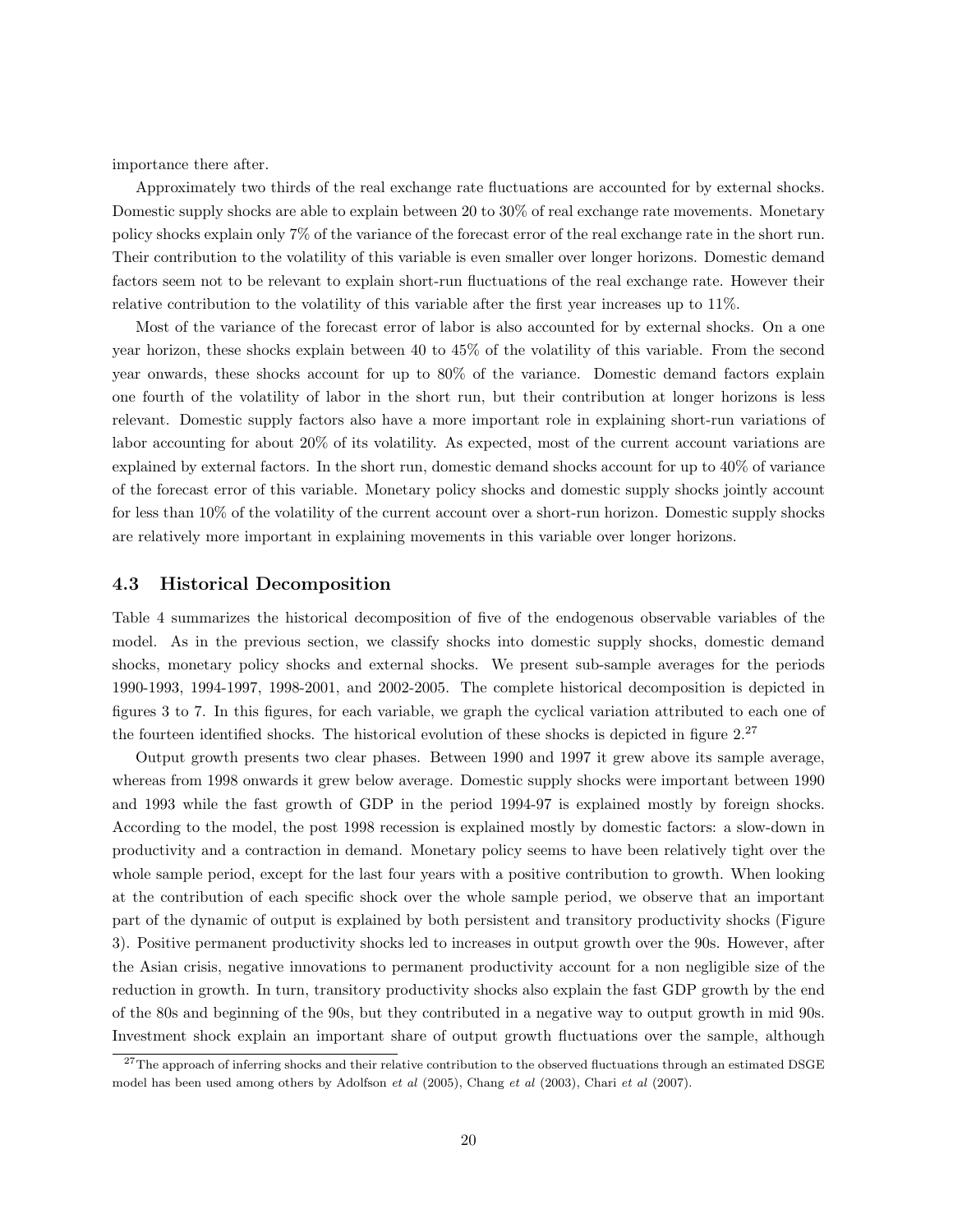these type of shocks do not have a distinctive behavior over the sample. However, they contributed in an important way to the recession of 1998-99. Tight monetary conditions also played a sizable role in explaining the fall in GDP growth after the Asian crisis. Among the external factors, positive foreign financial shocks were behind the high growth rates of the 90s, while detrimental foreign financial conditions explain in part the slowdown after the Asian and Argentinean crises. The model identifies a negative shock to the relative price of imported goods –a fall in this relative price– by the end of the 90s. The reduction in foreign import prices associated to this shock would have helped the output recovery after the recession of 1998-99.

Core inflation has been, on average, below target except for the period 1990-1993. This is mostly explained by monetary shocks, that have push inflation down. Also, positive supply shocks contributed to keep inflation below target during the 90s. However, the supply factors that explain part of the recession during 1998-01 generated inflationary pressures. The fall of inflation from its constant target from 2000 until 2005 is attributed by the model to external shocks and favorable supply shocks. If we look at individual shocks, we observe that transitory productivity shocks pushed inflation below target for several periods at the beginning of the 90s (4). The effect of these transitory productivity shocks were counterbalanced by still relatively tight foreign financial conditions, which kept the real exchange rate above average. In the second part of the 90s, a fall in productivity generated important inflationary pressures, which were offset by tight domestic monetary conditions. These tight monetary condition exerted their more intense deflationary effects around 1999. More recently, the monetary policy has pushed up inflation back to its target.

The evolution of real exchange rate presents three clear phases. At the beginning of the 90s it was 10% above its sample mean. During the period 1994-2001 it was around 7-8% below its mean. Over the last years it has been again above its sample mean (about 6% on average). These large swings in the real exchange rate are mostly explained by external factors. In particular, the important currency appreciation during the mid 90s is, to a larger extent, explained by these shocks. The monetary contraction of the end of the 90s also explains an important size of the real appreciation by those years and the beginning of the 2000s. Also, the real depreciation post 2000 is attributed mostly to external factors. In particular, half of the dynamics of the real exchange rate is explained by shocks to the foreign financial conditions (Figure 5).

The employment rate –employment as a share of working-age population– was well below its trend at the end of the 80s. This is explained mainly by negative external conditions. During mid 90s, as in the case of output, favorable external conditions was an important factor pushing employment above trend. Relatively tight monetary conditions during the 90s avoided employment from rising by more. Also, the monetary contraction at the end of the 90s explains the weakness in employment over the last years. Supply shocks exerted a positive contribution to employment until 2001. Figure 6 shows that foreign demand and foreign financial conditions have been the main external factors behind employment swings. The reduction in the relative price of imported goods helped attenuating the negative impact of detrimental foreign demand and foreign financial conditions on employment.

The current account is characterized by deficits during most of the 90s and by surpluses from 2002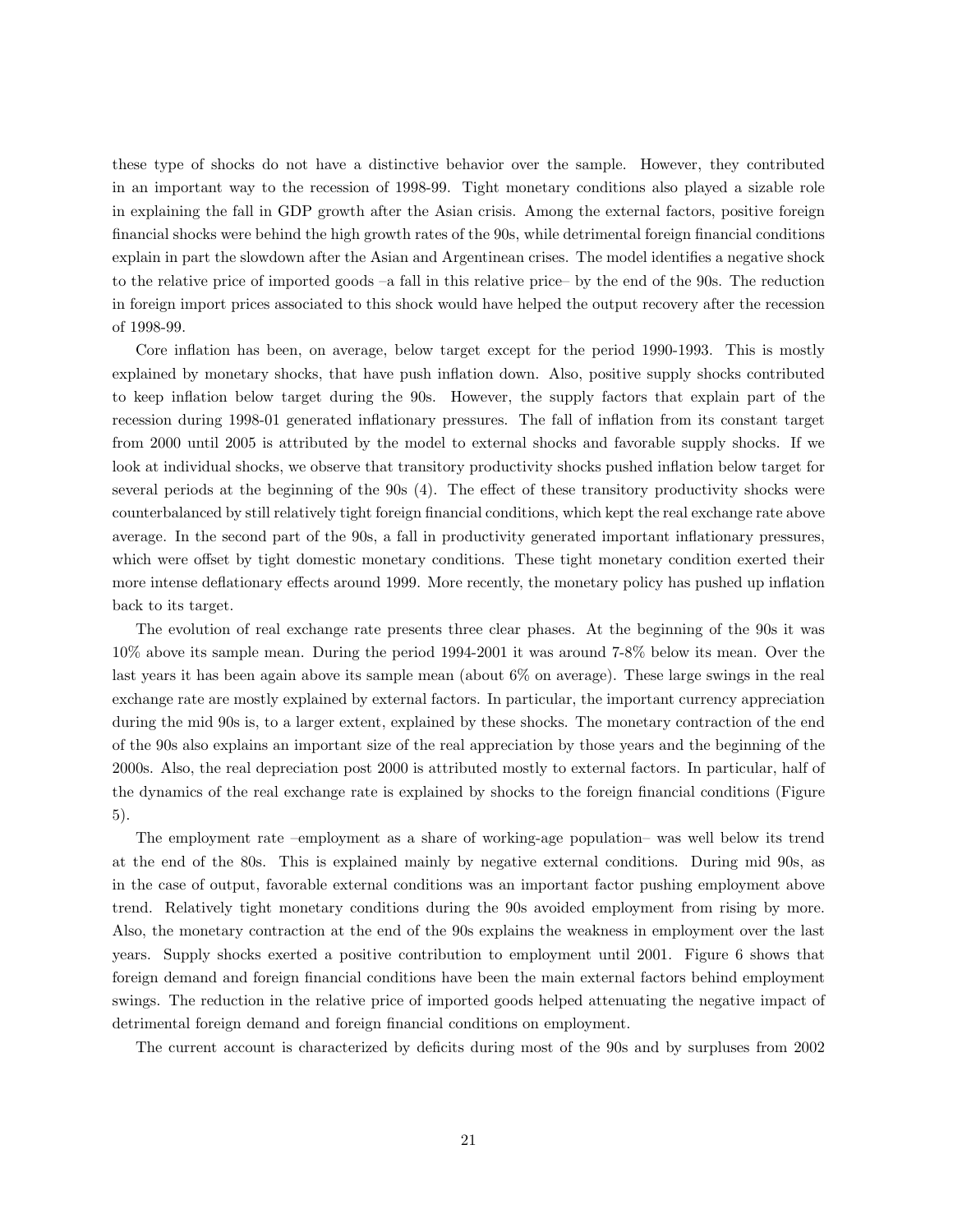until 2005.<sup>28</sup> At the beginning of the 90s, supply shocks were the main responsible for current account deficits, partially offset by less favorable external conditions. On the contrary, current account deficits in the second part of the 90s were explained by favorable external conditions. Since 2000 current account surpluses are attributed mainly to supply shocks. Although with a smaller effects, tight monetary policy stances contributed to keep low the current account deficits during the 90s. From figure 7 we observe that the inferred behavior of foreign financial conditions played key role in the evolution of the current account during most part of the sample period. More recently, the inferred increase in foreign demand and the copper price boom has gained importance to explains the current account surplus. Among domestic factors, productivity shocks and investment adjustment cost shocks also explains a significant part of the swings in the current account.

## **5 Conclusions**

In this paper we identify shocks underlying the business cycle in Chile from a structural perspective. We develop and estimate a dynamic stochastic general equilibrium (DSGE) model, tailored to the Chilean economy. Using data on output, inflation, employment, interest rate, the current account, the real exchange rate, and oil and copper prices we identify the historical evolution of fourteen shocks that explain business cycles fluctuations.

We use the estimated model to decompose the fluctuations of the observed variables into the latent exogenous shocks that drives them. Our results show that foreign shocks and domestic supply shock account for a large share of output and employment fluctuations over the last 20 years. Relatively tight domestic monetary conditions have contributed to contain inflationary pressures arising from other shocks, namely the slowdown in productivity by mid 90s. Since in our estimated model monetary policy affects strongly and persistent on employment, the tight monetary policy conditions at the end of the 90s helps to explain part of the slow recovery of the employment after 2000. Foreign factors are also behind the large swings exhibited by the real exchange rate and current account, although a monetary contraction in 1998 explains part of the delayed adjustment of the exchange rate in response to the Asian crisis. The tight monetary policy around 1998 also contributes to the slow recovery of the employment afterwards.

<sup>28</sup>In a related work, Medina, Munro, and Soto (2006) provide a historical decomposition exclusively for the current account dynamics in Chile and New Zealand through estimated DSGE models for both countries. Although the quantitative results here are not identical to that work due to a different set of observable variables, the main qualitative results remains.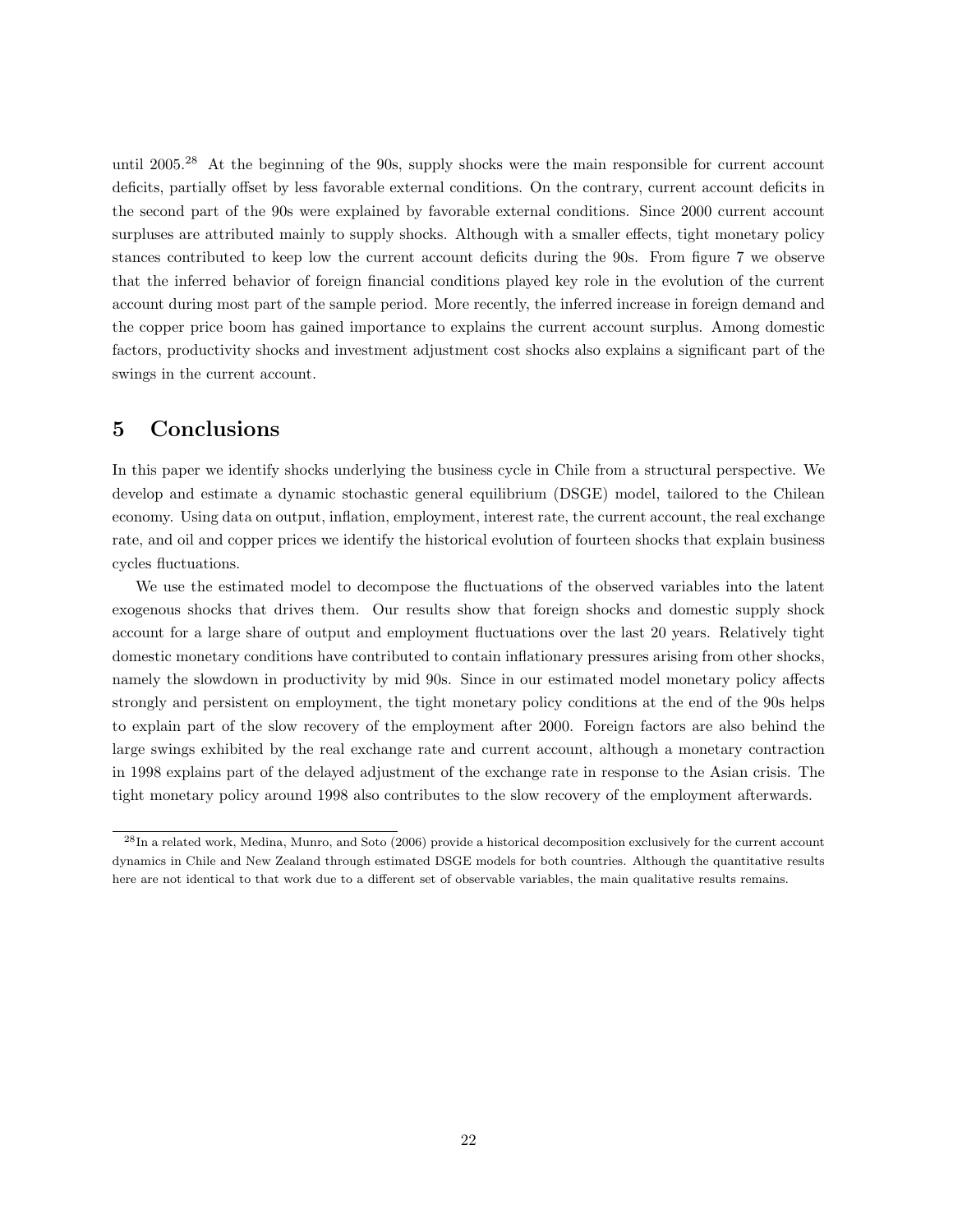## **References**

- [1] Adolfson, M., S. Laseén, J. Lindé, and M. Villani (2005) "Bayesian Estimation of an Open Economy DSGE Model with Incomplete Pass-Through," Working Paper No. 179, Sveriges Riksbank.
- [2] Altig, D., Christiano, L., Eichenbaum, M. and J. Lind´e (2003),"The Role of Monetary Policy in the Propagation of Technology Shocks " manuscript, Northwestern University.
- [3] Altig, D., Christiano, L., Eichenbaum, M. and J. Lindé (2004), "Firm-Specific Capital, Nominal Rigidities and the Business Cycle " Working Paper No. 176, Sveriges Riksbank.
- [4] Bernanke, B., M. Gertler and S. Gilchrist (1999), "The Financial Accelerator in a Quantitative Business Cycle Framework," in Handbook of Macroeconomics, edited by M. Woodford and J. Taylor, North Holland.
- [5] Brubakk, L., T. A. Husebø, S. McCaw, D. Muir, and others (2005), "Finding NEMO: From the Global Economy Model (GEM) to a National Core Model." Mimeo, Oslo: Norges Bank.
- [6] Carlstrom, C. and T. Fuerst (1997), "Agency Costs, Net Worth, and Business Fluctuations: A Computable General Equilibrium Analysis," American Economic Review 87: 893-910.
- [7] Calvo, G. (1983), "Staggered prices in utility-maximizing framework," Journal of Monetary Economics 12: 383-98.
- [8] Caputo, R. (2005), "Exchange Rates, Inflation, and Monetary Policy Objectives in Open Economies: The Experience of Chile." In Exchange Rates, Capital Flows, and Policy, edited by R. Driver, P. Sinclair, and C. Thoenissen, 39-57. Routledge.
- [9] Céspedes, L. F. and C. Soto (2007), "Credibility And Inflation Targeting In Chile." In Monetary Policy under Inflation Targeting, edited by F. Mishkin and K. Schmidt-Hebbel, 547-78. Santiago: Central Bank of Chile.
- [10] Chang, Y., and F. Schorfheide (2003), "Labor-supply shifts and economic fluctuations," Journal of Monetary Economics 50: 1751-68.
- [11] Chari, V., P.Kehoe, and E.Mcgrattan (2000), "Sticky Price Models of the Business Cycle: Can the Contract Multiplier Solve the Persistence Problem?" Econometrica 68(5): 115179.
- [12] Chari, V., P.Kehoe, and E.Mcgrattan (2007), "Business Cycle Accounting," Econometrica 75(3): 781836.
- [13] Christiano, L. and M. Eichenbaum (1992), "Current Real-Business-Cycle Theories and Aggregate Labor-Market Fluctuations," American Economic Review 82(2): 430-50.
- [14] Christiano, L., Eichenbaum, M. and C. Evans (2005), "Nominal Rigidities and the Dynamic Effects of a Shock to Monetary Policy," Journal of Political Economy 113(1): 1-45.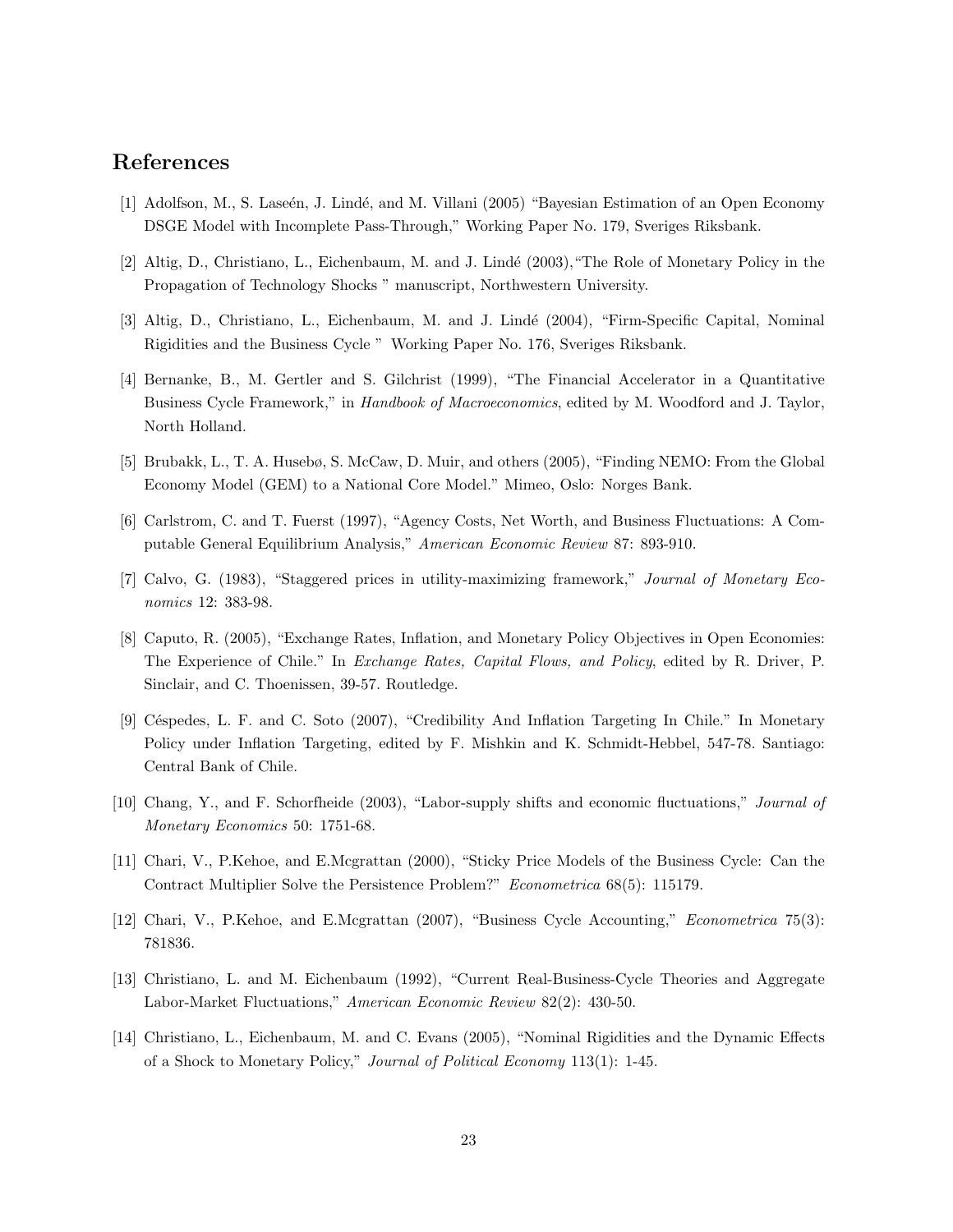- [15] DeJong, D., B. Ingram, and C. Whiteman (2000), "A Bayesian Approach to Dynamic Macroeconomics," Journal of Econometrics 98(2): 203-23.
- [16] Erceg, Ch., D W. Henderson and A. T. Levin (2000) "Optimal monetary policy with staggered wage and price contracts" Journal of Monetary Economics 46(2): 281-313.
- [17] Fernández-Villaverde, J., and J. Rubio-Ramírez (2004), "Comparing Dynamic Equilibrium Economies to Data: A Bayesian Approach," Journal of Econometrics 123(1): 153-87.
- [18] Fuentes, R., A. Jara, K. Schmidt-Hebbel, and others (2003), "Efectos de la nominalización de la política monetaria en Chile." Working paper 197. Central Bank of Chile.
- [19] Greenwood, J., Z. Hercowitz and P. Krusell (2000), "The Role of Investment-Specific Technological Changes in the Business Cycle," European Economic Review 44(1): 91-115.
- [20] Jacquinot, P., R. Mestre, and M. Spitzer (2005), "An Open-Economy DSGE Model of the Euro Area." Mimeo, Frankfurt: European Central Bank.
- [21] Kydland, F. and E. Prescott (1982), "Time to Build and Aggregate Fluctuations," Econometrica 50: 134570.
- [22] Lubik T. and F. Schorfheide (2006) "A Bayesian Look at New Open Economy Macroeconomics."in NBER Macroeconomics Annual 2005, edited by M. Gertler and K. Rogoff, 313-66. MIT Press.
- [23] Lubik T. and W. Teo (2005) "Do World Shocks Drive Domestic Business Cycles? Some Evidence from Structural Estimation " Mimeo, Department of Economics, Johns Hopkins Universityy.
- [24] McGrattan, E. (1994), "The Macroeconomic Effects of Distortionary Taxation," Journal of Monetary Economics 33(3): 573-601.
- [25] Mendoza, E. (1995), "The Terms of Trade, the real exchange rate, and the economic fluctuations," International Economic Review 36(1): 101-37.
- [26] Medina, J. P., A. Munro, and C. Soto (2007), "What Drives the Current Account in Commodity Exporting Countries? The Cases of Chile and New Zealand," Working Paper 446, Central Bank of Chile.
- [27] Medina, J. P. and C. Soto (2007), "Copper Price, Fiscal Policy and Business Cycle in Chile," Working Paper 458, Central Bank of Chile.
- [28] Rotemberg, J. and M. Woodford (1997), "An Optimization-Based Econometric Framework for the Evaluation of Monetary Policy," NBER Macroeconomics Annual 1997, Cambridge, MIT Press.
- [29] Schmitt-Grohé, S. and M. Uribe (2003), "Closing Small Open Economy Models," Journal of International Economics 61: 163-85.
- [30] Schmidt-Hebbel, K. and M. Tapia (2004), "Inflation Targeting in Chile," North American Journal of Economics and Finance 13: 125-46.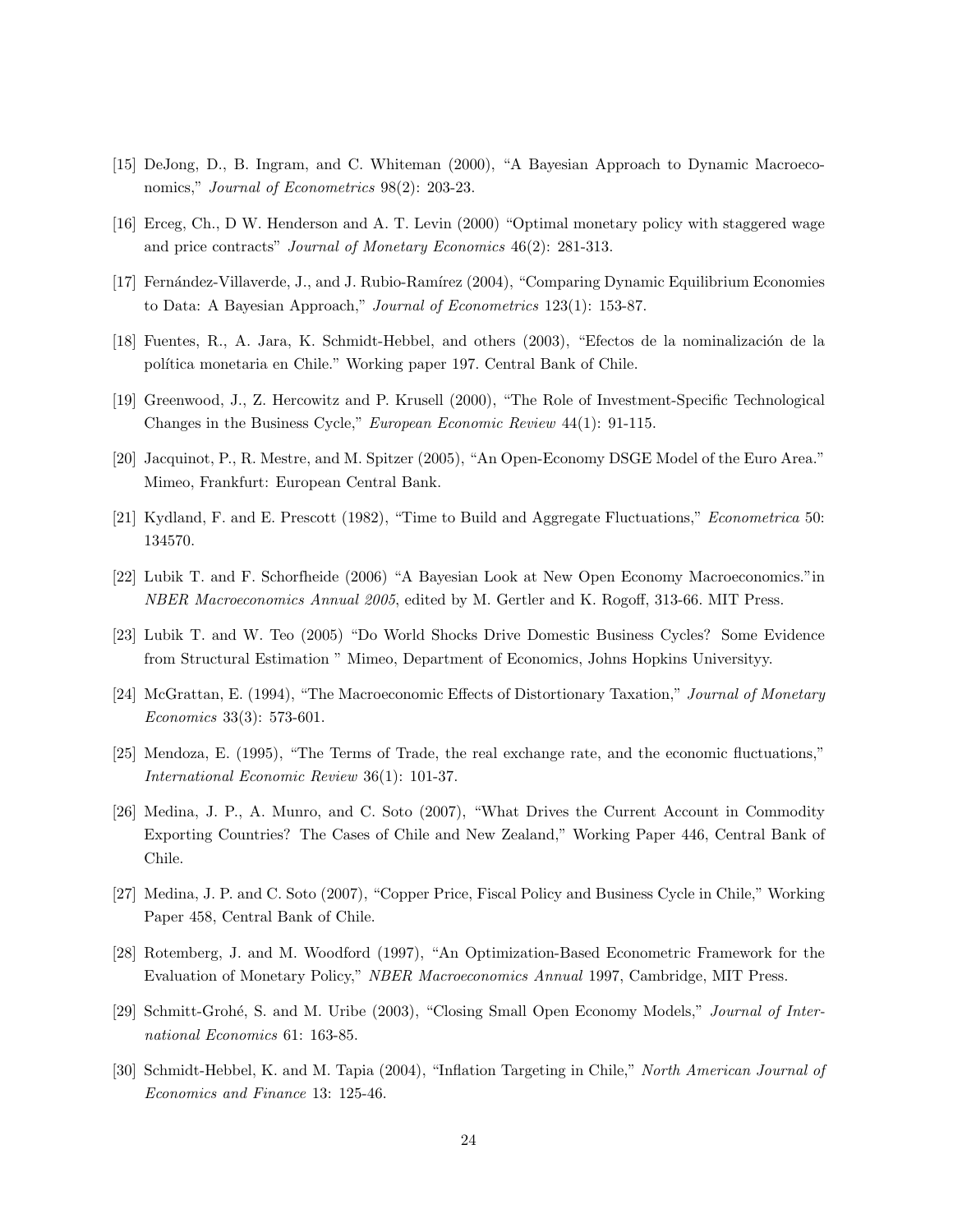- [31] Sims, C. (1980), "Macroeconomics and Reality," Econometrica 48(1): 1-48.
- [32] Smets, F. and R. Wouters (2003), "An Estimated Stochastic Dynamic General Equlibrium Model of the Euro Area," Journal of the European Ecoomic Association 1: 1123-75.
- [33] Smets, F. and R. Wouters (2007), "Shocks and Frictions in US Business Cycles: A Bayesian DSGE Approach," CEPR Discussion Papers 6112.
- [34] Woodford, M. (2003), Interest and Prices: Foundations of a Theory of Monetary Policy, Princeton University Press.
- [35] Yun, T. (1996), "Nominal Price Rigidity, Money Supply Endogeneity, and Business Cycles," Journal of Monetary Economics 37: 34570.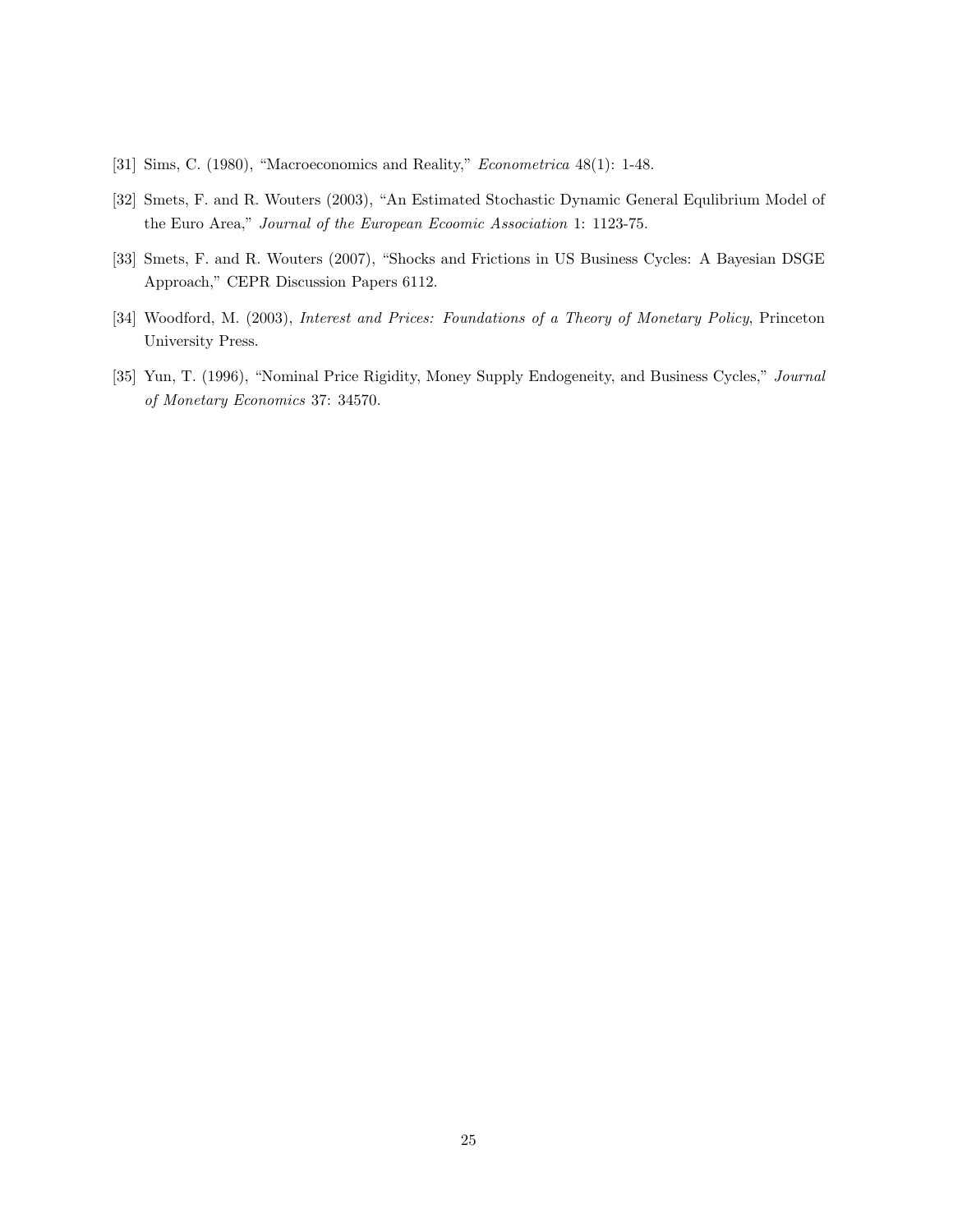## **Appendix A: Log-linearized model**

In this appendix we present the full log-linearized model.

• Consumption of Ricardian households

$$
\hat{c}_t^R = -\frac{1-h}{1+h} E_t \left[ \hat{i}_t - \hat{\pi}_{C,t+1} \right] + \frac{1}{1+h} E_t \left[ \hat{c}_{t+1}^R \right] + \frac{h}{1+h} \hat{c}_{t-1}^R + \frac{1-h}{1+h} \left[ \hat{\zeta}_{C,t} - E_t \left[ \hat{\zeta}_{C,t+1} \right] \right] - \frac{1}{1+h} \left[ h \hat{\zeta}_{T,t} - E_t \left[ \hat{\zeta}_{T,t+1} \right] \right] \tag{1}
$$

• Consumption of Non-Ricardian households

$$
\widehat{c}_t^{NR} = \frac{W}{P_C C} \left( \widehat{w} \widehat{r}_t + \widehat{l}_t \right) - \frac{\mathcal{T}_p}{P_C C} \widehat{\tau}_{p,t} \tag{2}
$$

• Aggregate Consumption:

$$
\hat{c}_t = (1 - \lambda)\hat{c}_t^R + \lambda \hat{c}_t^{NR}
$$
\n(3)

1

• Uncovered interest parity condition

$$
\hat{i}_t = \hat{i}_t^* + \varrho \hat{\mathbf{b}}_t^* + E_t[\Delta \hat{e}_{t+1}] \tag{4}
$$

• Labor supply:

$$
[\kappa_L + (1+\beta)] \widehat{wr}_t = \kappa_L \left( \sigma_L \widehat{l}_t + \frac{1}{1-h} \widehat{c}_t - \frac{h}{1-h} \widehat{c}_{t-1} + \widehat{\zeta}_{L,t} \right) + \widehat{wr}_{t-1} + \beta E_t [\widehat{wr}_{t+1}] - (1+\beta \chi_L) \widehat{\pi}_{C,t} + \chi_L \widehat{\pi}_{C,t-1} + \beta E_t [\widehat{\pi}_{C,t+1}]
$$

where  $\kappa_L = \frac{(1 - \beta \phi_L)(1 - \phi_L)}{\phi_L(1 + \sigma_L \epsilon_L)}$ 

• Consumption goods bundle:

$$
\hat{c}_{Z,t} = \hat{c}_t - \omega_C \hat{pr}_{Z,t} \tag{5}
$$

$$
\widehat{c}_{O,t} = \widehat{c}_t - \omega_C \widehat{pr}_{O,t} \tag{6}
$$

$$
0 = \alpha_C \hat{pr}_{Z,t} + (1 - \alpha_C) \hat{pr}_{O,t}
$$
\n<sup>(7)</sup>

$$
\widehat{c}_{H,t} = \widehat{c}_{Z,t} - \eta_C \widehat{pr}_{H_D,t} \tag{8}
$$

$$
\hat{c}_{F,t} = \hat{c}_{Z,t} - \eta_C \hat{pr}_{F,t} \tag{9}
$$

$$
\hat{pr}_{Z,t} = \gamma_C \hat{pr}_{H_D,t} + (1 - \gamma_C) \hat{pr}_{F,t} \tag{10}
$$

• Capital accumulation:

$$
\widehat{k}_{t+1} = \frac{1 - \delta}{(1 + n)(1 + g_y)} \widehat{k}_t + \left(1 - \frac{1 - \delta}{(1 + n)(1 + g_y)}\right) \left(\widehat{inv}_t + \widehat{\zeta}_{I,t}\right) \tag{11}
$$

• Investment goods bundle:

$$
\widehat{inv}_{H,t} = \widehat{inv}_t - \theta_I \left( \widehat{pr}_{H_D,t} - \widehat{pr}_{I,t} \right) \tag{12}
$$

$$
\widehat{inv}_{F,t} = \widehat{inv}_t - \theta_I \left( \widehat{pr}_{F,t} - \widehat{pr}_{I,t} \right) \tag{13}
$$

$$
\hat{pr}_{I,t} = \gamma_I \hat{pr}_{H_D,t} + (1 - \gamma_I) \hat{pr}_{F,t} \tag{14}
$$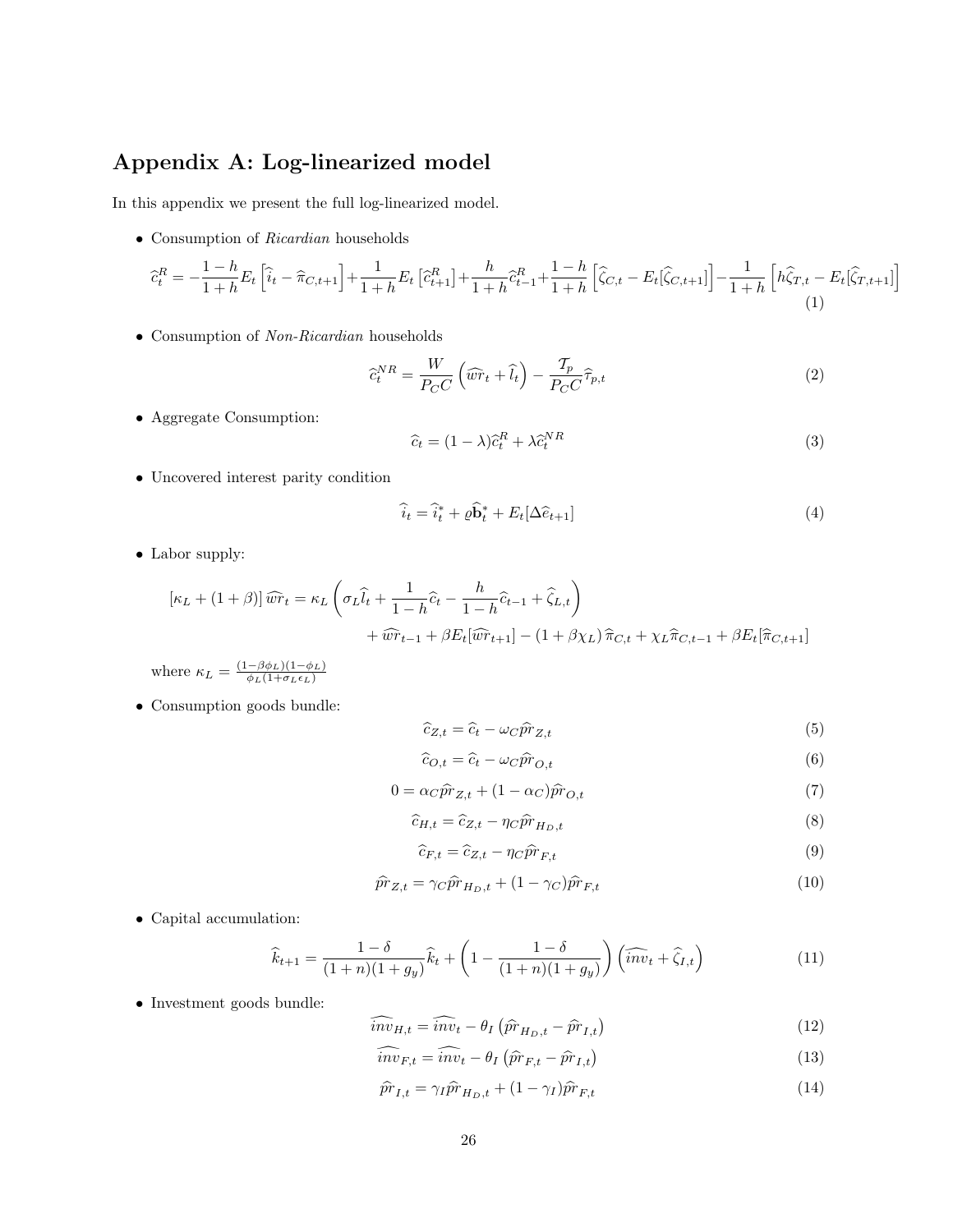• De-trending and log-linearizing the equations above we will have the following supply and demand for investment goods:

$$
\hat{pr}_{I,t} = \frac{Qr}{Pr_I} (\hat{qr}_t + \varepsilon_{I,t}) - \frac{Qr}{Pr_I} \left( 1 + \frac{1}{1+r} \right) \mu_S (1+g_y)^2 \hat{i} \hat{n} \hat{v}_t +
$$
\n
$$
\frac{Qr}{Pr_I} \mu_S (1+g_y)^2 \hat{i} \hat{n} \hat{v}_{t-1} + \frac{Qr}{Pr_I} \mu_S (1+g_y)^2 \frac{1}{1+r} E_t [\hat{i} \hat{n} \hat{v}_{t+1}]
$$
\n
$$
\hat{qr}_t = E_t [\pi_{C,t+1} - i_t] + \frac{1}{1+r} \frac{Zr}{Qr} E_t [\hat{z} \hat{r}_{t+1}] + \frac{1}{1+r} (1-\delta) E_t [\hat{q} \hat{r}_{t+1}]
$$

• First order conditions for cost minimization and marginal cost:

$$
\left(\hat{k}_t - \hat{\zeta}_{T,t} - \hat{l}_t\right) = \widehat{wr}_t - \widehat{z}r_t
$$
\n(15)

$$
\frac{1}{\omega_H} \widehat{\omega}_{H,t} - \left( \left( \frac{1}{\omega_H} + \frac{1}{\theta_H} \right) \eta_H - \frac{1}{\theta_H} \right) \widehat{l}_t - \left( \frac{1}{\omega_H} + \frac{1}{\theta_H} \right) (1 - \eta_H) \left( \widehat{k}_{t-1} - \widehat{\zeta}_{T,t} \right) + \widehat{pr}_{O,t} - \widehat{wr}_t = 0 \tag{16}
$$

$$
\widehat{mcr}_{H,t} = \frac{Zrk}{MCr_HY_H}(\widehat{z}r_t + \widehat{k}_t) + \frac{Wrl}{MCr_HY_H}(\widehat{wr}_t + \widehat{l}_t) + \frac{P_OO_H}{MCr_HY_H}(\widehat{pr}_{O,t} + \widehat{o}_{H,t}) - \widehat{y}_{H,t} \tag{17}
$$

• De-trending and log-linearizing we have, we get the following Phillips curve for the domestic goods consumed at home:

$$
\hat{\pi}_{H_D,t} = \frac{\beta}{1 + \beta \chi_{H_D}} E_t \left[ \hat{\pi}_{H_D,t+1} \right] + \frac{\chi_{H_D}}{1 + \beta \chi_{H_D}} \pi_{H_D,t-1} + \frac{\kappa_{H_D}}{1 + \beta \chi_{H_D}} \left[ \hat{m} \hat{c} r_{H,t} - \hat{p} r_{H_D,t} \right]
$$
(18)

• Similarly, we can write an expression for the inflation of the exported goods in this sector:

$$
\widehat{\pi}_{H_F,t} = \frac{\beta}{1 + \beta \chi_{H_F}} E_t \left[ \widehat{\pi}_{H_F,t+1} \right] + \frac{\chi_{H_F}}{1 + \beta \chi_{H_F}} \pi_{H_F,t-1} + \frac{\kappa_{H_F}}{1 + \beta \chi_{H_F}} \left[ \widehat{mcr}_{H,t} - \widehat{r\hat{er}}_t - \widehat{pr}_{H_F,t} \right] \tag{19}
$$

• Phillips curve for the imported goods:

$$
\widehat{\pi}_{F,t} = \frac{\beta}{1 + \beta \chi_F} E_t \left[ \widehat{\pi}_{F,t+1} \right] + \frac{\chi_F}{1 + \beta \chi_F} \pi_{F,t-1} + \frac{\kappa_F}{1 + \beta \chi_F} \left[ \widehat{r} \widehat{e} r_t + \widehat{\zeta}_{F,t}^* - \widehat{p} \widehat{r}_{F,t} \right] \tag{20}
$$

where  $\kappa_{H_D} = \frac{(1 - \beta \phi_{H_D})(1 - \phi_{H_D})}{\phi_{H_D}}, \kappa_{H_F} = \frac{(1 - \beta \phi_{H_F})(1 - \phi_{H_F})}{\phi_{H_F}}$  and  $\kappa_F = \frac{(1 - \beta \phi_F)(1 - \phi_{H_D})}{\phi_F}$ 

• Structural Balance Rule for government consumption:

$$
\frac{P_{G}G}{P_{Y}Y}\hat{g}_{t} = \frac{\tau_{p}}{P_{Y}Y}(\hat{\tau}_{p,t} - \hat{y}_{t}) + \chi \frac{P_{S}Y_{S}}{P_{Y}Y} (\hat{\overline{pr}}_{S,t} + \hat{y}_{S,t} - \hat{pr}_{y,t} - \hat{y}_{t}) \n+ \left(1 - \frac{1}{\Theta(1+i^{*})}\right) \frac{B_{G}}{P_{Y}Y} \frac{1}{(1+\pi^{*})(1+g_{y})(1+n)} \left(\Delta \hat{e}_{t} - \hat{\pi}_{C,t} + \hat{b}_{G,t-1} - \Delta \hat{pr}_{Y,t} - \Delta \hat{y}_{t} - \hat{\zeta}_{T,t}\right) \n+ \frac{1}{\Theta(1+i^{*})} \frac{B_{G}}{P_{Y}Y} \frac{1}{(1+n)(1+g_{y})(1+n)} \hat{i}_{d,t-1}^{*} + \frac{P_{G}G}{P_{Y}Y} \left(\hat{\zeta}_{G,t} + \hat{pr}_{H_{D},t} - \hat{pr}_{Y,t} - \hat{y}_{t}\right)
$$
\n(21)

• Choice of fiscal policy instrument: fiscal authority keeps real government expenditure constant as percentage of the trend real GDP

$$
\widehat{g}_t - \widehat{pr}_{H_D, t} + \widehat{pr}_{Y, t} + \widehat{y}_t = 0
$$
\n(22)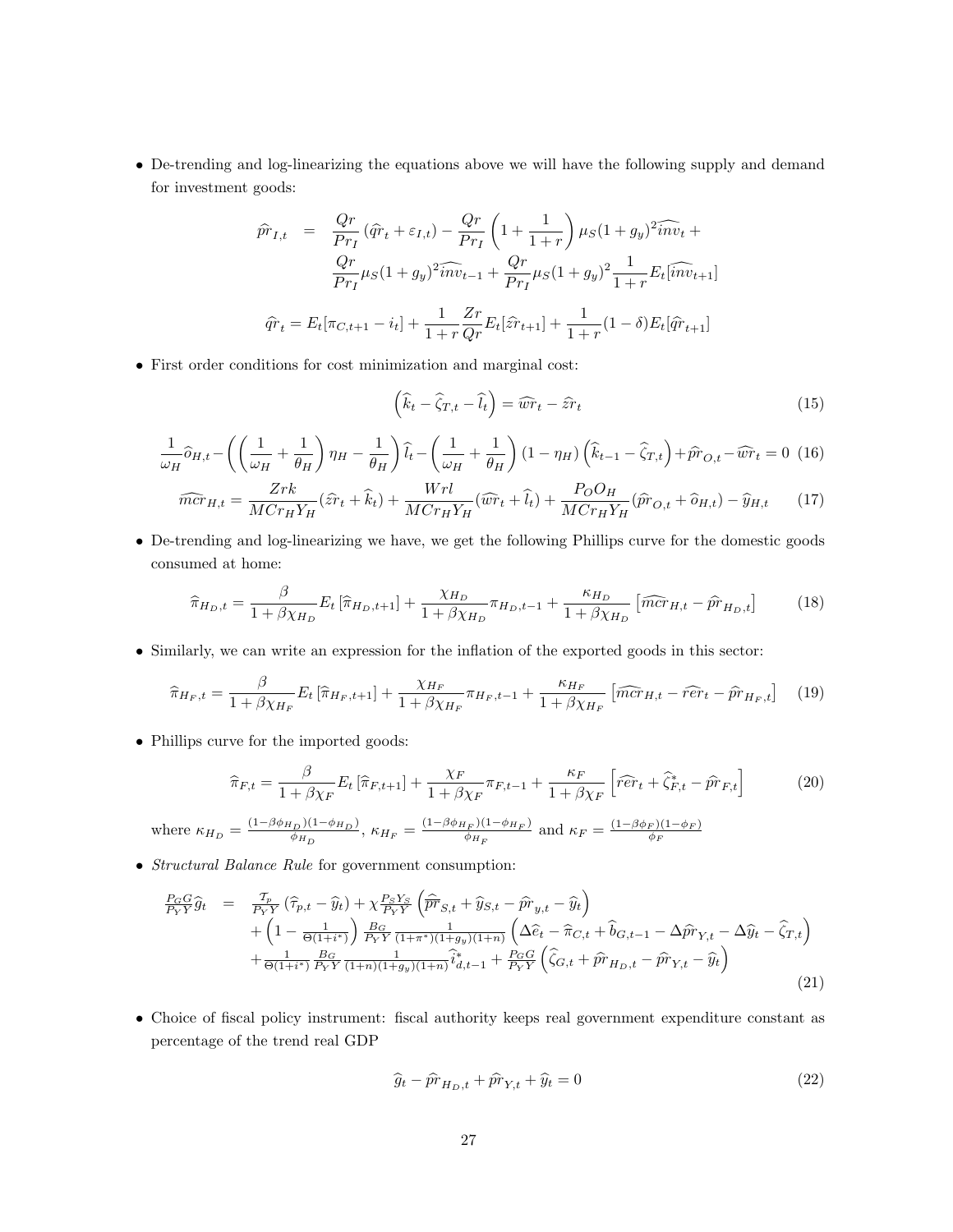• Evolution of the fiscal net asset position

$$
\frac{\mathcal{E}B_{G}^{*}}{P_{Y}Y} \frac{1}{\Theta(1+i^{*})} \hat{b}_{G,t} = \frac{1}{(1+\pi^{*})(1+g_{y})(1+n)} \frac{\mathcal{E}B_{G}^{*}}{P_{Y}Y} \left(\Delta \hat{e}_{t} - \hat{\pi}_{C,t} + \hat{b}_{G,t-1} - \Delta \hat{p}r_{Y,t} - \Delta \hat{y}_{t} - \hat{\zeta}_{T,t}\right) + \frac{T_{p}}{P_{Y}Y} \hat{\tau}_{p,t} + \chi \frac{P_{S}Y_{S}}{P_{Y}Y} \left(\hat{p}r_{S,t} + \hat{y}_{S,t} - \hat{p}r_{Y,t} - \hat{y}_{t}\right) - \frac{P_{G}G}{P_{Y}Y} \hat{g}_{t} + \frac{B_{G}}{P_{Y}Y} \frac{1}{\Theta(1+i^{*})} \hat{i}_{d,t-1}^{*} \tag{23}
$$

where

$$
\widehat{i}_{d,t}^* = \widehat{i}_t^* + \varrho \widehat{\mathbf{b}}_t^*
$$

• The monetary policy:

90-99: 
$$
\hat{r}_t = \psi_{i,1}\hat{r}_{t-1} + (1 - \psi_{i,1})(\psi_{\pi,1} - 1)\hat{\pi}_{Z,t} + (1 - \psi_{i,1})\psi_{y,1}\Delta\hat{y}_t + (1 - \psi_{i,1})\psi_{rer,1}\hat{r}\hat{e}\hat{r}_t + \zeta_{m,t}
$$
  
00-05: 
$$
\hat{i}_t = \psi_{i,2}\hat{i}_{t-1} + (1 - \psi_{i,2})\psi_{\pi,2}\hat{\pi}_{Z,t} + (1 - \psi_{i,2})\psi_{y,2}\Delta\hat{y}_t + \zeta_{m,t}
$$
\n(24)

• The foreign demand for domestically produced goods is:

$$
\widehat{y}_{H,t}^* = \widehat{y}_t^* - \eta^* \widehat{pr}_{H_F,t} \tag{25}
$$

• The law of one price for the commodity goods implies:

$$
\widehat{pr}_{S,t} = \widehat{rer}_t + \widehat{pr}_{S,t}^* \tag{26}
$$

$$
\hat{pr}_{O,t} = \hat{r}\hat{e}\hat{r}_t + \hat{pr}_{O,t}^* \tag{27}
$$

• Law of motion for relative prices:

$$
\widehat{\pi}_{Z,t} = \widehat{pr}_{Z,t} - \widehat{pr}_{Z,t-1} + \widehat{\pi}_{C,t}
$$
\n
$$
(28)
$$

$$
\widehat{\pi}_{H_D,t} = \widehat{pr}_{H_D,t} - \widehat{pr}_{H_D,t-1} + \widehat{\pi}_{C,t}
$$
\n(29)

$$
\widehat{\pi}_{H_F,t} = \widehat{pr}_{H_F,t} - \widehat{pr}_{H_F,t-1} + \widehat{\pi}_t^*
$$
\n(30)

$$
\widehat{\pi}_{F,t} = \widehat{pr}_{F,t} - \widehat{pr}_{F,t-1} + \widehat{\pi}_{C,t}
$$
\n(31)

$$
\Delta \hat{e}_t = \hat{r} \hat{e} \hat{r}_t - \hat{r} \hat{e} \hat{r}_{t-1} + \hat{\pi}_{C,t} - \hat{\pi}_t^* \tag{32}
$$

• Real interest rate (ex-post)

$$
\hat{r}_t = \hat{i}_t - \hat{\pi}_t \tag{33}
$$

• The total demand for domestically produced goods is:

$$
\frac{P_H Y_H}{P_Y Y} \widehat{y}_{H,t} = \gamma_C \frac{P_C C}{P_Y Y} \widehat{c}_{H,t} + \frac{P_G G}{P_Y Y} \left( \widehat{y}_t - \widehat{p} r_{H_D,t} + \widehat{p} r_{Y,t} + \widehat{y}_t \right) + \gamma_I \frac{P_I I}{P_Y Y} \widehat{inv}_{H,t} + \frac{P_H Y_H^*}{P_Y Y} \widehat{y}_{H,t}^* \tag{34}
$$

• The total supply of domestically produced goods is:

$$
\widehat{y}_{H,t} = \widehat{a}_{H,t} + \gamma_H^{1/\omega_H} (A_H \frac{O_H}{Y_H})^{\frac{\omega_H - 1}{\omega_H}} \widehat{o}_{H,t} + (1 - \gamma_H)^{1/\omega_H} (A_H \frac{V_H}{Y_H})^{(\omega_H - 1)/\omega_H} \eta_H \widehat{l}_t
$$
  
+ 
$$
(1 - \gamma_H)^{1/\omega_H} (A_H \frac{V_H}{Y_H})^{(\omega_H - 1)/\omega_H} (1 - \eta_H) (\widehat{k}_{t-1} - \widehat{\zeta}_{T,t})
$$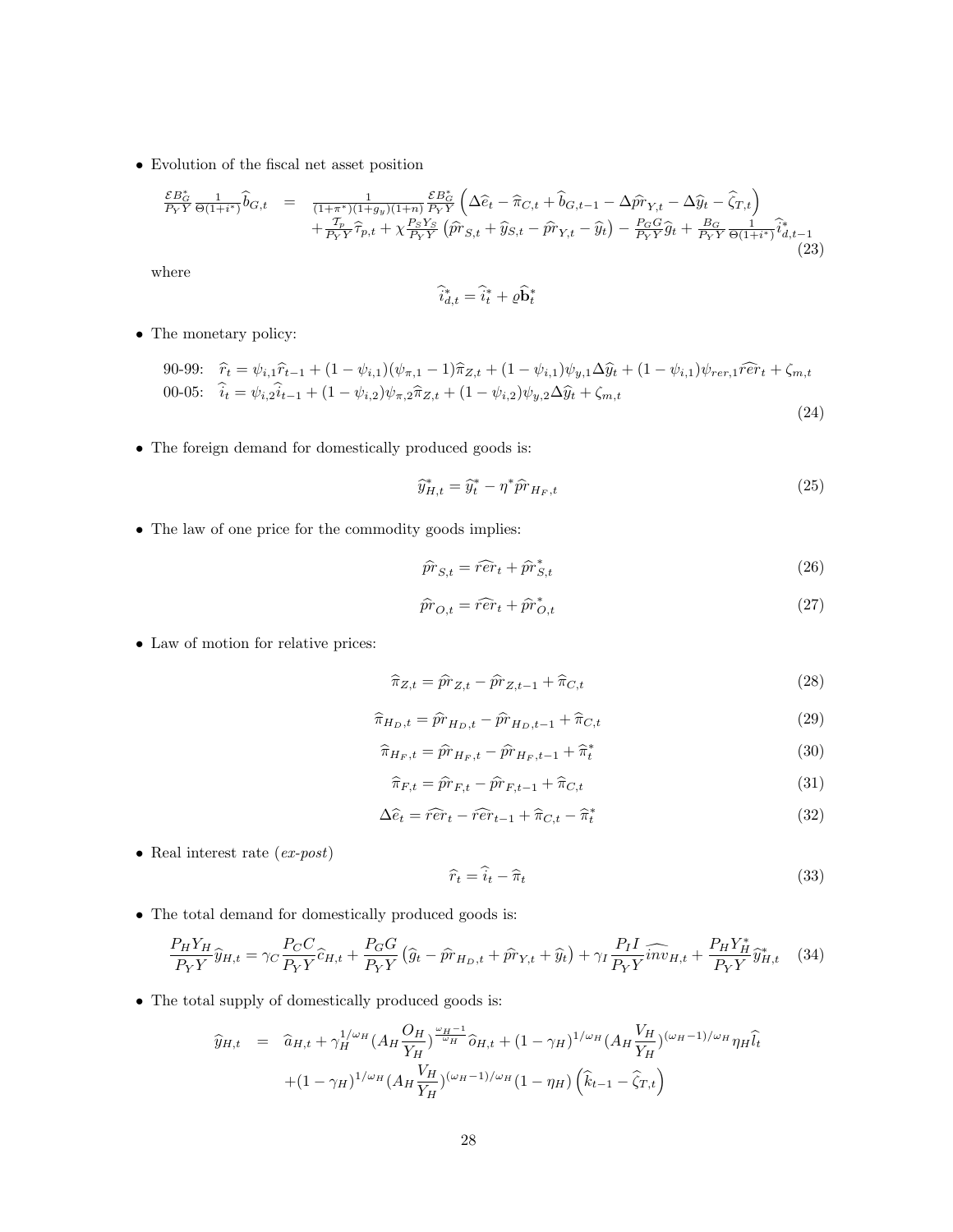$\bullet\,$  Real GDP:

$$
\widehat{y}_t = \frac{P_C C}{P_Y Y} \widehat{c}_t + \frac{P_G G}{P_Y Y} \left( \widehat{g}_t - \widehat{pr}_{H_D, t} + \widehat{pr}_{Y, t} + \widehat{y}_t \right) + \frac{P_I I}{P_Y Y} \widehat{inv}_t + \frac{P_X X}{P_Y Y} \widehat{x}_t - \frac{P_M M}{P_Y Y} \widehat{m}_t \tag{35}
$$

 $\bullet\,$  Balance of payments:

$$
\frac{(1-\varrho)\mathbf{B}^*}{(1+i^*)\Theta(\mathbf{B}^*)}\hat{\mathbf{b}}_t^* = \frac{\mathbf{B}^*}{(1+i^*)\Theta(\mathbf{B}^*)}\hat{i}_t^*
$$
\n
$$
-(1-\chi)\frac{\mathcal{E}P_S^*Y_S}{P_YY}(\hat{pr}_{S,t} + \hat{y}_{S,t} - \hat{pr}_{Y,t} - \hat{y}_t)
$$
\n
$$
+\frac{\mathbf{B}^*}{(1+\pi^*)(1+n)(1+g_y)}\left(\Delta\hat{e}_t - \hat{\pi}_{C,t} - \Delta\hat{pr}_{Y,t} - \Delta\hat{y}_t + \hat{\mathbf{b}}_{t-1}^* - \hat{\zeta}_{T,t}\right)
$$
\n
$$
\frac{P_XX}{P_YY}(\hat{pr}_{X,t} + \hat{x}_t - \hat{pr}_{Y,t} - \hat{y}_t) - \frac{P_MM}{P_YY}(\hat{pr}_{M,t} + \hat{m}_t - \hat{pr}_{Y,t} - \hat{y}_t)
$$
\n(36)

where  $\mathbf{B}^* = \mathcal{E} B^* / P_Y Y$ 

 $\bullet\,$  Real exports, imports and the corresponding price deflators:

$$
\widehat{x}_t = \frac{\mathcal{E}P_S^*Y_S}{P_XX}\widehat{y}_{S,t} + \left(1 - \frac{\mathcal{E}P_S^*Y_S}{P_XX}\right)\widehat{c}_{H,t}^* \tag{37}
$$

$$
\widehat{pr}_{X,t} = \frac{\mathcal{E}P_S^*Y_S}{P_XX}\widehat{pr}_{S,t} + \left(1 - \frac{\mathcal{E}P_S^*Y_S}{P_XX}\right)(\widehat{pr}_{H_F,t} + \widehat{r}\widehat{er}_t)
$$
\n(38)

$$
\widehat{m}_t = (1 - \gamma_C) \frac{P_C C}{P_M M} \widehat{c}_{F,t} + (1 - \gamma_I) \frac{P_I I}{P_M M} \widehat{inv}_{F,t} + \frac{P_O (C_O + O_H)}{P_M M} \left( \frac{C_O}{C_O + O_H} \widehat{c}_{O,t} + \frac{O_H}{C_O + O_H} \widehat{o}_{H,t} \right)
$$
\n
$$
\widehat{pr}_{M,t} = \widehat{r} \widehat{e} r_t + \left( 1 - \frac{P_O (C_O + O_H)}{P_M M} \right) \widehat{\zeta}^*_{F,t} + \frac{P_O (C_O + O_H)}{P_M M} \widehat{pr}^*_{O,t}
$$
\n
$$
\tag{40}
$$

• Exogenous shocks:

$$
\widehat{\xi}_t = \rho_{\xi} \widehat{\xi}_t + \varepsilon_{\xi,t}, \, \varepsilon_{\xi,t} \sim N(0, \sigma_{\xi}^2)
$$

with  $\xi = a_H, \zeta_T, y_S, y^*, i^*, \pi^*, \zeta_m, \zeta_L, \zeta_C, \zeta_G, \zeta_I, \zeta_F^*, p_O^*$  and  $p_S^*$ .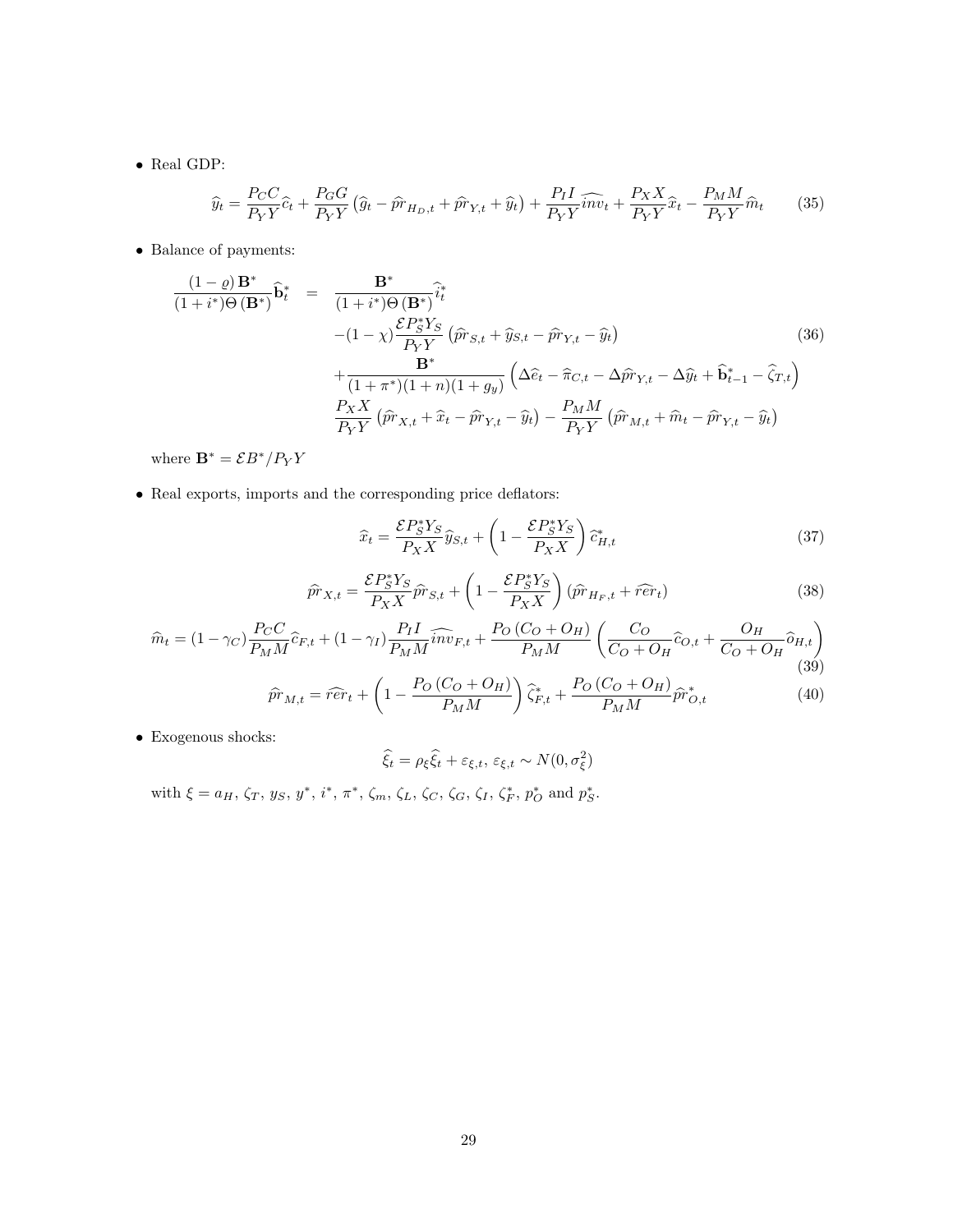| <b>Name</b>               | Description                              | Value                   |
|---------------------------|------------------------------------------|-------------------------|
| $g_y$                     | Steady state GDP growth                  | $3.5\%$ [annual basis]  |
| $\overline{\pi}$          | Steady state Inflation target            | 3% [annual basis]       |
| NX/Y                      | Steady Net export/GDP ratio              | $2\%$                   |
| CA/Y                      | Current Account/GDP ratio                | $-1.8\%$                |
| $\beta$                   | discount factor                          | $0.999$ [quarter basis] |
| $\alpha_C$                | share of core consumption                | 98.5%                   |
| $\gamma_C$                | share of home goods in <i>core</i> cons. | $65\%$                  |
| $\gamma_I$                | share of home goods in invest-           | $50\%$                  |
|                           | ment                                     |                         |
| $\gamma_G$                | share of home goods in Gov't             | 100%                    |
|                           | cons.                                    |                         |
| $Y_S/Y$                   | share of comm production in              | 10%                     |
|                           | <b>GDP</b>                               |                         |
| $\underset{\delta}{\chi}$ | Gov't share in comm production           | 40.0%                   |
|                           | Depreciation rate                        | 5.8% [annual basis]     |
| $\alpha$ <sub>H</sub>     | labor and capital share in gross         | 99%                     |
|                           | production of home goods                 |                         |
| $\eta_H$                  | labor share in value added pro-          | 66%                     |
|                           | duction of home goods                    |                         |
| $\epsilon_L$              | elasticity of substitution among         | 11                      |
|                           | labor varieties                          |                         |
| $\epsilon_{H_D}$          | elasticity of substitution among         | 11                      |
|                           | home goods varieties                     |                         |
| $\epsilon_{H_F}$          | elasticity of substitution among         | 11                      |
|                           | home goods varieties                     |                         |
| $\epsilon_L$              | elasticity of substitution among         | 11                      |
|                           | import varieties                         |                         |
| $\rho_{p^*_S}$            | $AR(1)$ coefficient of the interna-      | 0.95                    |
|                           | tional copper price                      |                         |
| $\rho_{p_O^*}$            | $AR(1)$ coefficient of the interna-      | 0.97                    |
|                           | tional oil price                         |                         |
| $\sigma_{p^*_S}$          | $AR(1)$ coefficient of the interna-      | 9%                      |
|                           | tional copper price                      |                         |
| $\sigma_{p_O^*}$          | $AR(1)$ coefficient of the interna-      | 12%                     |
|                           | tional oil price                         |                         |

**Table 1: Calibrated Parameters**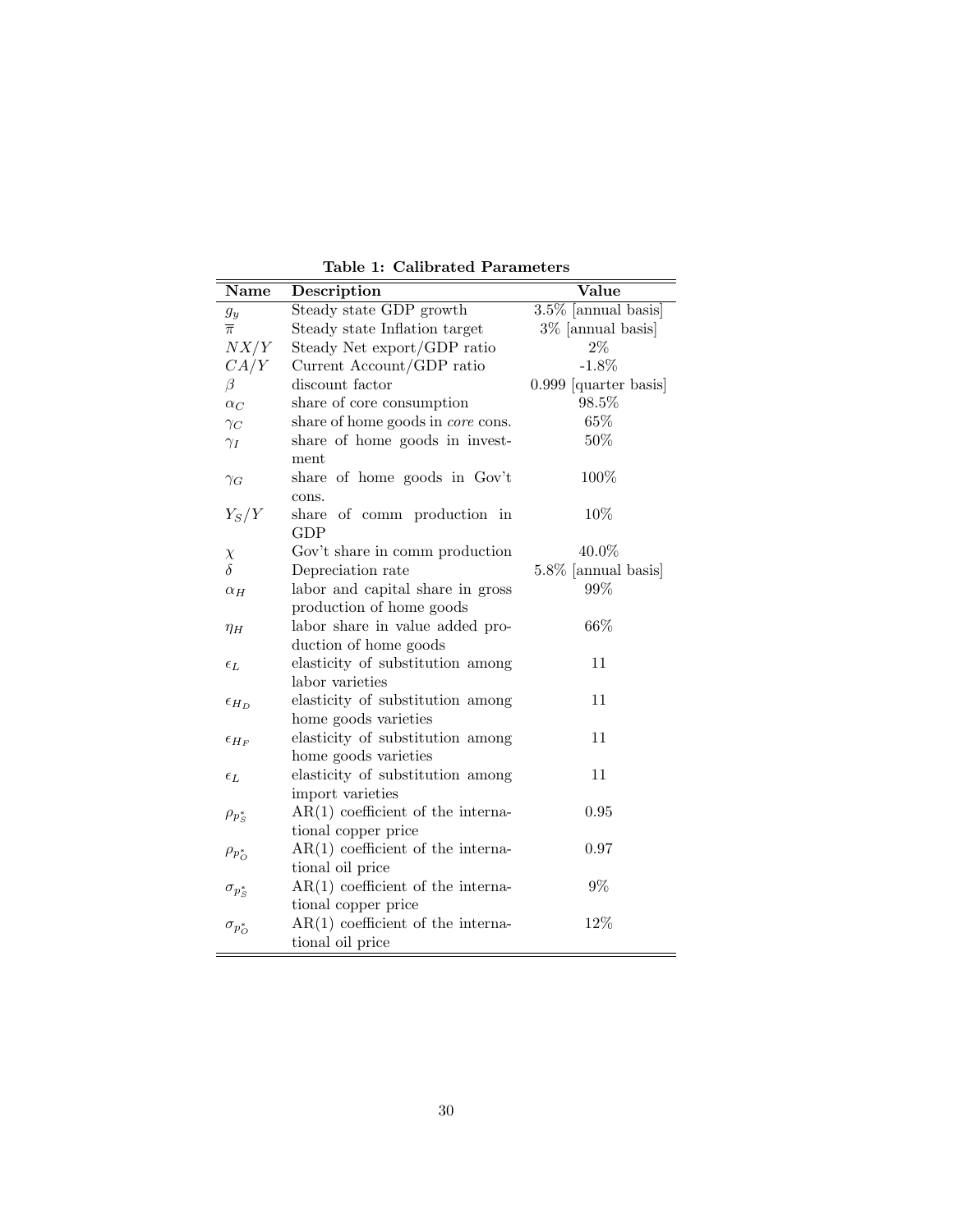| <b>Name</b>      | Description                                           | mean/mode         | stdv/df           | shape       | post mode | inv Hessian |
|------------------|-------------------------------------------------------|-------------------|-------------------|-------------|-----------|-------------|
| $\sigma_L$       | inverse of the elasticity of labor                    | $\overline{1.00}$ | $\overline{1.00}$ | Gamma       | 0.84      | 0.20        |
|                  | supply                                                |                   |                   |             |           |             |
| $\boldsymbol{h}$ | habit formation                                       | 0.50              | 0.25              | Beta        | 0.65      | 0.23        |
| $\phi_L$         | calvo probb in nominal wages                          | 0.75              | 0.10              | Beta        | 0.82      | $0.15\,$    |
| $\chi_L$         | indexation of nominal wages                           | 0.50              | $0.25\,$          | <b>Beta</b> | 0.44      | $0.57\,$    |
| $\eta_C$         | intratemporal elasticity in con-<br>sumption          | 1.00              | $5.00\,$          | Inv Gamma   | 1.12      | $0.14\,$    |
| $\eta_I$         | intratemporal elasticity in in-<br>vestment           | 1.00              | $5.00\,$          | Inv Gamma   | 1.04      | 0.08        |
| $\mu_I$          | investment inertia coeff                              | 2.00              | $3.00\,$          | Inv Gamma   | 1.48      | 0.20        |
| $\phi_{H_D}$     | calvo probb in dom price of home<br>goods             | 0.75              | 0.10              | <b>Beta</b> | 0.74      | 0.16        |
| $\chi_{H_D}$     | indexation of dom price of home<br>goods              | 0.50              | 0.25              | <b>Beta</b> | 0.34      | 0.18        |
| $\phi_{H_F}$     | calvo probb in foreign price of<br>home goods         | 0.75              | 0.10              | <b>Beta</b> | 0.59      | 0.17        |
| $\chi_{H_F}$     | indexation of foreign price of<br>home goods          | 0.50              | $0.25\,$          | <b>Beta</b> | 0.31      | 0.67        |
| $\phi_F$         | calvo probb in price of imported<br>goods             | 0.75              | 0.10              | <b>Beta</b> | 0.66      | 0.08        |
| $\chi_F$         | indexation price of imported<br>goods                 | 0.50              | $0.25\,$          | <b>Beta</b> | 0.28      | 0.34        |
| $\omega_C$       | elasticity of subst of oil in the<br>$\cos$ basket    | 0.30              | $5.00\,$          | Inv Gamma   | 0.30      | 0.03        |
| $\omega_H$       | elasticity of subst of oil in the<br>production       | 0.30              | 5.00              | Inv Gamma   | 0.30      | 0.09        |
| $\psi_{i,1}$     | smoothing coef in period 90-99                        | 0.75              | 0.15              | <b>Beta</b> | 0.73      | 0.09        |
| $\psi_{\pi,1}$   | reaction to inflation deviation in<br>period 90-99    | 1.50              | $0.15\,$          | Gamma       | 1.61      | $0.09\,$    |
| $\psi_{y,1}$     | reaction to GDP growth devia-<br>tion in period 90-99 | 0.50              | 0.15              | Gamma       | 0.28      | $0.13\,$    |
| $\psi_{rer,1}$   | reaction to RER deviation in pe-<br>riod 90-99        | 0.20              | 0.10              | Gamma       | 0.02      | 0.16        |
| $\psi_{i,2}$     | smoothing coef in period 00-05                        | 0.75              | $0.15\,$          | Beta        | 0.74      | 0.29        |
| $\psi_{\pi,2}$   | reaction to inflation deviation in<br>period 00-05    | 1.50              | $0.15\,$          | Gamma       | 1.67      | 0.09        |
| $\psi_{y,2}$     | reaction to GDP growth devia-<br>tion in period 00-05 | 0.50              | $0.15\,$          | Gamma       | 0.39      | 0.26        |

Table 2: Priors and Posterior statistics

For Inverse gamma distributions, mode and degrees of freedom are presented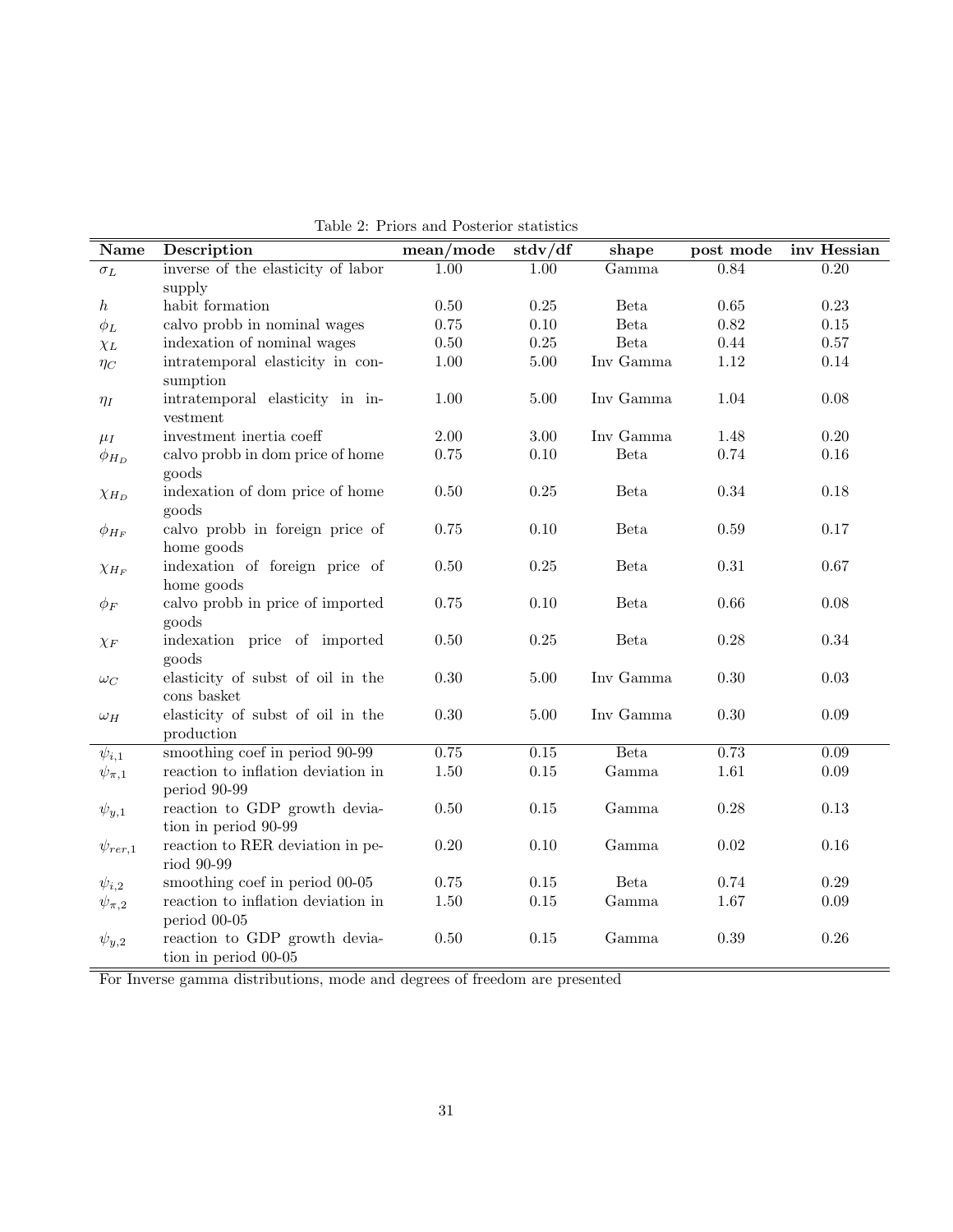| <b>Name</b>          | Description                                        | mean/mode         | stdv/df  | shape                                                     | post mode | inv Hessian       |
|----------------------|----------------------------------------------------|-------------------|----------|-----------------------------------------------------------|-----------|-------------------|
| $\eta^*$             | intratemporal elasticity in for-                   | $\overline{1.00}$ | 4.00     | Inv Gamma                                                 | 0.79      | 0.14              |
|                      | eign demand                                        |                   |          |                                                           |           |                   |
| $\varrho$            | elasticity of endogenous external                  | 0.01              | 4.00     | Inv Gamma                                                 | $0.01\,$  | 0.13              |
|                      | premium                                            |                   |          |                                                           |           |                   |
| $\rho_{a_H}$         | persistence transitory productiv-                  | 0.70              | 0.20     | <b>Beta</b>                                               | 0.89      | $\overline{0.50}$ |
|                      | ity shock                                          |                   |          |                                                           |           |                   |
| $\rho_{y_S}$         | persistence comm production                        | 0.70              | 0.20     | <b>Beta</b>                                               | 0.77      | 0.48              |
|                      | shock                                              |                   |          |                                                           |           |                   |
| $\rho_{y^*}$         | persistence<br>foreign<br>demand<br>shock          | 0.70              | 0.20     | <b>Beta</b>                                               | 0.67      | 0.53              |
|                      | persistence foreign interest rate                  | 0.70              | 0.20     | <b>Beta</b>                                               | 0.87      | 0.24              |
| $\rho_{i^*}$         | shock                                              |                   |          |                                                           |           |                   |
| $\rho_{\pi^*}$       | foreign<br>inflation<br>persistence                | 0.70              | 0.20     | <b>Beta</b>                                               | 0.80      | 0.07              |
|                      | shock                                              |                   |          |                                                           |           |                   |
| $\rho_{\zeta_L}$     | persistence labor supply shock                     | 0.70              | 0.20     | <b>Beta</b>                                               | 0.89      | $\,0.02$          |
| $\rho_{\zeta_C}$     | persistence preference shock                       | 0.70              | 0.20     | <b>Beta</b>                                               | 0.87      | $0.07\,$          |
| $\rho_{\zeta_G}$     | persistence gov't expenditure                      | 0.70              | 0.20     | <b>Beta</b>                                               | 0.65      | 0.27              |
|                      | shock                                              |                   |          |                                                           |           |                   |
| $\rho_{\zeta_I}$     | persistence investment adj cost                    | 0.70              | 0.20     | <b>Beta</b>                                               | 0.34      | 0.39              |
|                      | shock                                              |                   |          |                                                           |           |                   |
| $\rho_{\zeta_F^*}$   | persistence of foreign imported                    | 0.70              | 0.20     | <b>Beta</b>                                               | 0.90      | 0.27              |
|                      | price shock                                        |                   |          |                                                           |           |                   |
| $\rho_{\zeta_T}$     | persistence permanent produc-                      | 0.70              | 0.20     | <b>Beta</b>                                               | 0.73      | 0.44              |
|                      | tivity shock                                       |                   |          |                                                           |           |                   |
| $\sigma_{a_H}$       | st dev transitory productivity<br>shock innovation | 1.00              | 3.00     | Inv Gamma                                                 | 1.43      | 0.09              |
|                      | st dev comm production shock                       | 1.00              | $3.00\,$ | Inv Gamma                                                 | 4.51      | 0.08              |
| $\sigma_{Y_S}$       | innovation                                         |                   |          |                                                           |           |                   |
| $\sigma_{y^*}$       | st dev foreign demand shock in-                    | 1.00              | $3.00\,$ | Inv Gamma                                                 | $3.57\,$  | 0.10              |
|                      | novation                                           |                   |          |                                                           |           |                   |
| $\sigma_{i^*}$       | st dev foreign interest rate shock                 | $0.50\,$          | $3.00\,$ | Inv Gamma                                                 | 0.37      | 0.16              |
|                      | innovation                                         |                   |          |                                                           |           |                   |
| $\sigma_{\pi^*}$     | st dev foreign inflation shock in-                 | $0.25\,$          | $3.00\,$ | Inv Gamma                                                 | 0.28      | 0.22              |
|                      | novation                                           |                   |          |                                                           |           |                   |
| $\sigma_m$           | st dev monetary policy shock in-                   | 0.20              | 3.00     | Inv Gamma                                                 | 0.39      | 0.08              |
|                      | novation                                           |                   |          |                                                           |           |                   |
| $\sigma_{\zeta_L}$   | st dev labor supply shock inno-                    | $1.00\,$          | $3.00\,$ | Inv Gamma                                                 | $1.01\,$  | $0.01\,$          |
|                      | vation                                             |                   |          |                                                           |           |                   |
| $\sigma_{\zeta_C}$   | st dev preference shock innova-<br>tion            | 1.00              | $3.00\,$ | Inv Gamma                                                 | $3.41\,$  | 0.23              |
|                      | st dev gov't expenditure shock                     | 1.00              | $3.00\,$ | Inv Gamma                                                 | $1.01\,$  | $0.01\,$          |
| $\sigma_{\zeta_G}$   | innovation                                         |                   |          |                                                           |           |                   |
| $\sigma_{\zeta_I}$   | st dev investment adj cost shock                   | 1.00              | $3.00\,$ | Inv Gamma                                                 | 5.99      | $0.24\,$          |
|                      | innovation                                         |                   |          |                                                           |           |                   |
| $\sigma_{\zeta_F^*}$ | st dev of foreign imported price                   | 1.00              | $3.00\,$ | $\mathop{\rm Inv}\nolimits\, \mathop{\rm Gamma}\nolimits$ | 4.16      | $0.09\,$          |
|                      | shock innovation                                   |                   |          |                                                           |           |                   |
| $\sigma_{\zeta_T}$   | st dev permanent productivity                      | $0.20\,$          | $3.00\,$ | Inv Gamma                                                 | 0.40      | $0.39\,$          |
|                      | shock innovation                                   |                   |          |                                                           |           |                   |

**Table 2 (cont.)**

For Inverse gamma distributions, mode and degrees of freedom are presented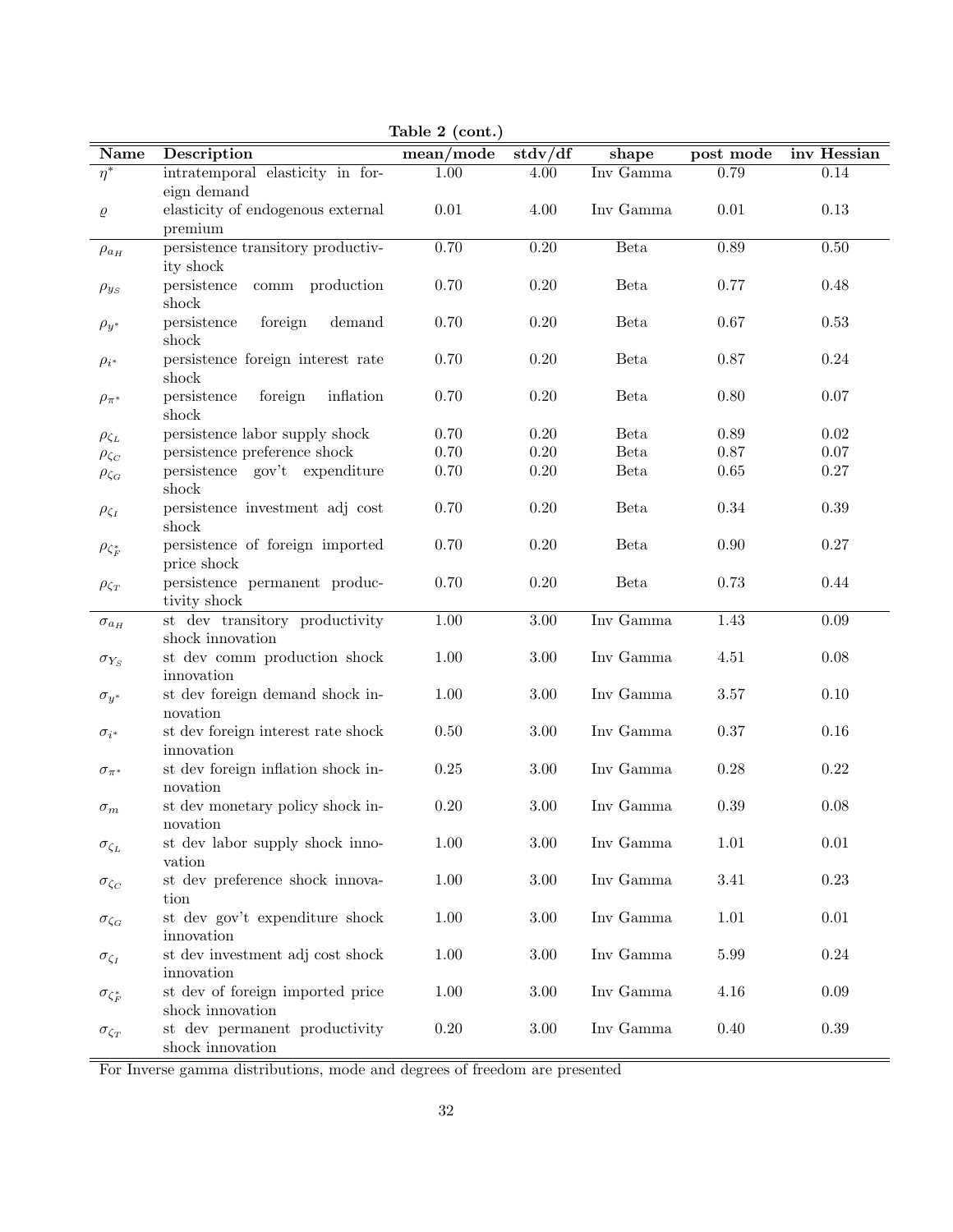| (% contribution of each type of shock) |                       |                   |           |                                |                  |                   |                        |           |
|----------------------------------------|-----------------------|-------------------|-----------|--------------------------------|------------------|-------------------|------------------------|-----------|
|                                        | Domestic Shocks       |                   |           |                                |                  |                   | <b>External Shocks</b> |           |
|                                        |                       | Supply            |           | Demand                         | Monet Pol        |                   |                        |           |
|                                        | 1987-1999             | 2000-2005         | 1987-1999 | 2000-2005                      | 1987-1999        | 2000-2005         | 1987-1999              | 2000-2005 |
|                                        |                       |                   |           | $\overline{\text{GDP}}$ growth |                  |                   |                        |           |
| year 1                                 | 42.3                  | 39.8              | 11.6      | 11.4                           | $\overline{2.4}$ | $\overline{3.0}$  | 43.7                   | 45.8      |
| year 2                                 | 50.9                  | 45.9              | 27.7      | 28.5                           | 8.9              | 10.4              | 12.5                   | 15.2      |
| year 3                                 | 57.4                  | 54.0              | 18.8      | 14.0                           | 7.0              | $3.8\,$           | 16.9                   | 28.1      |
| year 4                                 | 45.8                  | 45.3              | 9.7       | $5.4\,$                        | 4.2              | 1.7               | 40.3                   | 47.6      |
|                                        | <b>Core</b> Inflation |                   |           |                                |                  |                   |                        |           |
| year 1                                 | 22.4                  | $\overline{20.2}$ | 6.1       | 9.9                            | 15.8             | $21.\overline{3}$ | 55.6                   | 48.7      |
| year $2\,$                             | 42.2                  | 18.1              | 21.9      | 34.0                           | 17.1             | 19.9              | 18.8                   | $28.0\,$  |
| year 3                                 | 61.6                  | 43.3              | 31.5      | 22.5                           | 1.4              | 0.5               | 5.5                    | 33.7      |
| year 4                                 | 55.4                  | 62.0              | 29.3      | 30.0                           | 0.8              | 0.1               | 14.6                   | 7.9       |
|                                        |                       |                   |           | Real exchange rate             |                  |                   |                        |           |
| year 1                                 | 21.4                  | 21.3              | 2.1       | $1.5\,$                        | 7.1              | 7.0               | 69.4                   | 70.1      |
| year 2                                 | 29.4                  | $30.9\,$          | 8.0       | $5.6\,$                        | 3.4              | 1.7               | 59.3                   | 61.7      |
| year 3                                 | 26.9                  | 28.5              | 11.4      | 8.5                            | 3.2              | 1.7               | 58.4                   | 61.3      |
| year 4                                 | 20.5                  | 22.4              | $10.0$    | 7.7                            | 2.8              | 1.6               | 66.7                   | 68.3      |
|                                        |                       |                   |           | Labor input                    |                  |                   |                        |           |
| year 1                                 | $\overline{20.4}$     | 20.1              | 24.6      | 22.3                           | 13.9             | 12.2              | 41.1                   | 45.4      |
| year 2                                 | 2.3                   | $5.0\,$           | 13.0      | $7.0\,$                        | 17.4             | 7.9               | 67.2                   | 80.1      |
| year 3                                 | 4.1                   | $8.6\,$           | 3.0       | 0.7                            | 13.6             | $4.5\,$           | 79.3                   | 86.1      |
| year 4                                 | 12.3                  | 10.4              | 0.7       | 1.3                            | 13.0             | $5.2\,$           | 74.0                   | 83.1      |
| <b>Current Account to GDP ratio</b>    |                       |                   |           |                                |                  |                   |                        |           |
| year 1                                 | $\overline{4.2}$      | 4.1               | 39.0      | 37.6                           | $\overline{4.8}$ | $4.9\,$           | 52.0                   | 53.4      |
| year 2                                 | 8.0                   | 9.3               | 8.5       | 6.4                            | 2.3              | 1.2               | 81.3                   | 83.1      |
| year 3                                 | $\,9.5$               | 11.2              | 0.9       | 1.2                            | 0.3              | 0.1               | 89.2                   | $87.6\,$  |
| year 4                                 | 14.2                  | 15.1              | 11.9      | 12.9                           | 0.2              | 0.5               | 73.7                   | 71.5      |

## Table 3: Variance Decomposition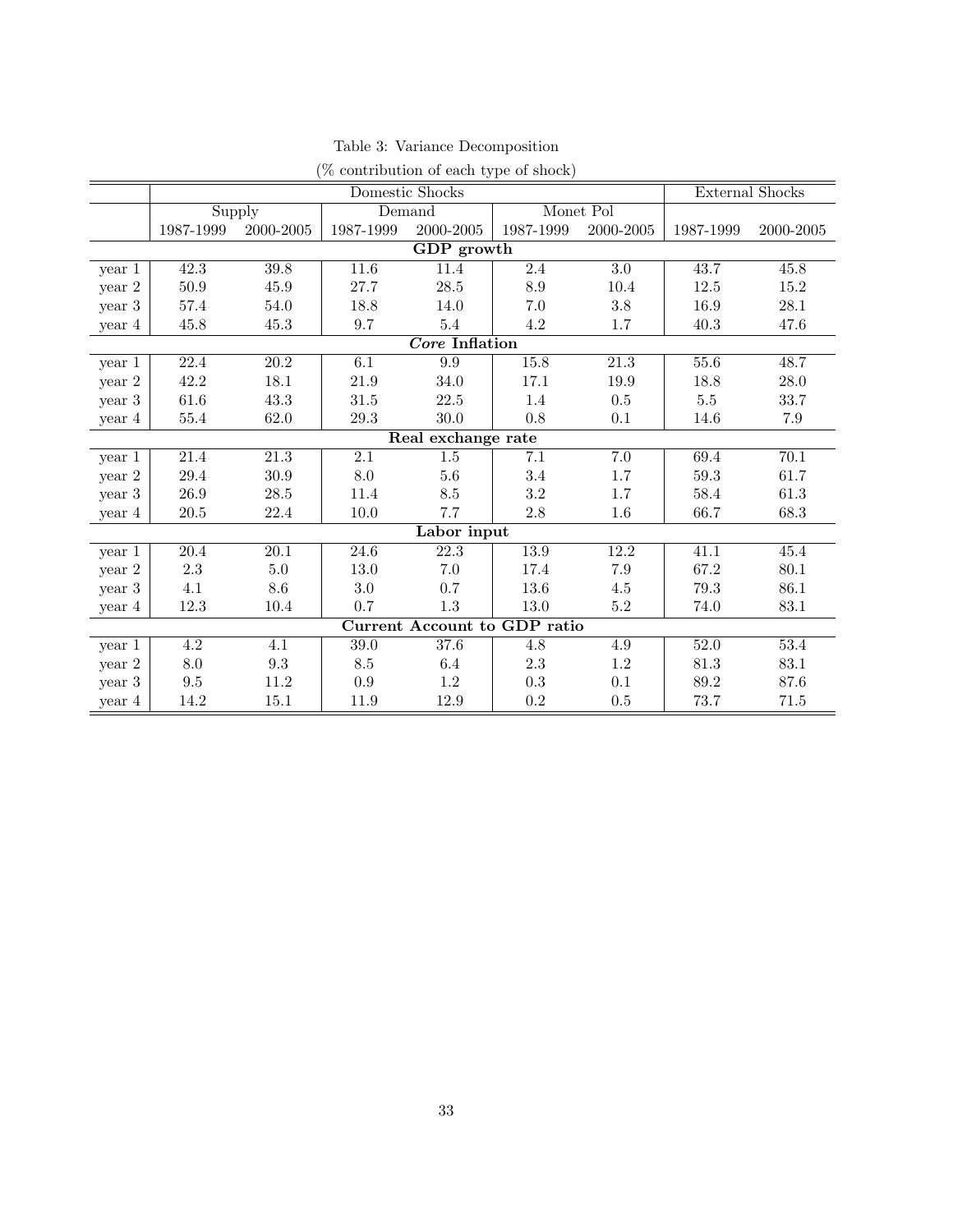| Deviation from steady state levels) |                   |         |                 |         |          |  |
|-------------------------------------|-------------------|---------|-----------------|---------|----------|--|
| Period                              | Domestic Shocks   |         | External Shocks | Total   |          |  |
|                                     | Supply            | Demand  | Monet Pol       |         |          |  |
|                                     |                   |         | GDP growth      |         |          |  |
| 90-93                               | $\overline{1.55}$ | 0.25    | $-0.10$         | $-0.37$ | 1.34     |  |
| 94-97                               | 0.02              | 0.09    | $-0.39$         | 2.08    | 1.81     |  |
| 98-01                               | $-3.29$           | $-0.38$ | $-0.10$         | 0.20    | $-3.56$  |  |
| $02 - 05$                           | $-0.87$           | 0.00    | 0.60            | $-0.27$ | $-0.54$  |  |
|                                     |                   |         | core inflation  |         |          |  |
| 90-93                               | $-1.25$           | 0.09    | $-0.45$         | 1.90    | $0.29\,$ |  |
| 94-97                               | $-0.17$           | 0.38    | $-1.27$         | 0.39    | $-0.67$  |  |
| 98-01                               | 1.79              | 0.36    | $-2.40$         | $-0.18$ | $-0.42$  |  |
| $02 - 05$                           | $-0.75$           | $-0.18$ | 0.43            | $-0.65$ | $-1.15$  |  |
| Real exchange rate                  |                   |         |                 |         |          |  |
| 90-93                               | 8.27              | $-0.43$ | $-0.94$         | 3.09    | 9.99     |  |
| 94-97                               | 4.76              | $-0.69$ | $-2.22$         | $-9.34$ | $-7.49$  |  |
| 98-01                               | $-2.76$           | $-0.48$ | $-5.28$         | 0.06    | $-8.46$  |  |
| $02 - 05$                           | $-2.34$           | 0.40    | $-1.05$         | 9.26    | 6.26     |  |
|                                     |                   |         | Labor input     |         |          |  |
| $90 - 93$                           | 2.31              | 0.05    | $-0.93$         | $-6.75$ | $-5.32$  |  |
| 94-97                               | 0.87              | 0.24    | $-2.34$         | 2.36    | 1.12     |  |
| 98-01                               | 1.60              | 0.27    | $-5.69$         | 4.40    | 0.59     |  |
| $02 - 05$                           | $-1.23$           | $-0.39$ | $-0.31$         | 1.60    | $-0.33$  |  |
| <b>Current Account to GDP ratio</b> |                   |         |                 |         |          |  |
| 90-93                               | $-3.50$           | $-0.19$ | 0.13            | 2.41    | $-1.15$  |  |
| 94-97                               | $-0.52$           | $-0.22$ | 0.44            | $-0.87$ | $-1.18$  |  |
| 98-01                               | 2.43              | $-0.05$ | 0.97            | $-3.60$ | $-0.25$  |  |
| $02 - 05$                           | 2.40              | 0.32    | $-0.57$         | 0.05    | 2.20     |  |

Table 4: Historical Decomposition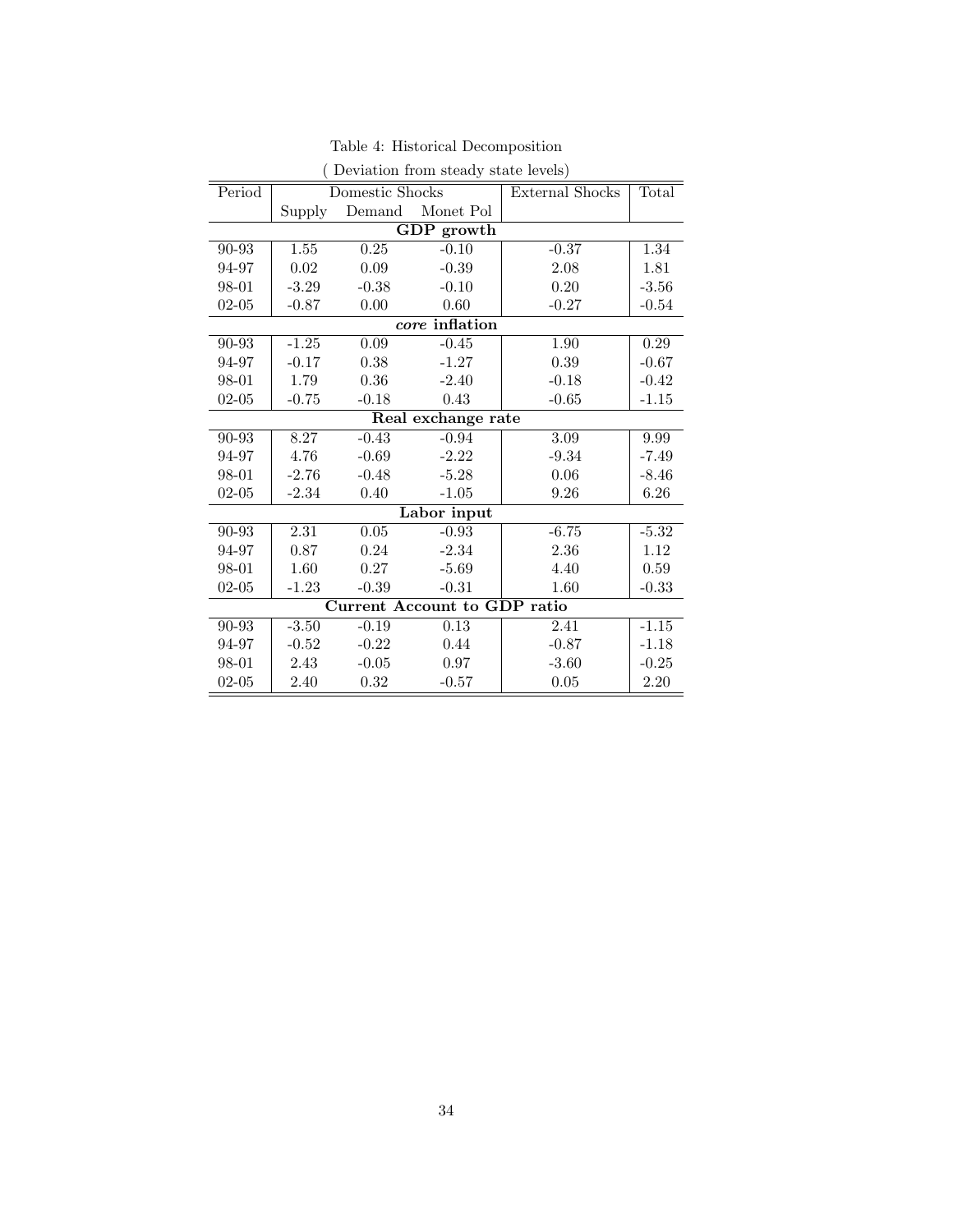Figure 1: Impulse-Response functions

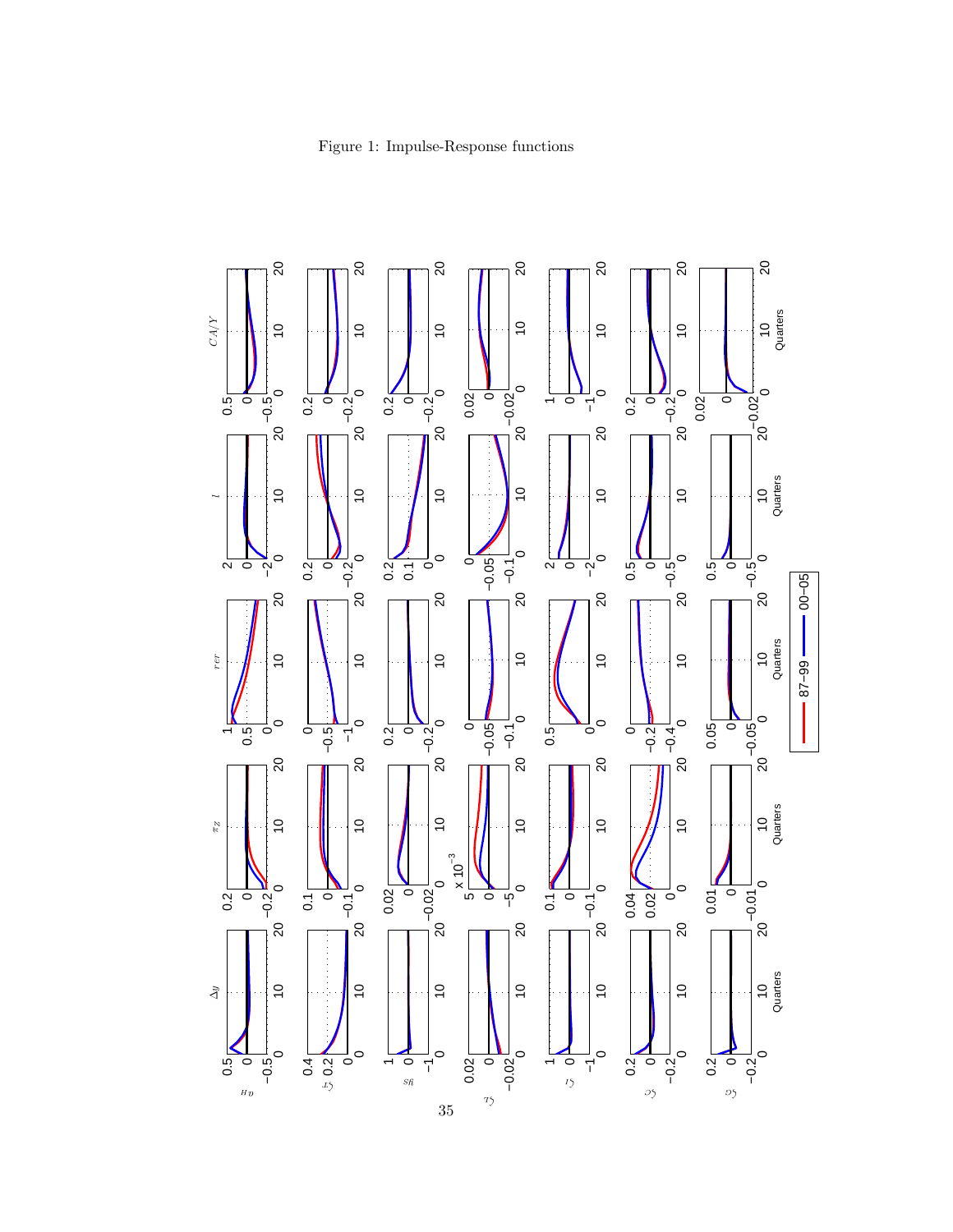**Figure 1 (cont.)**



36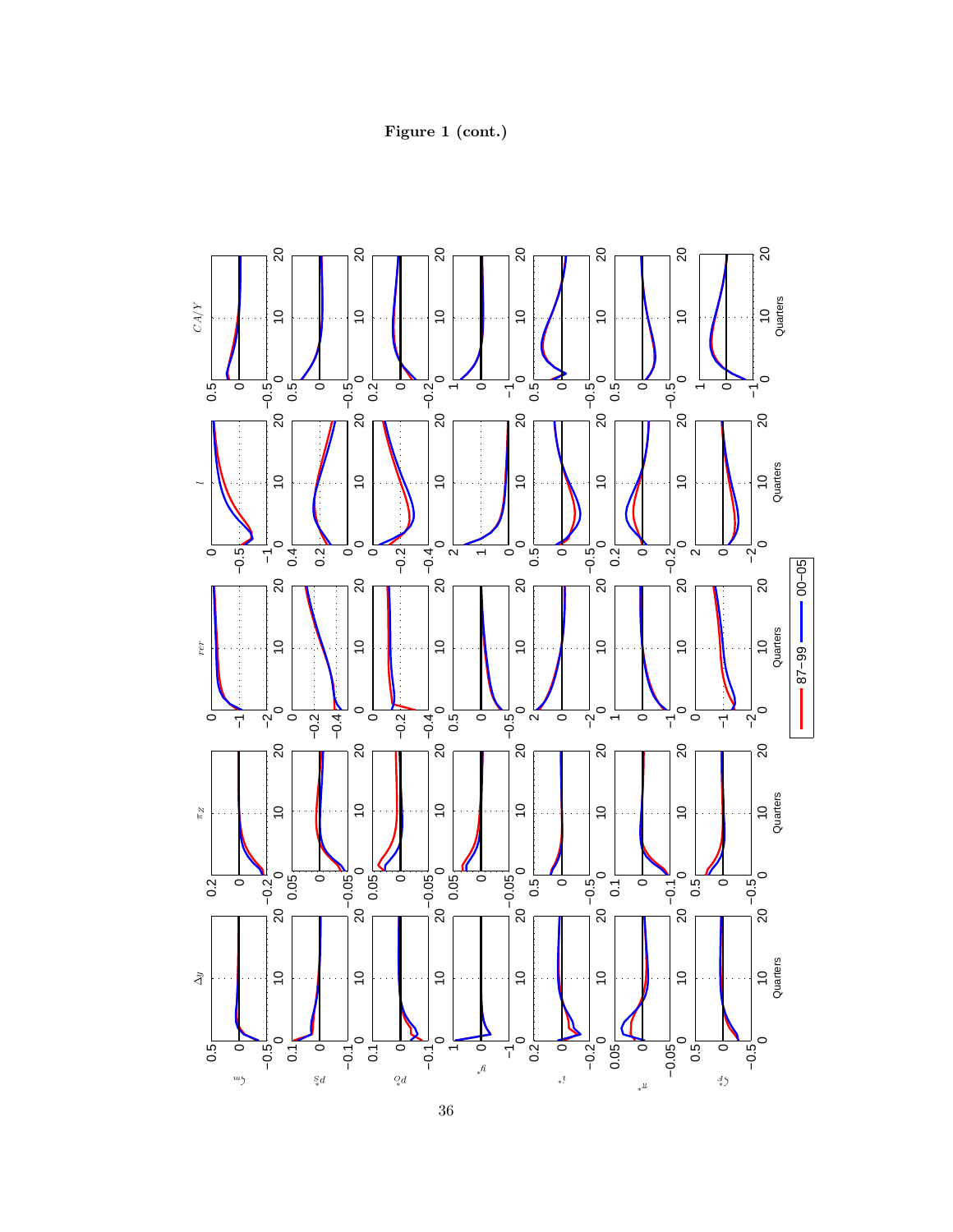

Figure 2: Historical decomposition of shocks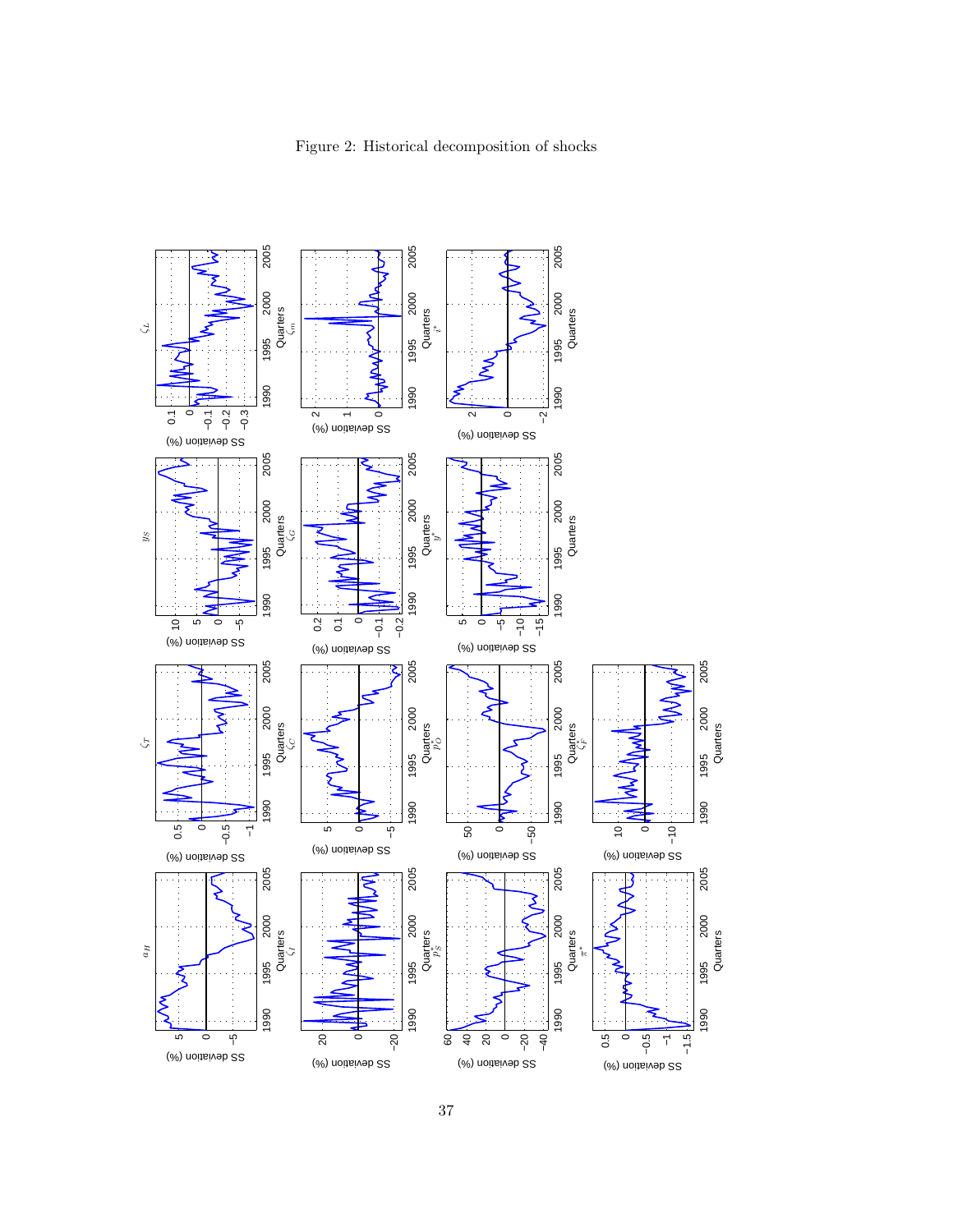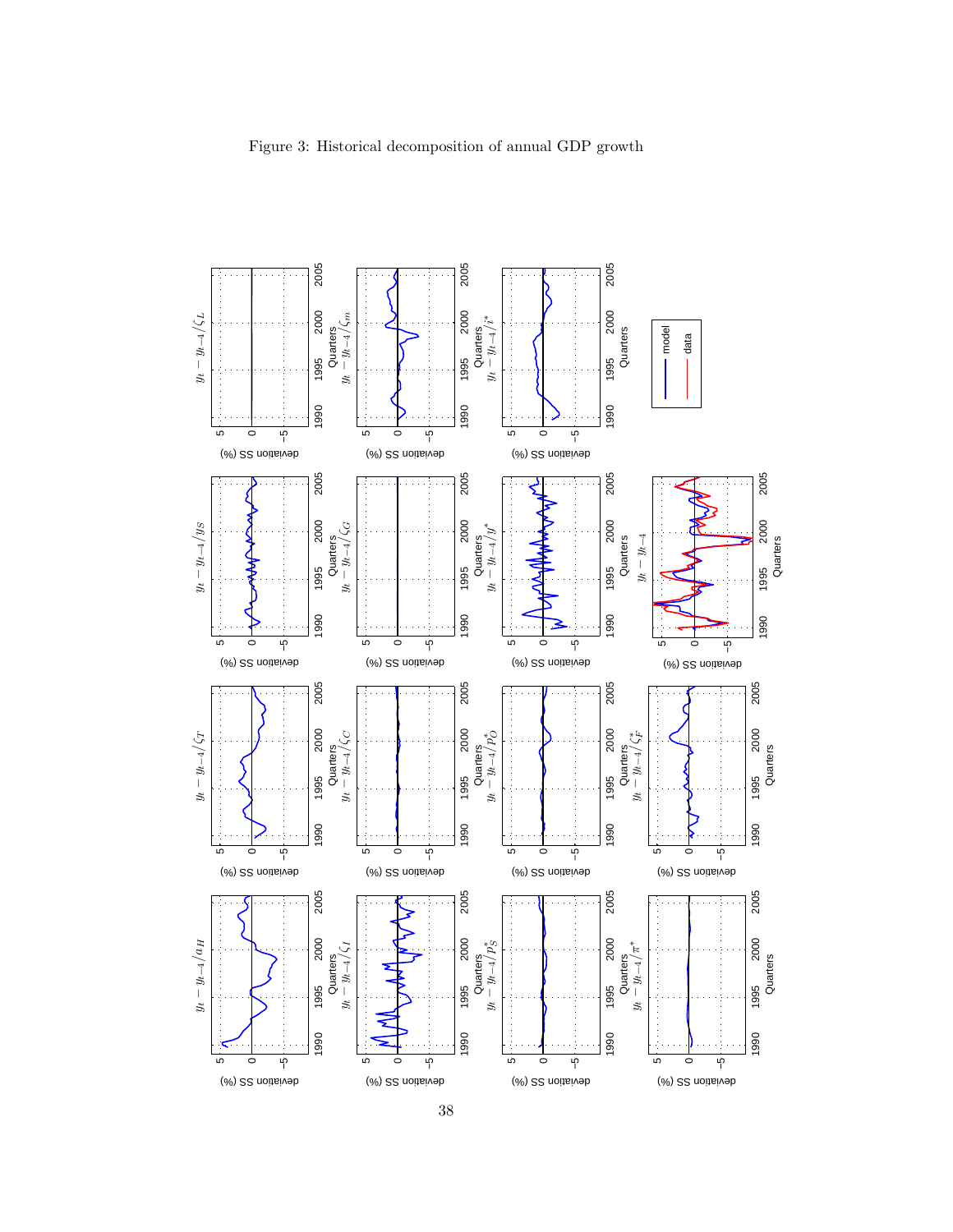

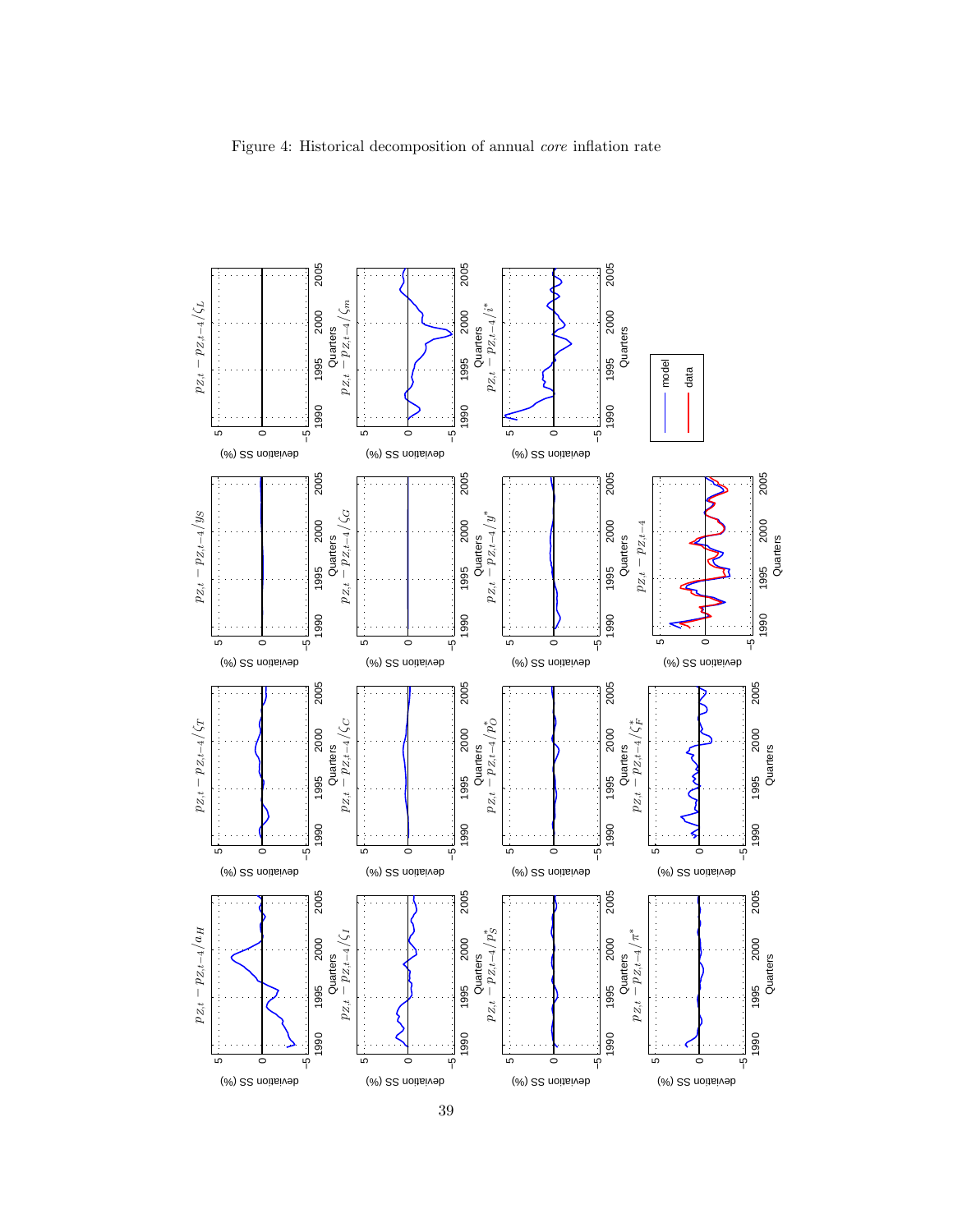



40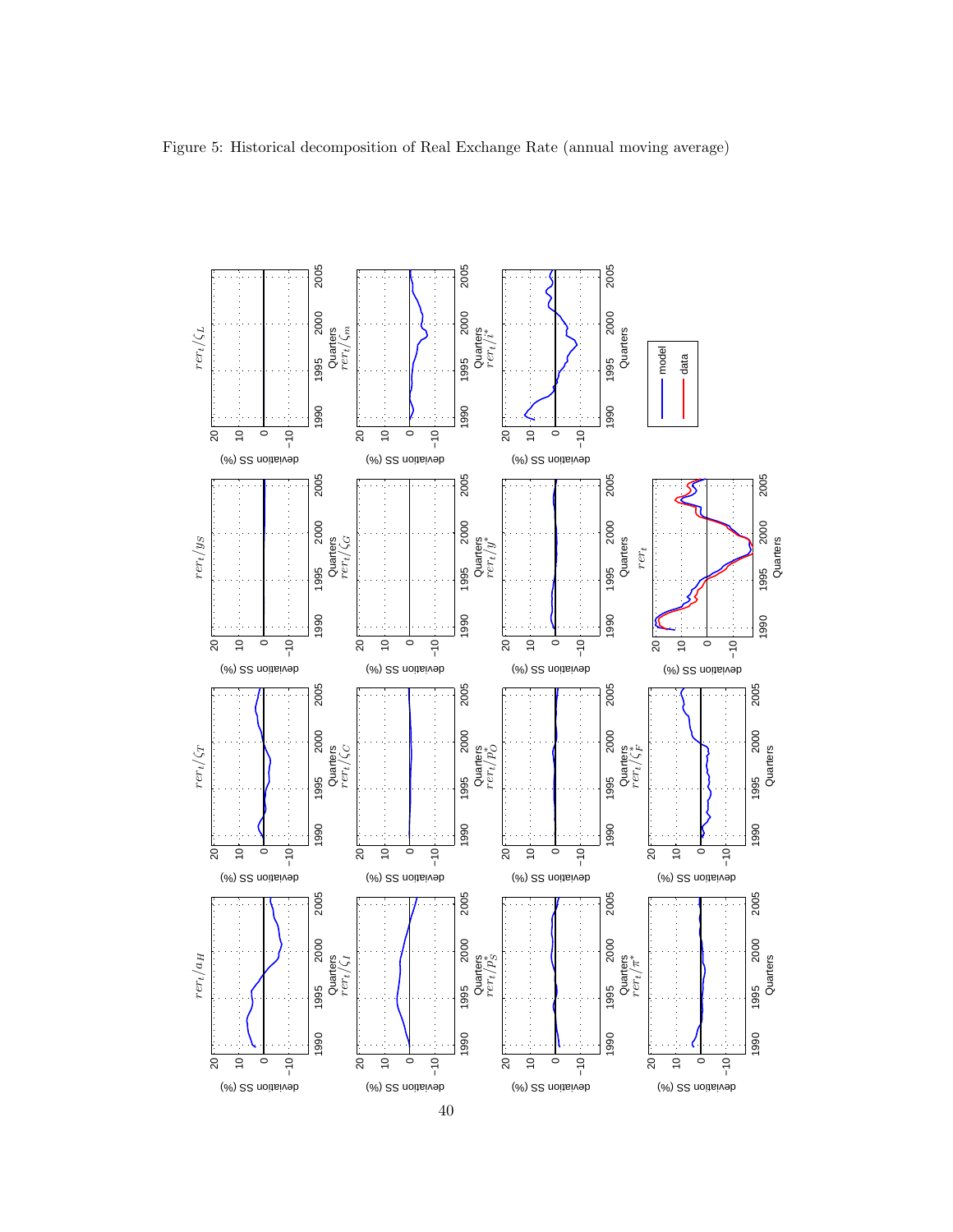Figure 6: Historical decomposition of Labor (annual moving average)



41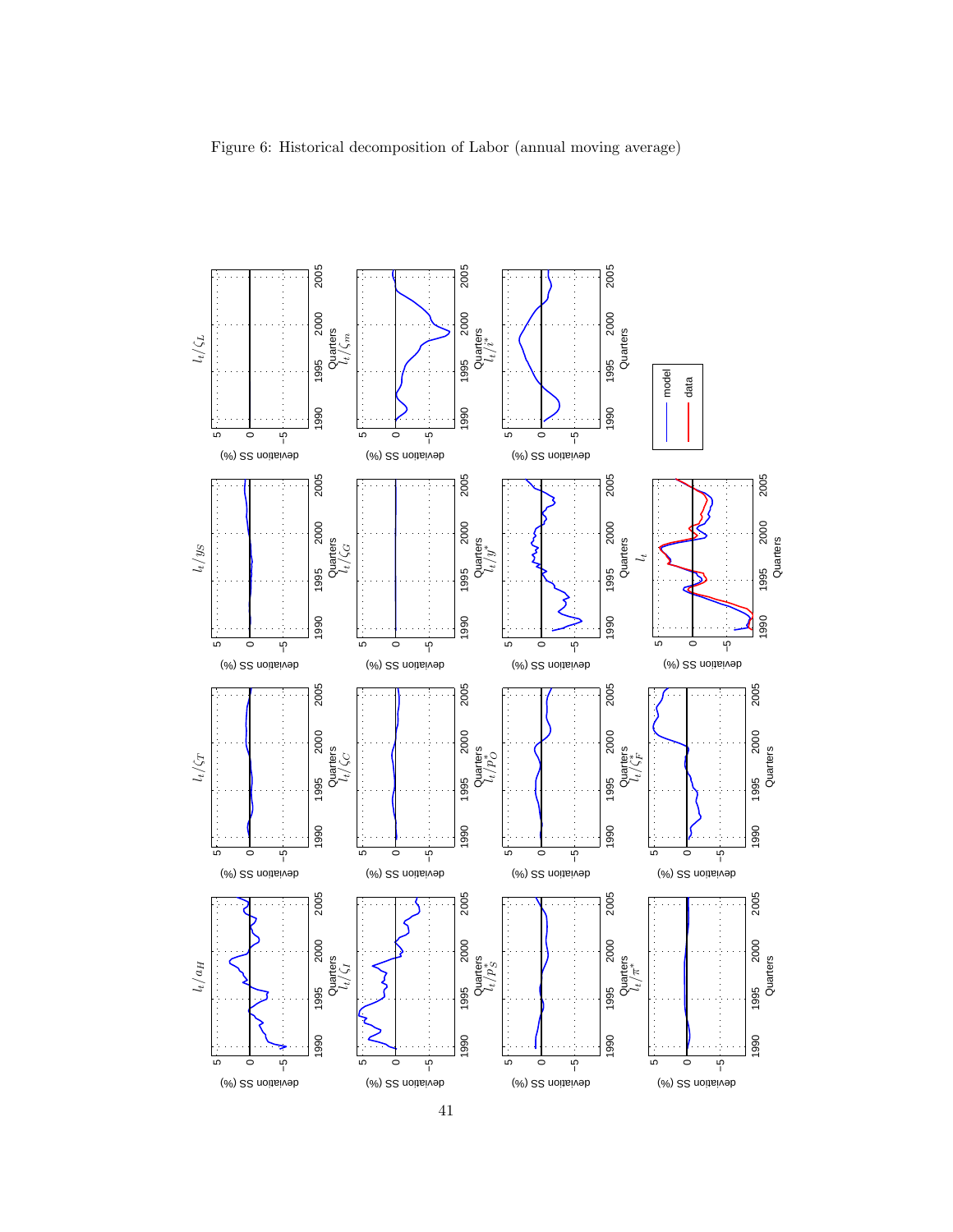



42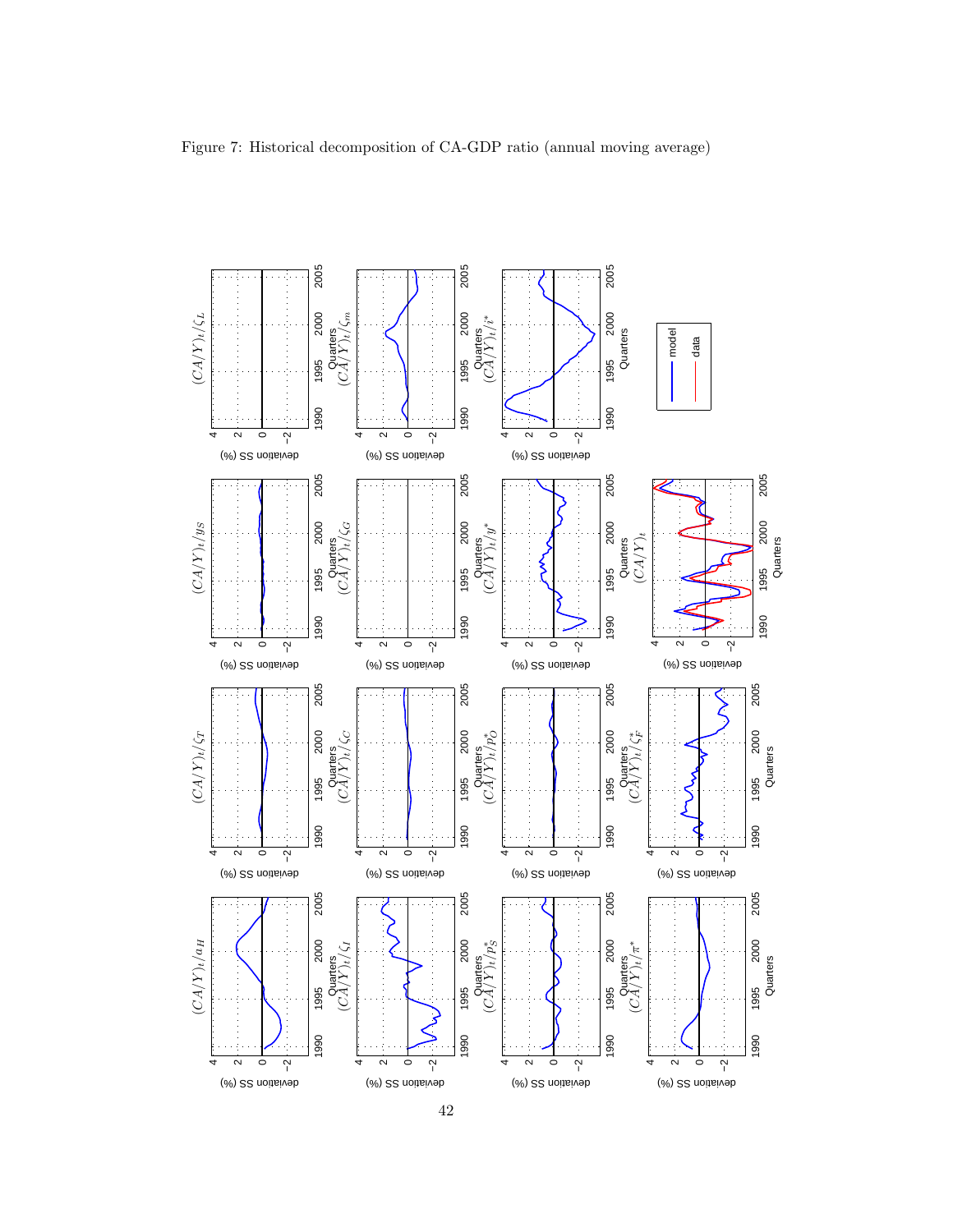## **Documentos de Trabajo Banco Central de Chile**

## **Working Papers Central Bank of Chile**

## NÚMEROS ANTERIORES PAST ISSUES

La serie de Documentos de Trabajo en versión PDF puede obtenerse gratis en la dirección electrónica: www.bcentral.cl/esp/estpub/estudios/dtbc. Existe la posibilidad de solicitar una copia impresa con un costo de \$500 si es dentro de Chile y US\$12 si es para fuera de Chile. Las solicitudes se pueden hacer por fax: (56-2) 6702231 o a través de correo electrónico: **bcch@bcentral.cl.** 

Working Papers in PDF format can be downloaded free of charge from: www.bcentral.cl/eng/stdpub/studies/workingpaper. Printed versions can be ordered individually for US\$12 per copy (for orders inside Chile the charge is Ch\$500.) Orders can be placed by fax: (56-2) 6702231 or e-mail: bcch@bcentral.cl.

| DTBC-456<br>Is Ownership Structure a Determinant of Bank Efficiency?<br>Rodrigo Fuentes y Marcos Vergara                                             | Diciembre 2007 |
|------------------------------------------------------------------------------------------------------------------------------------------------------|----------------|
| DTBC-455<br><b>Estimating the Output Gap for Chile</b><br>Rodrigo Fuentes, Fabián Gredig y Mauricio Larraín                                          | Diciembre 2007 |
| DTBC-454<br>Un Nuevo Marco Para la Elaboración de los Programas de<br><b>Impresión y Acuñación</b><br>Rómulo Chumacero, Claudio Pardo y David Valdés | Diciembre 2007 |
| DTBC-453<br><b>Development Paths and Dynamic Comparative Advantages: When</b><br><b>Leamer Met Solow</b><br>Rodrigo Fuentes y Verónica Mies          | Diciembre 2007 |
| DTBC-452<br><b>Experiences With Current Account Deficits in Southeast Asia</b><br><b>Ramon Moreno</b>                                                | Diciembre 2007 |
| DTBC-451<br><b>Asymmetric Monetary Policy Rules and the Achievement of the</b><br><b>Inflation Target: The Case of Chile</b><br>Fabián Gredig        | Diciembre 2007 |
| DTBC-450<br><b>Current Account Deficits: The Australian Debate</b><br>Rochelle Belkar, Lynne Cockerell y Christopher Kent                            | Diciembre 2007 |